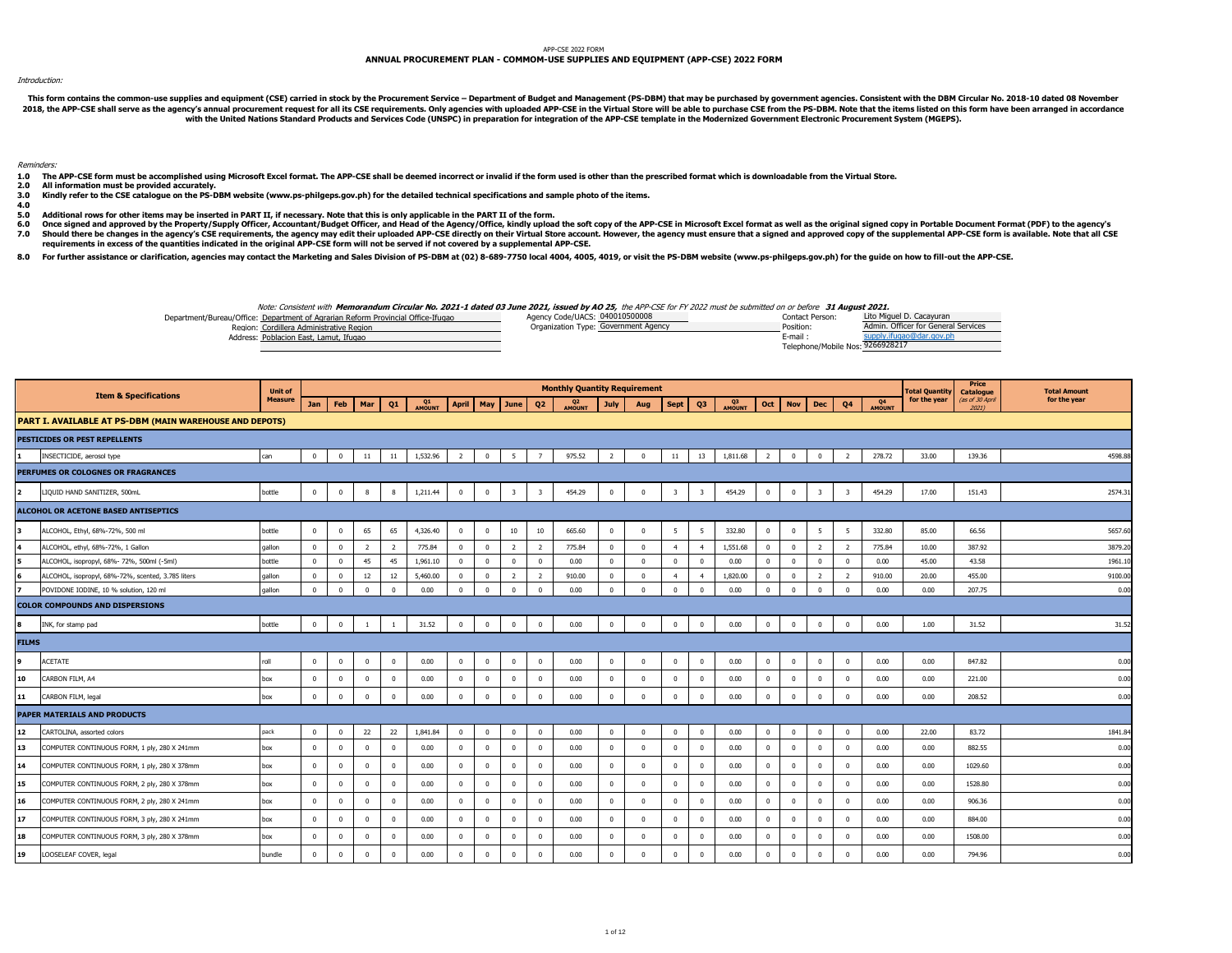|                                             |                                                                                     | <b>Unit of</b>   |                |                         |                                  |                     |                 |                   |                         |                            |                   | <b>Monthly Quantity Requirement</b> |                         |                          |                 |                         |                |                            |                         |                      |                            |               | otal Quantil  | Price<br><b>Catalogue</b> | <b>Total Amount</b> |
|---------------------------------------------|-------------------------------------------------------------------------------------|------------------|----------------|-------------------------|----------------------------------|---------------------|-----------------|-------------------|-------------------------|----------------------------|-------------------|-------------------------------------|-------------------------|--------------------------|-----------------|-------------------------|----------------|----------------------------|-------------------------|----------------------|----------------------------|---------------|---------------|---------------------------|---------------------|
|                                             | <b>Item &amp; Specifications</b>                                                    | <b>Measure</b>   | <b>Jan</b>     | Feb                     | Mar                              | Q1                  | Q1<br>AMOUNI    | April             | May                     | June                       | Q <sub>2</sub>    | Q <sub>2</sub><br>AMOUNT            | July                    | Aug                      | <b>Sept</b>     | Q3                      | Q3<br>AMOUNT   | Oct                        | <b>Nov</b>              | Dec                  | Q4                         | Q4<br>AMOUNT  | for the year  | as of 30 April<br>2021)   | for the year        |
| 20                                          | NOTE PAD, stick on, 50mm x 76mm (2" x 3") min                                       | bac              | $\Omega$       | $\mathbf 0$             | $\Omega$                         | $\Omega$            | 0.00            | $\mathbf 0$       | $\Omega$                | $\Omega$                   | $\Omega$          | 0.00                                | 5                       | $\mathbf 0$              | $\mathbf 0$     | 5                       | 185.30         | $\overline{4}$             | $\mathbf{0}$            | $\mathbf 0$          | $\overline{4}$             | 148.24        | 9.00          | 37.06                     | 333.5               |
| 21                                          | NOTE PAD, stick on, 76mm x 100mm (3" x 4") min                                      | bac              | $\mathbf{0}$   | $\overline{0}$          | 25                               | 25                  | 1,482.00        | $\mathbf{0}$      | $\mathbf{0}$            | $\overline{0}$             | $\mathbf{0}$      | 0.00                                | $20\,$                  | $\mathbf{0}$             | $\overline{0}$  | 20                      | 1.185.60       | $\overline{4}$             | $\mathbf{0}$            | $\mathbf{0}$         | $\overline{a}$             | 237.12        | 49.00         | 59.28                     | 2904.7              |
| 22                                          | NOTE PAD, stick on, 3" x 3"                                                         | bac              | $\mathbf 0$    | $\overline{0}$          | $\mathbf 0$                      | $\mathbf 0$         | 0.00            | $\mathbf 0$       | $\mathbf 0$             | $\mathbf 0$                | $\mathbb O$       | 0.00                                | $\overline{5}$          | $\mathbf 0$              | $\mathbf 0$     | $\overline{5}$          | 270.40         | $\overline{4}$             | $\mathbf 0$             | $\mathbf 0$          | $\overline{4}$             | 216.32        | 9.00          | 54.08                     | 486.7               |
| 23                                          | NOTEBOOK, stenographer                                                              | viece            | $\Omega$       | $\Omega$                | 570                              | 570                 | 6.862.80        | 300               | 100                     | 720                        | 1120              | 13.484.80                           | 30                      | $\Omega$                 | 50              | 80                      | 963.20         | 10                         | $\Omega$                | $20\,$               | 30                         | 361.20        | 1.800.00      | 12.04                     | 21672.0             |
| $\overline{24}$                             | PAPER, MULTICOPY, A4, 80 gsm                                                        | eams             | $\mathbf 0$    | $\mathbb O$             | 50                               | 50                  | 6,833.00        | 10                | $15\,$                  | $\mathbf 0$                | 25                | 3,416.50                            | $20\,$                  | $\mathbf 0$              | 20              | 40                      | 5,466.40       | $\mathbf{0}$               | $\mathbf 0$             | $\mathbf 0$          | $\overline{\mathbf{0}}$    | 0.00          | 115.00        | 136.66                    | 15715.9             |
| 25                                          | PAPER, MULTICOPY, Legal, 80gsm                                                      | eams             | $\Omega$       | $\Omega$                | 50                               | 50                  | 6,385.50        | 10                | 15                      | $\mathbf{8}$               | 33                | 4,214.43                            | 20                      | $\Omega$                 | 20              | 40                      | 5,108.40       | 12                         | $\Omega$                | $\Omega$             | 12                         | 1,532.52      | 135.00        | 127.71                    | 17240.8             |
| $\overline{26}$                             | PAPER, Multi-Purpose, A4, 70 gsm                                                    | eams             | $\mathbf 0$    | $\bf{0}$                | 65                               | 65                  | 6,386.90        | $10\,$            | 25                      | $21\,$                     | 56                | 5,502.56                            | $15\,$                  | $\mathbf 0$              | $11\,$          | 26                      | 2,554.76       | $\mathbf 0$                | 12                      | $\mathbf 0$          | 12                         | 1,179.12      | 159.00        | 98.26                     | 15623.3             |
| $\overline{27}$                             | PAPER, multi-purpose, legal, 70gsm                                                  | eams             | $\Omega$       | $\Omega$                | 65                               | 65                  | 7.699.90        | 100               | 20                      | 108                        | 228               | 27,008.88                           | 15                      | $\Omega$                 | $11\,$          | 26                      | 3.079.96       | $\Omega$                   | $12\,$                  | $\Omega$             | 12                         | 1.421.52      | 331.00        | 118.46                    | 39210.2             |
| <sup>28</sup>                               | PAD PAPER, ruled                                                                    | bac              | $\mathbf 0$    | $\overline{2}$          | 15                               | $17\,$              | 495.04          | 103               | $\mathbf{0}$            | $\mathbf 0$                | 103               | 2,999.36                            | $17\,$                  | $\mathbf 0$              | $\mathbf 0$     | 17                      | 495.04         | $\overline{2}$             | $\mathbf{0}$            | $\mathbf{0}$         | $\overline{2}$             | 58.24         | 139.00        | 29.12                     | 4047.6              |
| $\overline{29}$                             | PAPER, parchment                                                                    | xoc              | $\Omega$       | $\Omega$                | -6                               | - 6                 | 588.30          | $\Omega$          | $\Omega$                | $\Omega$                   | $\Omega$          | 0.00                                | $\mathbf{0}$            | $\Omega$                 | $\Omega$        | $\Omega$                | 0.00           | $\overline{z}$             | $\Omega$                | $\Omega$             | $\overline{z}$             | 196.10        | 8.00          | 98.05                     | 784.4               |
| 30                                          | Thermal Paper, 55GSM (-5%) ,1/2 Core, 216mm x 30m                                   | llo <sup>.</sup> | $\mathbf 0$    | $\mathbf 0$             | $\mathbf 0$                      | $\mathbf 0$         | 0.00            | $\mathbf 0$       | $\mathbf{0}$            | $\mathbf 0$                | $\mathbf 0$       | 0.00                                | $\mathbf 0$             | $\mathbf 0$              | $\mathbf 0$     | $\,0\,$                 | 0.00           | $\mathbf 0$                | $\mathbf 0$             | $\mathbf 0$          | $\mathbf 0$                | 0.00          | 0.00          | 55.64                     | 0.00                |
| 31                                          | RECORD BOOK, 300 PAGES, size: 214mm x 278mm min                                     | ook              | $\mathbf{0}$   | $\overline{0}$          | 10                               | 10                  | 707.20          | $^{\circ}$        | $\Omega$                | $\overline{\mathbf{0}}$    | $\Omega$          | 0.00                                | $\mathbf{0}$            | $\Omega$                 | $\overline{0}$  | $\Omega$                | 0.00           | $\Omega$                   | $^{\circ}$              | $\mathbf{0}$         | $\Omega$                   | 0.00          | 10.00         | 70.72                     | 707.2               |
| 32                                          | RECORD BOOK, 500 PAGES, size: 214mm x 278mm min                                     | ook              | $\mathbf 0$    | $\mathbf{0}$            | $\overline{7}$                   | $\overline{7}$      | 713.44          | $\mathbf{0}$      | $\mathbf 0$             | $\mathbf{0}$               | $\mathbf{0}$      | 0.00                                | $\mathbb O$             | $\overline{2}$           | $\mathbf{0}$    | $\overline{2}$          | 203.84         | $\mathbf{0}$               | $\mathbf 0$             | $\mathbf 0$          | $\mathbf 0$                | 0.00          | 9.00          | 101.92                    | 917.28              |
| 33                                          | TOILET TISSUE PAPER, 2-ply, 100% recycled                                           | ack              | $\mathbf 0$    | $\,$ 1 $\,$             | 86                               | $87\,$              | 7,555.08        | 21                | $\Omega$                | 21                         | 42                | 3,647.28                            | $\overline{2}$          | $\mathbf 0$              | $27\,$          | 29                      | 2,518.36       | 36                         | $\mathbf 0$             | $5\phantom{.0}$      | 41                         | 3,560.44      | 199.00        | 86.84                     | 17281.1             |
| $\begin{array}{c c}\n34 \\ 35\n\end{array}$ | TISSUE, interfolded paper towel                                                     | ack              | $\mathbf 0$    | $\overline{2}$          | $10\,$                           | $12\,$              | 418.08          | $\overline{1}$    | $\Omega$                | $10\,$                     | $11\,$            | 383.24                              | $\overline{2}$          | $\mathbf 0$              | 10              | $12\,$                  | 418.08         | $\overline{z}$             | $\Omega$                | $10\,$               | 12                         | 418.08        | 47.00         | 34.84                     | 1637.4              |
|                                             | TOILET TISSUE PAPER, Interfolded Paper Towel<br>BATTERIES AND CELLS AND ACCESSORIES | ack              | $\mathbf 0$    | $\mathbf 0$             | $10\,$                           | $10\,$              | 338.00          | $\mathbf 0$       | $\mathbf{0}$            | $10\,$                     | $10\,$            | 338.00                              | $\mathbf 0$             | $\mathbf 0$              | 10              | $10\,$                  | 338.00         | $\mathbf 0$                | $\mathbf{0}$            | $10\,$               | 10                         | 338.00        | 40.00         | 33.80                     | 1352.0              |
| 36                                          | BATTERY, dry Cell, size AA                                                          | pack             | $\mathbf{0}$   | $\mathbf{0}$            | 22                               | 22                  | 798.60          | $\mathbf{0}$      | $\mathbf{0}$            | $\mathbf{0}$               | $\mathbf{0}$      | 0.00                                | 38                      | $\mathbf{0}$             | $\overline{2}$  | 40                      | 1,452.00       | 5                          | $\mathbf{0}$            | $\mathbf{0}$         | 5                          | 181.50        | 67.00         | 36.30                     | 2432.1              |
| 37                                          | BATTERY, dry Cell, size AAA                                                         | pack             | $\mathbf 0$    | $\mathbf 0$             | 24                               | 24                  | 473.52          | $\mathbf{0}$      | $\mathbf 0$             | $\overline{2}$             | $\overline{2}$    | 39.46                               | 30                      | $\mathbf 0$              | $5\phantom{.0}$ | 35                      | 690.55         | $\mathbf 0$                | $\mathbf 0$             | $\mathbf 0$          | $\,$ 0                     | 0.00          | 61.00         | 19.73                     | 1203.5              |
| 38                                          | BATTERY, dry Cell, size D                                                           | pack             | $\mathbf 0$    | $\bf{0}$                | 15                               | 15                  | 1,443.00        | $\mathbf 0$       | $\mathbf 0$             | $\mathbf 0$                | $\mathbb O$       | 0.00                                | $10\,$                  | $\mathbf 0$              | $\mathbf 0$     | 10                      | 962.00         | $\bf{0}$                   | $\mathbf 0$             | $\mathbf 0$          | $\overline{\mathbf{0}}$    | 0.00          | 25.00         | 96.20                     | 2405.0              |
|                                             | MANUFACTURING COMPONENTS AND SUPPLIES                                               |                  |                |                         |                                  |                     |                 |                   |                         |                            |                   |                                     |                         |                          |                 |                         |                |                            |                         |                      |                            |               |               |                           |                     |
|                                             |                                                                                     |                  |                |                         |                                  |                     |                 |                   |                         |                            |                   |                                     |                         |                          |                 |                         |                |                            |                         |                      |                            |               |               |                           |                     |
| 39<br>40                                    | GLUE, all purpose                                                                   |                  | $\mathbf 0$    | $\mathbf{1}$            | $8\phantom{1}$<br>5 <sup>5</sup> | 9<br>$\overline{5}$ | 643.50<br>98.80 | $1\,$<br>$\Omega$ | $\mathbf 0$<br>$\Omega$ | $\bf{0}$<br>$\overline{0}$ | $1\,$<br>$\Omega$ | 71.50<br>0.00                       | 6<br>$\Omega$           | $\mathbf{0}$<br>$\Omega$ | $\bf{0}$        | 6<br>$\Omega$           | 429.00<br>0.00 | $\overline{1}$<br>$\Omega$ | $\mathbf 0$<br>$\Omega$ | $\bf{0}$<br>$\Omega$ | $\overline{1}$<br>$\Omega$ | 71.50<br>0.00 | 17.00<br>5.00 | 71.50<br>19.76            | 1215.5              |
|                                             | STAPLE WIRE, heavy duty, binder type, 23/13                                         | hox              | $\mathbf 0$    | $\overline{0}$          |                                  |                     |                 |                   |                         |                            |                   |                                     |                         |                          | $\mathbf 0$     |                         |                |                            |                         |                      |                            |               |               |                           | 98.8                |
| 41<br>$\overline{42}$                       | STAPLE WIRE, standard                                                               | X0               | $\mathbf 0$    | $\mathbf 0$             | 29                               | 29                  | 649.89          | $\mathbf{0}$      | $\mathbf{0}$            | 15                         | $15\,$            | 336.15                              | $\mathbf 0$             | $\mathbf 0$              | 17              | $17\,$                  | 380.97         | $\mathbf 0$                | $\mathbf{0}$            | $\mathbf 0$          | $\overline{0}$             | 0.00          | 61.00         | 22.41                     | 1367.0              |
|                                             | TAPE, electrical                                                                    | roll             | $\Omega$       | $\Omega$                | $\overline{7}$                   | $\overline{7}$      | 130.69          | $\Omega$          | $\Omega$                | $\overline{0}$             | $\Omega$          | 0.00                                | $\Omega$                | $\Omega$                 | 5 <sup>5</sup>  | $-5$                    | 93.35          | $\Omega$                   | $\mathbf{0}$            | $\Omega$             | $\Omega$                   | 0.00          | 12.00         | 18.67                     | 224.0               |
| 43<br>44                                    | TAPE, masking, 24mm                                                                 | llo <sup>-</sup> | $\mathbf 0$    | $\mathbb O$             | 20                               | 20                  | 1,092.00        | 25                | $\mathbf 0$             | $\mathbf 0$                | 25                | 1,365.00                            | $\mathbf 0$             | $\mathbf 0$              | $5\phantom{.0}$ | $\overline{5}$          | 273.00         | $\Omega$                   | $\mathbf 0$             | $\mathbf 0$          | $\,$ 0                     | 0.00          | 50.00         | 54.60                     | 2730.0              |
| $\overline{45}$                             | TAPE, MASKING, 48mm                                                                 | llo <sup>.</sup> | $^{\circ}$     | $\overline{0}$          | -5                               | $\overline{5}$      | 533.00          | 25                | $\Omega$                | $\overline{0}$             | 25                | 2,665.00                            | $^{\circ}$              | $^{\circ}$               | $-5$            | - 5                     | 533.00         | $\Omega$                   | $\Omega$                | $\Omega$             | $\Omega$                   | 0.00          | 35.00         | 106.60                    | 3731.0              |
|                                             | TAPE, packaging, 48mm                                                               | 'oll             | $\mathbf 0$    | $\mathbf 0$             | 6                                | 6                   | 134.16          | 5                 | $\mathbf{0}$            | $\mathbf 0$                | 5                 | 111.80                              | $^{\circ}$              | $\mathbf 0$              | $\mathbf{0}$    | $\mathbf{0}$            | 0.00           | $\mathbf{0}$               | $\mathbf 0$             | $\mathbf 0$          | $\overline{0}$             | 0.00          | 11.00         | 22.36                     | 245.9               |
| 46<br>$\overline{\phantom{0}}$              | TAPE, transparent, 24mm                                                             | 'oll             | $\mathbf{0}$   | $\overline{0}$          | 12                               | $12\,$              | 121.08          | 23                | $\overline{0}$          | $\overline{0}$             | 23                | 232.07                              | $\overline{\mathbf{3}}$ | $\mathbf{0}$             | $\overline{0}$  | $\mathbf{R}$            | 30.27          | $\Omega$                   | $\mathbf 0$             | $\overline{0}$       | $\overline{0}$             | 0.00          | 38.00         | 10.09                     | 383.4               |
|                                             | TAPE, transparent, 48mm                                                             | llo <sup>.</sup> | $\mathbf 0$    | $\mathbf 0$             | $\mathbf{0}$                     | $\mathbf 0$         | 0.00            | 23                | $\mathbf{0}$            | $\mathbf 0$                | 23                | 459.31                              | $\overline{\mathbf{3}}$ | $\mathbf 0$              | $\mathbf 0$     | $\overline{\mathbf{3}}$ | 59.91          | $\mathbf 0$                | $\mathbf 0$             | $\mathbf 0$          | $\overline{0}$             | 0.00          | 26.00         | 19.97                     | 519.2               |
| 48                                          | TWINE, plastic<br>HEATING AND VENTILATION AND AIR CIRCULATION                       | roll             | $\mathbf 0$    | $\mathbf 0$             | $\mathbf 0$                      | $\bm{0}$            | 0.00            | $\overline{5}$    | $\mathbf 0$             | $\bf{0}$                   | 5                 | 291.20                              | $\mathbf 0$             | $\mathbf{0}$             | $\mathbf 0$     | $\overline{\mathbf{0}}$ | 0.00           | $\mathbf{0}$               | $\mathbf 0$             | $\mathbf 0$          | $\overline{\mathbf{0}}$    | 0.00          | 5.00          | 58.24                     | 291.2               |
|                                             |                                                                                     |                  |                |                         |                                  |                     |                 |                   |                         |                            |                   |                                     |                         |                          |                 |                         |                |                            |                         |                      |                            |               |               |                           |                     |
| 49                                          | ELECTRIC FAN, industrial, ground type                                               | unit             | $\mathbf 0$    | $\bf{0}$                | $\overline{2}$                   | $\overline{2}$      | 2,219.36        | 5                 | $\Omega$                | $\bf{0}$                   | 5 <sup>5</sup>    | 5,548.40                            | $\mathbb O$             | $\mathbf 0$              | $\mathbf{0}$    | $\overline{\mathbf{0}}$ | 0.00           | $\Omega$                   | $\Omega$                | $\bf{0}$             | $\overline{0}$             | 0.00          | 7.00          | 1109.68                   | 7767.7              |
| 50                                          | ELECTRIC FAN, ceiling mount, orbit type                                             | unit             | $\mathbf 0$    | $\overline{\mathbf{0}}$ | $\mathbf 0$                      | $\mathbf 0$         | 0.00            | $\mathbf 0$       | $\Omega$                | $\mathbf 0$                | $\mathbb O$       | 0.00                                | $\mathbb O$             | $\Omega$                 | $\,0\,$         | $\mathbf 0$             | 0.00           | $\Omega$                   | $\mathbf 0$             | $\mathbf 0$          | $\,$ 0                     | 0.00          | 0.00          | 1369.68                   | 0.00                |
| 51                                          | ELECTRIC FAN, stand type                                                            | unit             | $\mathbf 0$    | $\mathbf{0}$            | $\overline{2}$                   | $\overline{2}$      | 1,713.72        | 5                 | $\mathbf{0}$            | $\overline{0}$             | $\overline{5}$    | 4,284.30                            | $\mathbf{0}$            | $\mathbf 0$              | $\mathbf 0$     | $\mathbf{0}$            | 0.00           | -1                         | $\mathbf{0}$            | $\mathbf{0}$         | -1                         | 856.86        | 8.00          | 856.86                    | 6854.88             |
| 52                                          | ELECTRIC FAN, wall mount, plastic blade                                             | unit             | $\mathbf{0}$   | $\mathbf 0$             | $\mathbf{0}$                     | $\mathbf 0$         | 0.00            | $\mathbf{0}$      | $\mathbf{0}$            | $\mathbf{0}$               | $\mathbf{0}$      | 0.00                                | $\mathbf 0$             | $\mathbf{0}$             | $\mathbf{0}$    | $\,0\,$                 | 0.00           | $\mathbf{0}$               | $\,0\,$                 | $\pmb{0}$            | $^{\circ}$                 | 0.00          | 0.00          | 674.96                    | 0.00                |
|                                             | MEDICAL THERMOMETERS AND ACCESSORIES                                                |                  |                |                         |                                  |                     |                 |                   |                         |                            |                   |                                     |                         |                          |                 |                         |                |                            |                         |                      |                            |               |               |                           |                     |
| 53                                          | <b>THFRMOGUN</b>                                                                    | piece            | $\mathbf{0}$   | $\bf{0}$                | $\mathbf 0$                      | $\Omega$            | 0.00            | $\mathbf 0$       | $\mathbf 0$             | $\overline{0}$             | $\mathbb O$       | 0.00                                | $\mathbf 0$             | $\bf{0}$                 | $\mathbf 0$     | $\overline{\mathbf{0}}$ | 0.00           | $\bf{0}$                   | $\bf{0}$                | $\bf{0}$             | $\overline{0}$             | 0.00          | 0.00          | 2532.40                   | 0.00                |
|                                             | <b>LIGHTING AND FIXTURES AND ACCESSORIES</b>                                        |                  |                |                         |                                  |                     |                 |                   |                         |                            |                   |                                     |                         |                          |                 |                         |                |                            |                         |                      |                            |               |               |                           |                     |
| 54                                          | LINEAR TUBE, Light Emitting Diode (LED), 18 watts                                   | piece            | $\mathbf{0}$   | $\mathbf{0}$            | $\mathbf 0$                      | $\mathbf 0$         | 0.00            | $^{\circ}$        | $\mathbf 0$             | $\mathbf{0}$               | $\mathbf{0}$      | 0.00                                | $^{\circ}$              | $\mathbf 0$              | $\mathbf{0}$    | $\mathbf{0}$            | 0.00           | $\mathbf{0}$               | $\mathbf 0$             | $\mathbf 0$          | $^{\circ}$                 | 0.00          | 0.00          | 205.82                    | 0.00                |
| 55                                          | LIGHT BULB, Light Emitting Diode (LED)                                              | piece            | $\mathbf 0$    | 5                       | 5                                | $10\,$              | 821.60          | $20\,$            | $\mathbf{0}$            | $\overline{0}$             | 20                | 1,643.20                            | $\,0\,$                 | $\mathbf{0}$             | $\mathbf 0$     | $\mathbf{0}$            | 0.00           | $\mathbf 0$                | $\mathbf 0$             | $\mathbf 0$          | $^{\circ}$                 | 0.00          | 30.00         | 82.16                     | 2464.8              |
|                                             | MEASURING AND OBSERVING AND TESTING EQUIPMENT                                       |                  |                |                         |                                  |                     |                 |                   |                         |                            |                   |                                     |                         |                          |                 |                         |                |                            |                         |                      |                            |               |               |                           |                     |
| 56                                          | RULER, plastic, 450mm                                                               | piece            | $\overline{4}$ | $\mathbf 0$             | $\mathbf 0$                      |                     | 70.72           | $15\,$            | $\mathbf{0}$            | $\mathbf 0$                | 15                | 265.20                              | $\mathbf 0$             | $\mathbf 0$              | $\pmb{0}$       | $\pmb{0}$               | 0.00           | $\mathbf 0$                | $\mathbf{0}$            | $\mathbf 0$          | $\mathbf{0}$               | 0.00          | 19.00         | 17.68                     | 335.9               |
|                                             | <b>CLEANING EQUIPMENT AND SUPPLIES</b>                                              |                  |                |                         |                                  |                     |                 |                   |                         |                            |                   |                                     |                         |                          |                 |                         |                |                            |                         |                      |                            |               |               |                           |                     |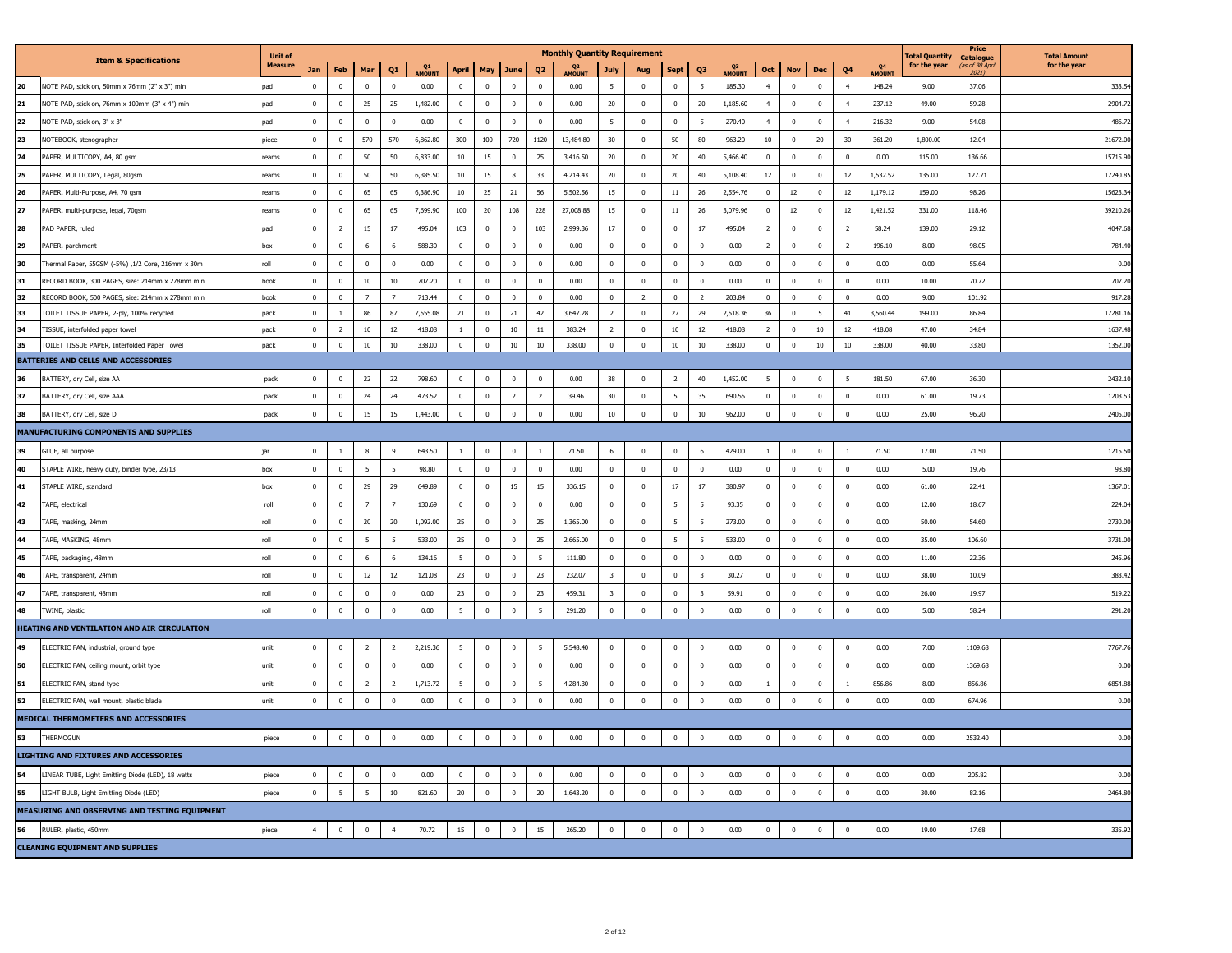|    |                                                                                      | <b>Unit of</b> |                |                |                         |                         |              |                 |                |                         |                          | <b>Monthly Quantity Requirement</b> |                         |              |                         |                         |             |                |                |                         |                          |              | <b>otal Quantit</b> | Price<br><b>Catalogue</b> | <b>Total Amount</b> |
|----|--------------------------------------------------------------------------------------|----------------|----------------|----------------|-------------------------|-------------------------|--------------|-----------------|----------------|-------------------------|--------------------------|-------------------------------------|-------------------------|--------------|-------------------------|-------------------------|-------------|----------------|----------------|-------------------------|--------------------------|--------------|---------------------|---------------------------|---------------------|
|    | <b>Item &amp; Specifications</b>                                                     | <b>Measure</b> | Jan            | Feb            | Mar                     | Q1                      | Q1<br>AMOUNT | April           | May            | June                    | Q <sub>2</sub>           | Q <sub>2</sub><br>AMOUNT            | July                    | Aug          | <b>Sept</b>             | Q3                      | Q3<br>MOUN1 | Oct            | <b>Nov</b>     | Dec                     | Q4                       | Q4<br>AMOUNT | for the year        | as of 30 April<br>2021)   | for the year        |
| 57 | AIR FRESHENER, aerosol type                                                          | can            | $\Omega$       | $\mathbf 0$    | $\mathbf{g}$            | $\mathbf{8}$            | 721.76       | $\mathbf 0$     | $\mathbf 0$    | 13                      | 13                       | 1,172.86                            | $\mathbf 0$             | $\mathbf{0}$ | $\overline{\mathbf{3}}$ | $\overline{\mathbf{3}}$ | 270.66      | $\mathbf 0$    | $\Omega$       | $\overline{\mathbf{3}}$ | $\overline{\mathbf{3}}$  | 270.66       | 27.00               | 90.22                     | 2435.9              |
| 58 | BROOM, soft, tambo                                                                   | piece          | $\mathbf 0$    | $\mathbb O$    | $\mathbf 0$             | $\,$ 0                  | 0.00         | $\overline{2}$  | $\mathbf 0$    | $\mathbf 0$             | $\overline{2}$           | 272.48                              | $\mathbf 0$             | $\mathbf 0$  | $\mathbf{0}$            | 0                       | 0.00        | $\mathbf 0$    | $\mathbf 0$    | $\mathbf 0$             | $\overline{\mathbf{0}}$  | 0.00         | 2.00                | 136.24                    | 272.4               |
| 59 | BROOM, stick, ting-ting                                                              | piece          | $\overline{0}$ | $\overline{0}$ | $\overline{0}$          | $\overline{0}$          | 0.00         | $\mathbf{0}$    | $\mathbf{0}$   | $\mathbf 0$             | $\mathbf{0}$             | 0.00                                | $\mathbf{0}$            | $\mathbf{0}$ | $\mathbf{0}$            | $\mathbf{0}$            | 0.00        | $\mathbf{0}$   | $\overline{0}$ | $\mathbf{0}$            | $\overline{0}$           | 0.00         | 0.00                | 18.20                     | 0.00                |
| 60 | CLEANER, toilet and urinal                                                           | oottle         | $\overline{3}$ | $\mathbb O$    | $10\,$                  | $13\,$                  | 540.80       | $\overline{2}$  | $\mathbf 0$    | $\mathbf 0$             | $\overline{2}$           | 83.20                               | $\overline{2}$          | $\mathbf 0$  | $\mathbf 0$             | $\overline{2}$          | 83.20       | $\overline{1}$ | $\Omega$       | $\mathbb O$             | $\overline{1}$           | 41.60        | 18.00               | 41.60                     | 748.8               |
| 61 | CLEANSER, scouring powder                                                            | an.            | $\Omega$       | $\overline{0}$ | $\Omega$                | $\overline{0}$          | 0.00         | $\mathbf{0}$    | $\overline{0}$ | $\bm{0}$                | $\overline{0}$           | 0.00                                | $\overline{0}$          | $\mathbf{0}$ | $\mathbf{0}$            | $\mathbf{0}$            | 0.00        | $\overline{0}$ | $\Omega$       | $\mathbf{0}$            | $\Omega$                 | 0.00         | 0.00                | 23.92                     | 0.00                |
| 62 | DETERGENT BAR, 140g                                                                  | piece          | $\Omega$       | $\Omega$       | $\Omega$                | $\Omega$                | 0.00         | $\Omega$        | $\Omega$       | $\mathbf 0$             | $\mathbf{0}$             | 0.00                                | $\mathbf 0$             | $\Omega$     | $\Omega$                | $\Omega$                | 0.00        | $\Omega$       | $\Omega$       | $\Omega$                | $\Omega$                 | 0.00         | 0.00                | 8.30                      | 0.00                |
| 63 | DETERGENT POWDER, all-purpose, 1kg                                                   | pack           | $\mathbf 0$    | $\bf{0}$       | 10                      | 10                      | 540.80       | $\mathbf 0$     | $\mathbf 0$    | $\mathbf 0$             | $\mathbf 0$              | 0.00                                | $\bf{0}$                | $\mathbf 0$  | $\mathbf 0$             | $\mathbf{0}$            | 0.00        | $\bf{0}$       | $\mathbf 0$    | $\mathbf 0$             | $\overline{0}$           | 0.00         | 10.00               | 54.08                     | 540.80              |
| 64 | DISINFECTANT SPRAY, aerosol type                                                     | an.            | $\overline{z}$ | $\mathbf{0}$   | $18\,$                  | 20                      | 2,579.20     | 2               | $^{\circ}$     | $\overline{\mathbf{0}}$ | $\overline{z}$           | 257.92                              | $\overline{4}$          | $^{\circ}$   | $\overline{3}$          | $\overline{7}$          | 902.72      | $\overline{1}$ | $\Omega$       | $^{\circ}$              | $\overline{1}$           | 128.96       | 30.00               | 128.96                    | 3868.8              |
| 65 | DUST PAN, non-rigid plastic                                                          | piece          | $\overline{2}$ | $\mathbf{0}$   | $\mathbf 0$             | $\overline{2}$          | 49.66        | $\mathbf{0}$    | $\mathbf 0$    | $\mathbf 0$             | $\mathbb O$              | 0.00                                | $\overline{2}$          | $\mathbf{0}$ | $\mathbf 0$             | $\overline{2}$          | 49.66       | $\overline{2}$ | $\mathbf 0$    | $\mathbf{0}$            | $\overline{2}$           | 49.66        | 6.00                | 24.83                     | 148.9               |
| 66 | SODIUM HYPOCHLORITE, 3.785 liters                                                    | aallon         | $\overline{2}$ | $\mathbb O$    | $\,0\,$                 | $\overline{2}$          | 262.50       | $\,0\,$         | $\mathbf 0$    | $\mathbf 0$             | $\,$ 0                   | 0.00                                | $\overline{\mathbf{3}}$ | $\mathbf 0$  | $\mathbf 0$             | $\overline{\mathbf{3}}$ | 393.75      | $\overline{1}$ | $\mathbf 0$    | $\mathbf 0$             | 1                        | 131.25       | 6.00                | 131.25                    | 787.5               |
| 67 | LIQUID HAND SOAP, 500mL                                                              | oottle         | $\Omega$       | $\overline{1}$ | 20                      | 21                      | 2,162,16     | $\mathbf{0}$    | $\overline{0}$ | $\bm{0}$                | $\Omega$                 | 0.00                                | 5                       | $\mathbf{0}$ | $\overline{3}$          | $\mathbf{8}$            | 823.68      | $\Omega$       | $\Omega$       | $\mathbf{0}$            | $\Omega$                 | 0.00         | 29.00               | 102.96                    | 2985.8              |
| 68 | FLOOR WAX, paste type, red                                                           | an:            | $\mathbf{0}$   | $\mathbf 0$    | $\mathbf 0$             | $\mathbf 0$             | 0.00         | $\mathbf 0$     | $\mathbf 0$    | $\mathbf 0$             | $\bf{0}$                 | 0.00                                | $\bf{0}$                | $\bf{0}$     | $\bf{0}$                | $\mathbf 0$             | 0.00        | $\bf{0}$       | $\mathbf 0$    | $\mathbf 0$             | $\mathbf 0$              | 0.00         | 0.00                | 309.76                    | 0.00                |
| 69 | FURNITURE CLEANER, aerosol type                                                      | can            | $\mathbf{0}$   | $\overline{0}$ | $10\,$                  | $10\,$                  | 1,201.20     | $\mathbf 0$     | $\mathbf 0$    | $\mathbf 0$             | $\mathbf 0$              | 0.00                                | 10                      | $\bf{0}$     | $\mathbf 0$             | 10                      | 1,201.20    | $\mathbf{0}$   | $\mathbf{0}$   | $\overline{0}$          | $\overline{\mathbf{0}}$  | 0.00         | 20.00               | 120.12                    | 2402.4              |
| 70 | MOP BUCKET, heavy duty, hard plastic                                                 | ınit           | $\Omega$       | $\Omega$       | $\Omega$                | $\overline{\mathbf{0}}$ | 0.00         | $^{\circ}$      | $\Omega$       | $\mathbf{0}$            | $\Omega$                 | 0.00                                | $\overline{0}$          | $^{\circ}$   | $\Omega$                | $\Omega$                | 0.00        | $\Omega$       | $\Omega$       | $\mathbf{0}$            | $\Omega$                 | 0.00         | 0.00                | 2288.00                   | 0.00                |
| 71 | MOPHANDLE, heavy duty, screw type                                                    | piece          | $\mathbf 0$    | $\mathbf 0$    | $\mathbf{0}$            | $\mathbf 0$             | 0.00         | $10\,$          | $\mathbf 0$    | $\mathbf 0$             | $10\,$                   | 1,248.00                            | $\mathbf 0$             | $\mathbf 0$  | $\mathbf 0$             | $\mathbf 0$             | 0.00        | $\mathbf 0$    | $\mathbf 0$    | $\mathbf 0$             | $\mathbf 0$              | 0.00         | 10.00               | 124.80                    | 1248.0              |
| 72 | MOPHEAD, made of rayon                                                               | piece          | $\Omega$       | $\Omega$       | $\Omega$                | $\,$ 0                  | 0.00         | $\,0\,$         | $\mathbf 0$    | $\mathbf 0$             | $\,$ 0                   | 0.00                                | 20                      | $\mathbf 0$  | $\Omega$                | 20                      | 2,475.20    | $\Omega$       | $\Omega$       | $\mathbf 0$             | $\,0\,$                  | 0.00         | 20.00               | 123.76                    | 2475.2              |
| 73 | RAGS, all cotton                                                                     | <b>undle</b>   | $\Omega$       | $\Omega$       | 15                      | 15                      | 807.30       | $\Omega$        | $\Omega$       | $\bf{0}$                | $\Omega$                 | 0.00                                | $\Omega$                | $\Omega$     | $\Omega$                | $\Omega$                | 0.00        | $\Omega$       | $\Omega$       | $\overline{0}$          | $\Omega$                 | 0.00         | 15.00               | 53.82                     | 807.3               |
| 74 | SCOURING PAD                                                                         | back           | $\mathbf 0$    | $\mathbf 0$    | $\mathbf 0$             | $\mathbf 0$             | 0.00         | $\mathbf 0$     | $\mathbf 0$    | $\bf{0}$                | $\bf{0}$                 | 0.00                                | $\mathbf 0$             | $\bf{0}$     | $\bf{0}$                | $\mathbf{0}$            | 0.00        | $\bf{0}$       | $\mathbf 0$    | $\mathbf 0$             | $\mathbf 0$              | 0.00         | 0.00                | 112.32                    | 0.00                |
| 75 | TRASHBAG, GPP specs, black, 940mmx1016mm                                             | pack           | $\mathbf{0}$   | $\overline{0}$ | 55                      | 55                      | 7,407.40     | $\mathbf{0}$    | $\mathbf 0$    | $\mathbf 0$             | $\,0\,$                  | 0.00                                | $\,0\,$                 | $\mathbf{0}$ | $\overline{0}$          | $\mathbf{0}$            | 0.00        | $\overline{0}$ | $\mathbf{0}$   | $\mathbf{0}$            | $\overline{0}$           | 0.00         | 55.00               | 134.68                    | 7407.4              |
| 76 | WASTEBASKET, non-rigid plastic                                                       | piece          | $\mathbf{1}$   | $\mathbf 0$    | $\mathbf{0}$            | $\overline{1}$          | 27.96        | $5\overline{5}$ | $\mathbf 0$    | $\mathbf 0$             | $\overline{\phantom{a}}$ | 139.80                              | $\mathbf 0$             | $\mathbb O$  | $\mathbf 0$             | $\mathbf 0$             | 0.00        | $\mathbf 0$    | $\mathbf 0$    | $\mathbb O$             | $\overline{0}$           | 0.00         | 6.00                | 27.96                     | 167.7               |
|    | INFORMATION AND COMMUNICATION TECHNOLOGY (ICT) EQUIPMENT AND DEVICES AND ACCESSORIES |                |                |                |                         |                         |              |                 |                |                         |                          |                                     |                         |              |                         |                         |             |                |                |                         |                          |              |                     |                           |                     |
| 77 | DESKTOP FOR BASIC USERS                                                              | unit           | $\mathbf 0$    | $\mathbf{0}$   | $\mathbf{0}$            | $\overline{0}$          | 0.00         | $\mathbf{0}$    | $\mathbf{0}$   | $\mathbf 0$             | $\mathbf 0$              | 0.00                                | $\mathbf 0$             | $\mathbb O$  | $\mathbf 0$             | $\mathbf{0}$            | 0.00        | $\mathbf 0$    | $\mathbf 0$    | $\mathbb O$             | $\mathbf 0$              | 0.00         | 0.00                | 24,793.60                 | 0.00                |
| 78 | DESKTOP FOR MID-RANGE USERS                                                          | unit           | $\mathbf{0}$   | $\overline{0}$ | $\overline{2}$          | $\overline{2}$          | 84,780.80    | $\mathbf{0}$    | $\mathbf 0$    | $\mathbf 0$             | $\mathbb O$              | 0.00                                | $\mathbb O$             | $\mathbf 0$  | $\mathbf 0$             | $\mathbf{0}$            | 0.00        | $\mathbf 0$    | $\mathbf 0$    | $\mathbf{0}$            | $\mathbf 0$              | 0.00         | 2.00                | 42,390.40                 | 84780.80            |
| 79 | LAPTOP FOR MID-RANGE USERS                                                           | unit           | $\mathbf 0$    | $\overline{0}$ | $\mathbf{0}$            | $\mathbf 0$             | 0.00         | $\mathbf{0}$    | $\overline{0}$ | $\mathbf 0$             | $\mathbb O$              | 0.00                                | $\mathbf 0$             | $\mathbf{0}$ | $\mathbf 0$             | $\overline{0}$          | 0.00        | $\mathbf 0$    | $\mathbf 0$    | $\mathbb O$             | $\overline{\mathbf{0}}$  | 0.00         | 0.00                | 41,392.00                 | 0.00                |
| 80 | EXTERNAL HARD DRIVE, 1 TB                                                            | niece          | $\Omega$       | $\mathbf{0}$   | $\overline{3}$          | $\overline{3}$          | 7,796.52     | $\Omega$        | $\overline{0}$ | $\Omega$                | $\mathbf{0}$             | 0.00                                | $\overline{2}$          | $\Omega$     | $\mathbf{0}$            | $\overline{z}$          | 5,197.68    | $\overline{0}$ | $\sqrt{2}$     | $\Omega$                | $\Omega$                 | 0.00         | 5.00                | 2598.84                   | 12994.2             |
| 81 | FLASH DRIVE, 16 GB                                                                   | piece          | $\Omega$       | $\overline{0}$ | 35                      | 35                      | 5,860,40     | $\mathbf{0}$    | $\overline{0}$ | 15                      | 15                       | 2,511.60                            | $\bf{0}$                | $\mathbf{0}$ | $\Omega$                | $\overline{0}$          | 0.00        | $\overline{0}$ | $\Omega$       | $\overline{0}$          | $\Omega$                 | 0.00         | 50.00               | 167.44                    | 8372.00             |
| 82 | MOUSE, OPTICAL, USB connection type                                                  | unit           | $\overline{0}$ | $\overline{0}$ | $\overline{3}$          | $\overline{\mathbf{3}}$ | 333.90       | $^{\circ}$      | $\overline{0}$ | $\bf{0}$                | $\overline{0}$           | 0.00                                | $\mathbf{0}$            | $^{\circ}$   | $\Omega$                | $^{\circ}$              | 0.00        | $\mathbf{0}$   | $\overline{0}$ | $\mathbf{0}$            | $\Omega$                 | 0.00         | 3.00                | 111.30                    | 333.9               |
| 83 | MOUSE, WIRELESS, USB                                                                 | unit           | $\overline{1}$ | $\mathbb O$    | 22                      | 23                      | 3,542.00     | $\overline{2}$  | $\overline{0}$ | $10\,$                  | 12                       | 1,848.00                            | $\overline{4}$          | $\mathbf{0}$ | $\mathbf 0$             | $\overline{4}$          | 616.00      | $\overline{0}$ | $\Omega$       | $\mathbb O$             | $\overline{\mathbf{0}}$  | 0.00         | 39.00               | 154.00                    | 6006.0              |
| 84 | PRINTER, impact, dot matrix, 24 pins, 136 columns                                    | ınit           | $\mathbf 0$    | $\mathbf 0$    | $\mathbf{0}$            | $\mathbf 0$             | 0.00         | $\,0\,$         | $\mathbf 0$    | $\mathbf 0$             | $\,$ 0                   | 0.00                                | $\mathbf 0$             | $\mathbf 0$  | $\mathbf{0}$            | $\mathbf 0$             | 0.00        | $\mathbf 0$    | $\mathbf{0}$   | $\mathbf 0$             | $\,0\,$                  | 0.00         | 0.00                | 38100.97                  | 0.00                |
| 85 | PRINTER, impact, dot matrix, 9 pins, 80 columns                                      | unit           | $\Omega$       | $\Omega$       | $\Omega$                | $\overline{\mathbf{0}}$ | 0.00         | $\Omega$        | $\mathbf 0$    | $\mathbf 0$             | $\mathbf 0$              | 0.00                                | $\mathbf 0$             | $\Omega$     | $\Omega$                | $\Omega$                | 0.00        | $\Omega$       | $\Omega$       | $\Omega$                | $\Omega$                 | 0.00         | 0.00                | 9191.52                   | 0.00                |
| 86 | PRINTER, laser, monochrome                                                           | unit           | $\Omega$       | $\Omega$       | $\Omega$                | $\mathbf 0$             | 0.00         | $\,0\,$         | $\mathbf 0$    | $\mathbf 0$             | $\,$ 0                   | 0.00                                | $\mathbb O$             | $\mathbf 0$  | $\mathbf 0$             | $\mathbf 0$             | 0.00        | $\mathbf 0$    | $\Omega$       | $\mathbf 0$             | $\,0\,$                  | 0.00         | 0.00                | 724.88                    | 0.00                |
| 87 | PRINTER, laser, colored                                                              | unit           | $\mathbf{0}$   | $\bf{0}$       | $\mathbf{0}$            | $\mathbf 0$             | 0.00         | $\mathbf 0$     | $\mathbf 0$    | $\mathbf 0$             | $\mathbf 0$              | 0.00                                | $\bf{0}$                | $\mathbf 0$  | $\mathbf 0$             | $\mathbf 0$             | 0.00        | $\mathbf 0$    | $\mathbf{0}$   | $\mathbf 0$             | $\overline{0}$           | 0.00         | 0.00                | 7899.00                   | 0.00                |
|    | OFFICE EQUIPMENT AND ACCESSORIES AND SUPPLIES                                        |                |                |                |                         |                         |              |                 |                |                         |                          |                                     |                         |              |                         |                         |             |                |                |                         |                          |              |                     |                           |                     |
| 88 | CHALK, white enamel                                                                  | box            | $\Omega$       | $\overline{0}$ | $\Omega$                | $\overline{0}$          | 0.00         | $\mathbf{0}$    | $\overline{0}$ | $\mathbf 0$             | $\overline{0}$           | 0.00                                | $\bf{0}$                | $\mathbf{0}$ | $\mathbf{0}$            | $\mathbf{0}$            | 0.00        | $\overline{0}$ | $\Omega$       | $\mathbf{0}$            | $\overline{0}$           | 0.00         | 0.00                | 29.64                     | 0.00                |
| 89 | CLIP, backfold, 19mm                                                                 | box            | $\mathbf 0$    | $\overline{2}$ | $\mathbf 0$             | $\overline{2}$          | 17.52        | 12              | $\mathbf 0$    | $\mathbf 0$             | 12                       | 105.12                              | $\overline{2}$          | $\mathbf 0$  | $\mathbf 0$             | $\overline{2}$          | 17.52       | $\overline{2}$ | $\mathbf 0$    | $\mathbb O$             | $\overline{2}$           | 17.52        | 18.00               | 8.76                      | 157.68              |
| 90 | CLIP, backfold, 25mm                                                                 | box            | $\mathbf 0$    | $\overline{2}$ | $\mathbf 0$             | $\overline{2}$          | 30.44        | 12              | $\mathbf 0$    | $\mathbf 0$             | $12\,$                   | 182.64                              | $\overline{2}$          | $\mathbf{0}$ | $\mathbf 0$             | $\overline{2}$          | 30.44       | $\overline{2}$ | $\mathbf 0$    | $\mathbb O$             | $\overline{2}$           | 30.44        | 18.00               | 15.22                     | 273.96              |
| 91 | CLIP, backfold, 32mm                                                                 | oc             | $\mathbf 0$    | $\overline{2}$ | $\mathbf{0}$            | $\overline{2}$          | 44.72        | $10\,$          | $\mathbf 0$    | $\mathbf 0$             | $10\,$                   | 223.60                              | $\overline{2}$          | $\mathbf{0}$ | $\overline{0}$          | $\overline{2}$          | 44.72       | $\overline{2}$ | $\mathbf{0}$   | $\mathbf{0}$            | $\overline{2}$           | 44.72        | 16.00               | 22.36                     | 357.7               |
| 92 | CLIP, backfold, 50mm                                                                 | hox            | $\Omega$       | $\overline{2}$ | $\Omega$                | $\overline{z}$          | 109.20       | 10              | $\Omega$       | $\Omega$                | $10\,$                   | 546.00                              | $\overline{z}$          | $\Omega$     | $\Omega$                | $\overline{z}$          | 109.20      | $\overline{z}$ | $\Omega$       | $\Omega$                | $\overline{\phantom{a}}$ | 109.20       | 16.00               | 54.60                     | 873.60              |
| 93 | CORRECTION TAPE, 8m                                                                  | piece          | $\mathbf 0$    | $\mathbf 0$    | 37                      | 37                      | 432.16       | $\mathbf 0$     | $\mathbf 0$    | 50                      | 50                       | 584.00                              | $\mathbf 0$             | $\bf{0}$     | $\Omega$                | $\mathbf{0}$            | 0.00        | 10             | $\mathbf 0$    | $\mathbf 0$             | 10                       | 116.80       | 97.00               | 11.68                     | 1132.9              |
| 94 | DATA FILE BOX                                                                        | piece          | $\Omega$       | $\mathbf{0}$   | $\Omega$                | $\overline{0}$          | 0.00         | 10              | $^{\circ}$     | $\mathbf 0$             | 10                       | 772.00                              | $\mathbf{0}$            | $\Omega$     | $\Omega$                | $\Omega$                | 0.00        | $\Omega$       | $\Omega$       | $\Omega$                | $\Omega$                 | 0.00         | 10.00               | 77.20                     | 772.0               |
| 95 | DATA FOLDER                                                                          | piece          | $\Omega$       | $\mathbf 0$    | $\Omega$                | $\mathbf 0$             | 0.00         | $\mathbf{0}$    | $\mathbf 0$    | $\mathbf 0$             | $\mathbf 0$              | 0.00                                | $\mathbf{0}$            | $\mathbf 0$  | $\Omega$                | $\mathbf 0$             | 0.00        | $\overline{0}$ | $\Omega$       | $\mathbf 0$             | $\mathbf{0}$             | 0.00         | 0.00                | 68.64                     | 0.00                |
| 96 | ENVELOPE, documentary, A4                                                            | юc             | $\mathbf{0}$   | $\mathbf{0}$   | $\overline{\mathbf{3}}$ | $\overline{\mathbf{3}}$ | 2,019.27     | $\mathbf{1}$    | $\mathbf{0}$   | $\overline{2}$          | $\overline{\mathbf{3}}$  | 2,019.27                            | $\,0\,$                 | $\mathbf 0$  | $\mathbf{0}$            | $\mathbf 0$             | 0.00        | $\mathbf{0}$   | $\mathbf{0}$   | $\mathbf{0}$            | $\mathbf{0}$             | 0.00         | 6.00                | 673.09                    | 4038.5              |
|    |                                                                                      |                |                |                |                         |                         |              |                 |                |                         |                          |                                     |                         |              |                         |                         |             | $\Omega$       | $\Omega$       |                         |                          |              |                     |                           |                     |
| 97 | ENVELOPE, DOCUMENTARY, for legal size document                                       | box            | $\Omega$       | $\Omega$       | $\overline{z}$          | $\overline{2}$          | 1,854.32     | $\overline{1}$  | $\mathbf 0$    | $\overline{2}$          | $\mathbf{R}$             | 2,781.48                            | $\overline{0}$          | $\Omega$     | $\Omega$                | $\Omega$                | 0.00        |                |                | $\mathbb O$             | $\Omega$                 | 0.00         | 5.00                | 927.16                    | 4635.80             |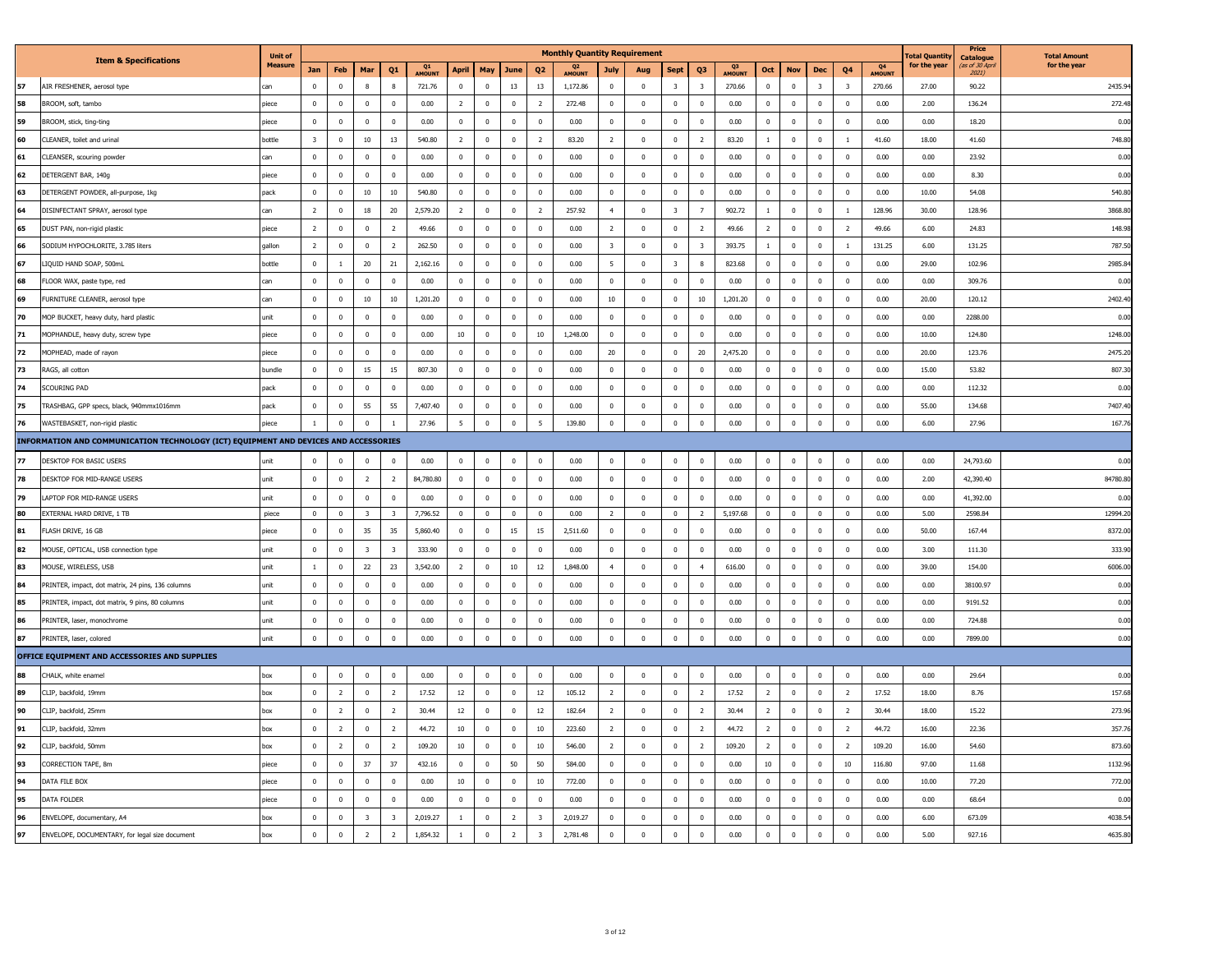|     |                                                    | <b>Unit of</b> |                          |                |                         |                         |              |                         |                         |                |                | <b>Monthly Quantity Requirement</b> |                         |              |                         |                         |              |                |                         |                         |                         |              | otal Quantit | Price<br>Catalogue | <b>Total Amount</b> |
|-----|----------------------------------------------------|----------------|--------------------------|----------------|-------------------------|-------------------------|--------------|-------------------------|-------------------------|----------------|----------------|-------------------------------------|-------------------------|--------------|-------------------------|-------------------------|--------------|----------------|-------------------------|-------------------------|-------------------------|--------------|--------------|--------------------|---------------------|
|     | <b>Item &amp; Specifications</b>                   | <b>Measure</b> | Jan                      | Feb            | Mar                     | Q1                      | Q1<br>AMOUNT | April                   | May                     | June           | Q <sub>2</sub> | Q <sub>2</sub><br>AMOUNT            | July                    | Aug          | <b>Sept</b>             | Q3                      | Q3<br>AMOUN' | Oct            | <b>Nov</b>              | Dec                     | Q4                      | Q4<br>AMOUNT | for the year | as of 30 Apn       | for the year        |
| 98  | ENVELOPE, expanding, kraft, legal                  | box            | $\Omega$                 | $\overline{1}$ | $\overline{z}$          | $\overline{3}$          | 2,215.20     | $\,0\,$                 | $\Omega$                | $\Omega$       | $\Omega$       | 0.00                                | $\mathbf{0}$            | $\mathbf 0$  | $\,0\,$                 | $\Omega$                | 0.00         | $\Omega$       | $\Omega$                | $\mathbf 0$             | $\Omega$                | 0.00         | 3.00         | 738.40             | 2215.2              |
| 99  | ENVELOPE, expanding, plastic                       | piece          | $\Omega$                 | $\Omega$       | $12\,$                  | $12\,$                  | 365.88       | $\Omega$                | $\Omega$                | $\mathbf 0$    | $\,0\,$        | 0.00                                | $\Omega$                | $\mathbf 0$  | $\overline{2}$          | $\overline{z}$          | 60.98        | $\Omega$       | $\Omega$                | $\Omega$                | $\,$ 0                  | 0.00         | 14.00        | 30.49              | 426.8               |
| 100 | ENVELOPE, mailing                                  | xoc            | $\mathbf 0$              | <sup>1</sup>   | $\overline{2}$          | $\overline{\mathbf{3}}$ | 1,134.60     | $\mathbf 0$             | $\overline{0}$          | $\mathbf 0$    | $\overline{0}$ | 0.00                                | $\overline{\mathbf{0}}$ | $\mathbf{0}$ | $\overline{0}$          | $\mathbf{0}$            | 0.00         | $\mathbf{0}$   | $\mathbf 0$             | $\mathbf 0$             | $\overline{\mathbf{0}}$ | 0.00         | 3.00         | 378.20             | 1134.6              |
| 101 | ENVELOPE, mailing, with window                     | XO             | $\mathbf 0$              | $\mathbf{0}$   | $\overline{\mathbf{3}}$ | $\overline{\mathbf{3}}$ | 1,301.04     | $\mathbf{0}$            | $\overline{0}$          | $\overline{0}$ | $\mathbf 0$    | 0.00                                | $\mathbf 0$             | $\bf{0}$     | $\,$ 0 $\,$             | $^{\circ}$              | 0.00         | $\Omega$       | $^{\circ}$              | $\mathbf{0}$            | $\overline{0}$          | 0.00         | 3.00         | 433.68             | 1301.0              |
| 102 | ERASER, FELT, for blackboard/whiteboard            | iece           | $\Omega$                 | $\Omega$       | 5                       | $-5$                    | 51.50        | $\Omega$                | $\mathbf 0$             | $\mathbf 0$    | $\mathbf 0$    | 0.00                                | $\overline{0}$          | $\mathbf 0$  | $\Omega$                | $\Omega$                | 0.00         | $\Omega$       | $\mathbf{0}$            | $\Omega$                | $\Omega$                | 0.00         | 5.00         | 10.30              | 51.5                |
| 103 | FASTENER, metal, non-sharp edges                   | box            | $\mathbf{1}$             | $\mathbf{0}$   | 8                       | $\overline{9}$          | 750.69       | 51                      | $\mathbf{0}$            | $\mathbf{0}$   | 51             | 4,253.91                            | $\mathbf{1}$            | $\mathbf{0}$ | $\mathbf 0$             | $\overline{1}$          | 83.41        | $\mathbf{1}$   | $\mathbf 0$             | $\overline{0}$          | 1                       | 83.41        | 62.00        | 83.41              | 5171.4              |
| 104 | FILE ORGANIZER, expanding, plastic, legal          | viece          | $\mathbf{0}$             | $\mathbf{0}$   | 5                       | 5                       | 430.20       | $\mathbf 0$             | $\overline{0}$          | $\mathbf{0}$   | $\overline{0}$ | 0.00                                | $\mathbf{0}$            | $\mathbf{0}$ | $\mathbf 0$             | $\mathbf{0}$            | 0.00         | $\Omega$       | $\mathbf 0$             | $\mathbf{0}$            | $\overline{\mathbf{0}}$ | 0.00         | 5.00         | 86.04              | 430.2               |
| 105 | FILE TAB DIVIDER, bristol board, for A4            | et             | $\mathbf{0}$             | $\mathbf{0}$   | 5                       | 5                       | 55.65        | $\mathbf 0$             | $\overline{0}$          | $\mathbf 0$    | $\overline{0}$ | 0.00                                | $\mathbf 0$             | $\mathbf{0}$ | $\overline{\mathbf{0}}$ | $\overline{0}$          | 0.00         | $\mathbf{0}$   | $\mathbf 0$             | $\bf{0}$                | $\overline{\mathbf{0}}$ | 0.00         | 5.00         | 11.13              | 55.6                |
| 106 | FILE TAB DIVIDER, legal                            | et.            | $\Omega$                 | $\Omega$       | $\overline{1}$          | $\overline{1}$          | 14.23        | $\Omega$                | $\Omega$                | $\Omega$       | $\mathbf 0$    | 0.00                                | $\Omega$                | $\Omega$     | $\mathbf 0$             | $\Omega$                | 0.00         | $\Omega$       | $\Omega$                | $\Omega$                | $\Omega$                | 0.00         | 1.00         | 14.23              | 14.2                |
| 107 | FOLDER, fancy, with slide, A4                      | bundle         | $\mathbf{0}$             | $\mathbf 0$    | 15                      | 15                      | 4,056.00     | $\,0\,$                 | $\mathbf 0$             | 13             | 13             | 3,515.20                            | $\mathbb O$             | $\mathbf 0$  | $\overline{2}$          | $\overline{2}$          | 540.80       | $\mathbf{0}$   | $\overline{\mathbf{3}}$ | $\mathbf 0$             | $\overline{\mathbf{3}}$ | 811.20       | 33.00        | 270.40             | 8923.2              |
| 108 | FOLDER, fancy, with slide, legal                   | oundle         | $\mathbf 0$              | $\mathbf{0}$   | 18                      | 18                      | 5,613.84     | $\mathbf{0}$            | $\overline{0}$          | 13             | 13             | 4,054.44                            | $\overline{0}$          | $\mathbf{0}$ | $5\phantom{a}$          | - 5                     | 1,559.40     | $\Omega$       | $\mathbf 0$             | $\mathbf 0$             | $\overline{\mathbf{0}}$ | 0.00         | 36.00        | 311.88             | 11227.6             |
| 109 | FOLDER, L-type, A4                                 | ack            | $\mathbf 0$              | $\mathbf 0$    | $\overline{z}$          | $\overline{2}$          | 342.86       | $\,0\,$                 | $\mathbf 0$             | $\mathbf 0$    | $\,0\,$        | 0.00                                | $\mathbf 0$             | $\mathbf 0$  | $\,0\,$                 | $\mathbb O$             | 0.00         | $\Omega$       | $\Omega$                | $\mathbf 0$             | $\overline{\mathbf{0}}$ | 0.00         | 2.00         | 171.43             | 342.8               |
| 110 | FOLDER, L-type, legal                              | <b>pack</b>    | $\mathbf{0}$             | $\mathbf{0}$   | $\overline{2}$          | $\overline{2}$          | 486.48       | $\mathbf{0}$            | $\mathbf{0}$            | $\mathbf{0}$   | $\mathbb O$    | 0.00                                | $\mathbf{0}$            | $\mathbf{0}$ | $\mathbf 0$             | $\mathbf{0}$            | 0.00         | $\mathbf{0}$   | $\mathbf{0}$            | $\mathbf{0}$            | $\overline{\mathbf{0}}$ | 0.00         | 2.00         | 243.24             | 486.4               |
| 111 | FOLDER, pressboard                                 | box            | $\mathbf{0}$             | $\mathbf{0}$   | 1                       | $\mathbf{1}$            | 952.64       | 1                       | $\mathbf 0$             | $\mathbf 0$    | $\mathbf{1}$   | 952.64                              | $\mathbf{0}$            | $\mathbf 0$  | $\bf{0}$                | $\mathbf{0}$            | 0.00         | $\Omega$       | $\mathbf 0$             | $\mathbf 0$             | $\overline{0}$          | 0.00         | 2.00         | 952.64             | 1905.2              |
| 112 | FOLDER, with tab, A4                               | ack            | $\Omega$                 | $\Omega$       | $\overline{1}$          | $\overline{1}$          | 279.00       | $\Omega$                | $\Omega$                | $\overline{0}$ | $\Omega$       | 0.00                                | $\Omega$                | $\Omega$     | $\Omega$                | $\Omega$                | 0.00         | $\Omega$       | $\Omega$                | $\Omega$                | $\Omega$                | 0.00         | 1.00         | 279.00             | 279.0               |
| 113 | FOLDER, with tab, legal                            | pack           | $\mathbf{0}$             | $\mathbf 0$    | $\mathbf{0}$            | $\mathbf 0$             | 0.00         | $\mathbf 0$             | $\mathbf 0$             | $\mathbf 0$    | $\mathbf 0$    | 0.00                                | $\mathbf 0$             | $\mathbf 0$  | $\mathbf 0$             | $\mathbf{0}$            | 0.00         | $\mathbf 0$    | $\mathbf 0$             | $\mathbf 0$             | $\,$ 0                  | 0.00         | 0.00         | 321.36             | 0.00                |
| 114 | INDEX TAB, self-adhesive, transparent              | xoc            | $\Omega$                 | $\Omega$       | $\overline{1}$          | $\overline{1}$          | 56.68        | $\Omega$                | $\Omega$                | $\Omega$       | $\mathbf{0}$   | 0.00                                | $\Omega$                | $\Omega$     | $\Omega$                | $\Omega$                | 0.00         | $\Omega$       | $\Omega$                | $\Omega$                | $\Omega$                | 0.00         | 1.00         | 56.68              | 56.68               |
| 115 | MAGAZINE FILE BOX, large                           | viece          | $\mathbf{0}$             | $\mathbf 0$    | $\mathbf 0$             | $\mathbf 0$             | 0.00         | $\,0\,$                 | $\mathbf 0$             | $\mathbf 0$    | $\,0\,$        | 0.00                                | $\mathbf 0$             | $\mathbf 0$  | $\,0\,$                 | $\mathbf 0$             | 0.00         | $\mathbf 0$    | $\mathbf 0$             | $\mathbf 0$             | $\overline{0}$          | 0.00         | 0.00         | 41.60              | 0.00                |
| 116 | MARKER, fluorescent                                | .<br>et        | $\Omega$                 | $\Omega$       | $\overline{1}$          | $\overline{1}$          | 36.66        | $\mathbf{0}$            | $\Omega$                | 10             | 10             | 366.60                              | $\overline{0}$          | $\mathbf{0}$ | $\overline{0}$          | $\Omega$                | 0.00         | $\Omega$       | $\Omega$                | $\overline{0}$          | $\Omega$                | 0.00         | 11.00        | 36.66              | 403.2               |
| 117 | MARKER, whiteboard, black                          | iece           | $\mathbf 0$              | $\mathbf 0$    | $16\,$                  | $16\,$                  | 214.08       | $\mathbf 0$             | $\overline{\mathbf{0}}$ | $18\,$         | 18             | 240.84                              | $\mathbf 0$             | $\mathbf 0$  | $\overline{\mathbf{3}}$ | $\overline{\mathbf{3}}$ | 40.14        | $\mathbf{0}$   | $\mathbf 0$             | $\mathbf 0$             | $\mathbf 0$             | 0.00         | 37.00        | 13.38              | 495.0               |
| 118 | MARKER, whiteboard, blue                           | iece           | $\mathbf 0$              | $\mathbf 0$    | $\overline{\mathbf{3}}$ | $\overline{\mathbf{3}}$ | 40.14        | $\mathbf 0$             | $\mathbf 0$             | $12\,$         | 12             | 160.56                              | $\overline{0}$          | $\mathbf 0$  | $\overline{3}$          | $\overline{3}$          | 40.14        | $\Omega$       | $\mathbf{0}$            | $\mathbf{0}$            | $\overline{\mathbf{0}}$ | 0.00         | 18.00        | 13.38              | 240.8               |
| 119 | MARKER, whiteboard, red                            | piece          | $\mathbf{0}$             | $\mathbf 0$    | $\overline{9}$          | $\overline{9}$          | 120.42       | $\mathbf{0}$            | $\overline{0}$          | $18\,$         | 18             | 240.84                              | $\mathbf{0}$            | $\mathbf 0$  | $\overline{\mathbf{3}}$ | $\overline{\mathbf{3}}$ | 40.14        | $\mathbf{0}$   | $\mathbf 0$             | $\mathbf 0$             | $\overline{0}$          | 0.00         | 30.00        | 13.38              | 401.4               |
| 120 | MARKER, permanent, black, bullet type              | iece           | $\overline{4}$           | $^{\circ}$     | 26                      | 30                      | 269.40       | $\overline{4}$          | $\Omega$                | 18             | 22             | 197.56                              | $\overline{4}$          | $^{\circ}$   | 5                       | $\mathbf{q}$            | 80.82        | $\overline{4}$ | $\Omega$                | $\overline{\mathbf{0}}$ | $\overline{4}$          | 35.92        | 65.00        | 8.98               | 583.7               |
| 121 | MARKER, permanent, blue, bullet type               | viece          | $\mathbf 0$              | $\mathbf 0$    | 26                      | 26                      | 233.48       | $\,0\,$                 | $\mathbf 0$             | $18\,$         | $18\,$         | 161.64                              | $\mathbf 0$             | $\mathbf 0$  | $\overline{5}$          | $\overline{5}$          | 44.90        | $\mathbf{0}$   | $\mathbf 0$             | $\mathbf 0$             | $\overline{0}$          | 0.00         | 49.00        | 8.98               | 440.0               |
| 122 | MARKER, permanent, red, bullet type                | iece           | $\Omega$                 | $\mathbf{0}$   | 11                      | 11                      | 98.78        | $\overline{0}$          | $\overline{0}$          | 18             | 18             | 161.64                              | $\mathbf{0}$            | $\mathbf{0}$ | 5                       | $\overline{5}$          | 44.90        | $\Omega$       | $\Omega$                | $\overline{0}$          | $\Omega$                | 0.00         | 34.00        | 8.98               | 305.3               |
| 123 | PAPER CLIP, vinyl/plastic coated, 33mm             | box            | $5\overline{5}$          | $\mathbb O$    | -6                      | $11\,$                  | 85.36        | $\overline{\mathbf{3}}$ | $\mathbf 0$             | 26             | 29             | 225.04                              | $5\overline{5}$         | $\mathbf 0$  | $\mathbf 0$             | 5                       | 38.80        | $\overline{5}$ | $\mathbf 0$             | $\mathbf 0$             | $5\phantom{a}$          | 38.80        | 50.00        | 7.76               | 388.0               |
| 124 | PAPER CLIP, vinyl/plastic coated, 50mm             | XO             | $\overline{\phantom{a}}$ | $\mathbf{0}$   | 24                      | 29                      | 399.62       | 5                       | $\Omega$                | 26             | 31             | 427.18                              | $\overline{5}$          | $\mathbf{0}$ | $\overline{\mathbf{0}}$ | 5                       | 68.90        | 5              | $\Omega$                | $\overline{0}$          | - 5                     | 68.90        | 70.00        | 13.78              | 964.6               |
| 125 | PENCIL, lead, with eraser                          | XO             | $\mathbf{1}$             | $\mathbf 0$    | 5                       | 6                       | 124.74       | 1                       | $\mathbf{0}$            | $\mathbf 0$    | $\,$ 1 $\,$    | 20.79                               | $\mathbf 0$             | $\mathbf 0$  | $\pmb{0}$               | $\mathbf{0}$            | 0.00         | $\mathbf{0}$   | $\mathbf 0$             | $\mathbf 0$             | $\overline{0}$          | 0.00         | 7.00         | 20.79              | 145.5               |
| 126 | RING BINDER, plastic, 32mm                         | oundle         | $\mathbf{0}$             | $\mathbf{0}$   | $\mathbf{0}$            | $\overline{0}$          | 0.00         | $\mathbf{0}$            | $\overline{0}$          | $\mathbf 0$    | $\mathbf 0$    | 0.00                                | $\mathbf{0}$            | $\mathbf{0}$ | $\mathbf 0$             | $\mathbf{0}$            | 0.00         | $\mathbf{0}$   | $\mathbf{0}$            | $\overline{0}$          | $\overline{0}$          | 0.00         | 0.00         | 239.79             | 0.00                |
| 127 | RUBBER BAND, No. 18                                | box            | $\overline{1}$           | $\mathbb O$    | $\overline{\mathbf{3}}$ | $\overline{4}$          | 400.20       | $\mathbf 0$             | $\mathbf 0$             | 5              | 5              | 500.25                              | $\mathbf{0}$            | $\mathbf 0$  | $\,$ 0 $\,$             | $\mathbb O$             | 0.00         | $\Omega$       | $\mathbf 0$             | $\bf{0}$                | $\overline{\mathbf{0}}$ | 0.00         | 9.00         | 100.05             | 900.4               |
| 128 | STAMP PAD, felt                                    | iece           | $\mathbf 0$              | $\mathbf 0$    | $\mathbf{0}$            | $\mathbf 0$             | 0.00         | $\mathbf 0$             | $\overline{0}$          | $\mathbf 0$    | $\,0\,$        | 0.00                                | $\mathbf 0$             | $\mathbf 0$  | $\,0\,$                 | $\mathbb O$             | 0.00         | $\mathbf{0}$   | $\mathbf 0$             | $\mathbf 0$             | $\overline{\mathbf{0}}$ | 0.00         | 0.00         | 34.95              | 0.00                |
| 129 | BLADE, for general purpose cutter / utility knife  | piece          | $\mathbf 0$              | $\mathbf{0}$   | $\overline{\mathbf{3}}$ | $\overline{\mathbf{3}}$ | 44.46        | $\mathbf{0}$            | $\overline{2}$          | 15             | 17             | 251.94                              | $\mathbb O$             | $\mathbf{0}$ | $\mathbf 0$             | $\mathbf{0}$            | 0.00         | $\mathbf{0}$   | $\mathbf{0}$            | $\mathbf 0$             | $\,$ 0                  | 0.00         | 20.00        | 14.82              | 296.4               |
| 130 | CUTTER/UTILITY KNIFE, for general purpose          | viece          | $\mathbf{0}$             | $\mathbb O$    | 5                       | $\overline{5}$          | 167.15       | $\,0\,$                 | $\overline{2}$          | 15             | 17             | 568.31                              | $\,0\,$                 | $\mathbf 0$  | $\,0\,$                 | $\Omega$                | 0.00         | $\overline{1}$ | $\mathbf 0$             | $\mathbf 0$             | $\overline{1}$          | 33.43        | 23.00        | 33.43              | 768.8               |
| 131 | DATING AND STAMPING MACHINE                        | viece          | $\mathbf{1}$             | $\mathbf{0}$   | $\overline{\mathbf{0}}$ | $\overline{1}$          | 453.96       | $\overline{0}$          | $\mathbf{0}$            | $\mathbf{0}$   | $\mathbf 0$    | 0.00                                | $\overline{0}$          | $\mathbf{0}$ | $\mathbf 0$             | $\overline{0}$          | 0.00         | $\mathbf{0}$   | $\mathbf 0$             | $\overline{0}$          | $\overline{\mathbf{0}}$ | 0.00         | 1.00         | 453.96             | 453.9               |
| 132 | PENCIL SHARPENER, manual, single cutter head       | iece           | $\mathbf 0$              | $\mathbf 0$    | $\mathbf{1}$            | $\mathbf{1}$            | 202.67       | $\mathbb O$             | $\mathbf 0$             | $\mathbf 0$    | $\mathbf 0$    | 0.00                                | $\mathbb O$             | $\mathbf 0$  | $\mathbf 0$             | $\mathbb O$             | 0.00         | $\mathbf{0}$   | $\mathbf 0$             | $\mathbf 0$             | $\,$ 0                  | 0.00         | 1.00         | 202.67             | 202.6               |
| 133 | PUNCHER, paper, heavy duty                         | viece          | $\overline{1}$           | $\Omega$       | -6                      | $\overline{7}$          | 1.055.60     | $\Omega$                | $\Omega$                | $10\,$         | 10             | 1.508.00                            | $\Omega$                | $\Omega$     | $\Omega$                | $\Omega$                | 0.00         | $\Omega$       | $\Omega$                | $\Omega$                | $\Omega$                | 0.00         | 17.00        | 150.80             | 2563.6              |
| 134 | SCISSORS, symmetrical                              | pair           | $\overline{4}$           | $\mathbf 0$    | $\overline{\mathbf{3}}$ | $\overline{7}$          | 283.92       | $\,0\,$                 | $\mathbf 0$             | 15             | 15             | 608.40                              | $\mathbf 0$             | $\mathbf 0$  | $\,0\,$                 | $\mathbf 0$             | 0.00         | $\Omega$       | $\mathbf 0$             | $\mathbf 0$             | $\,$ 0                  | 0.00         | 22.00        | 40.56              | 892.3               |
| 135 | STAPLER, standard type                             | iece           | $\overline{z}$           | $\Omega$       | 8                       | 10                      | 1,404,00     | $\Omega$                | $\Omega$                | 15             | 15             | 2,106,00                            | $\mathbf{0}$            | $\Omega$     | $\Omega$                | $\Omega$                | 0.00         | $\Omega$       | $\Omega$                | $\Omega$                | $\Omega$                | 0.00         | 25.00        | 140.40             | 3510.               |
| 136 | STAPLER, heavy duty, binder type                   | ınit           | $\mathbf{0}$             | $\mathbf{0}$   | 1                       | $\mathbf{1}$            | 914.22       | $\overline{0}$          | $\overline{0}$          | $\mathbf 0$    | $\mathbf 0$    | 0.00                                | $\mathbf{0}$            | $\mathbf 0$  | $\,$ 0 $\,$             | $^{\circ}$              | 0.00         | $\mathbf{0}$   | $\mathbf 0$             | $\mathbf 0$             | $\overline{0}$          | 0.00         | 1.00         | 914.22             | 914.2               |
| 137 | STAPLE REMOVER, plier type                         | iece           | $\overline{4}$           | $\Omega$       | $\mathbf{q}$            | 13                      | 323.70       | $\Omega$                | $\Omega$                | 15             | 15             | 373.50                              | $\Omega$                | $\Omega$     | $\Omega$                | $\Omega$                | 0.00         | $\Omega$       | $\Omega$                | $\Omega$                | $\Omega$                | 0.00         | 28.00        | 24.90              | 697.2               |
| 138 | TAPE DISPENSER, table top                          | iece           | $\mathbf{0}$             | $\mathbf{0}$   | $\mathbf{0}$            | $\overline{0}$          | 0.00         | $\mathbf{0}$            | $\overline{0}$          | $\mathbf 0$    | $\mathbf 0$    | 0.00                                | $\mathbf{0}$            | $\mathbf 0$  | $\mathbf 0$             | $\mathbf 0$             | 0.00         | $\mathbf{0}$   | $\mathbf 0$             | $\mathbf{0}$            | $\overline{0}$          | 0.00         | 0.00         | 64.20              | 0.00                |
| 139 | BINDING AND PUNCHING MACHINE, 50mm binding capacit | ınit           | $\Omega$                 | $\Omega$       | $\Omega$                | $\Omega$                | 0.00         | $\Omega$                | $\Omega$                | $\Omega$       | $\Omega$       | 0.00                                | $\Omega$                | $\Omega$     | $\Omega$                | $\Omega$                | 0.00         | $\Omega$       | $\Omega$                | $\Omega$                | $\Omega$                | 0.00         | 0.00         | 9534.72            | 0.00                |
| 140 | CALCULATOR, compact                                | ınit           | $\mathbf{1}$             | $\mathbf 0$    | $\mathbf{0}$            | $1\,$                   | 346.85       | $\,0\,$                 | $\mathbf{0}$            | $\overline{7}$ | $\overline{7}$ | 2,427.95                            | $\mathbf 0$             | $\mathbf 0$  | 5                       | 5                       | 1,734.25     | $\mathbf 0$    | $\mathbf 0$             | $\mathbf 0$             | $\mathbf{0}$            | 0.00         | 13.00        | 346.85             | 4509.05             |
| 141 | FACSIMILE MACHINE                                  | unit           | $\mathbf 0$              | $\mathbf 0$    | $\mathbf 0$             | $\mathbf 0$             | 0.00         | $\,0\,$                 | $\mathbf 0$             | $\mathbf 0$    | $\mathbf 0$    | 0.00                                | $\mathbf 0$             | $\mathbf{0}$ | $\mathbf 0$             | $\mathbf{0}$            | 0.00         | $^{\circ}$     | 0                       | $\mathbf{0}$            | $\overline{0}$          | 0.00         | 0.00         | 5642.00            | 0.00                |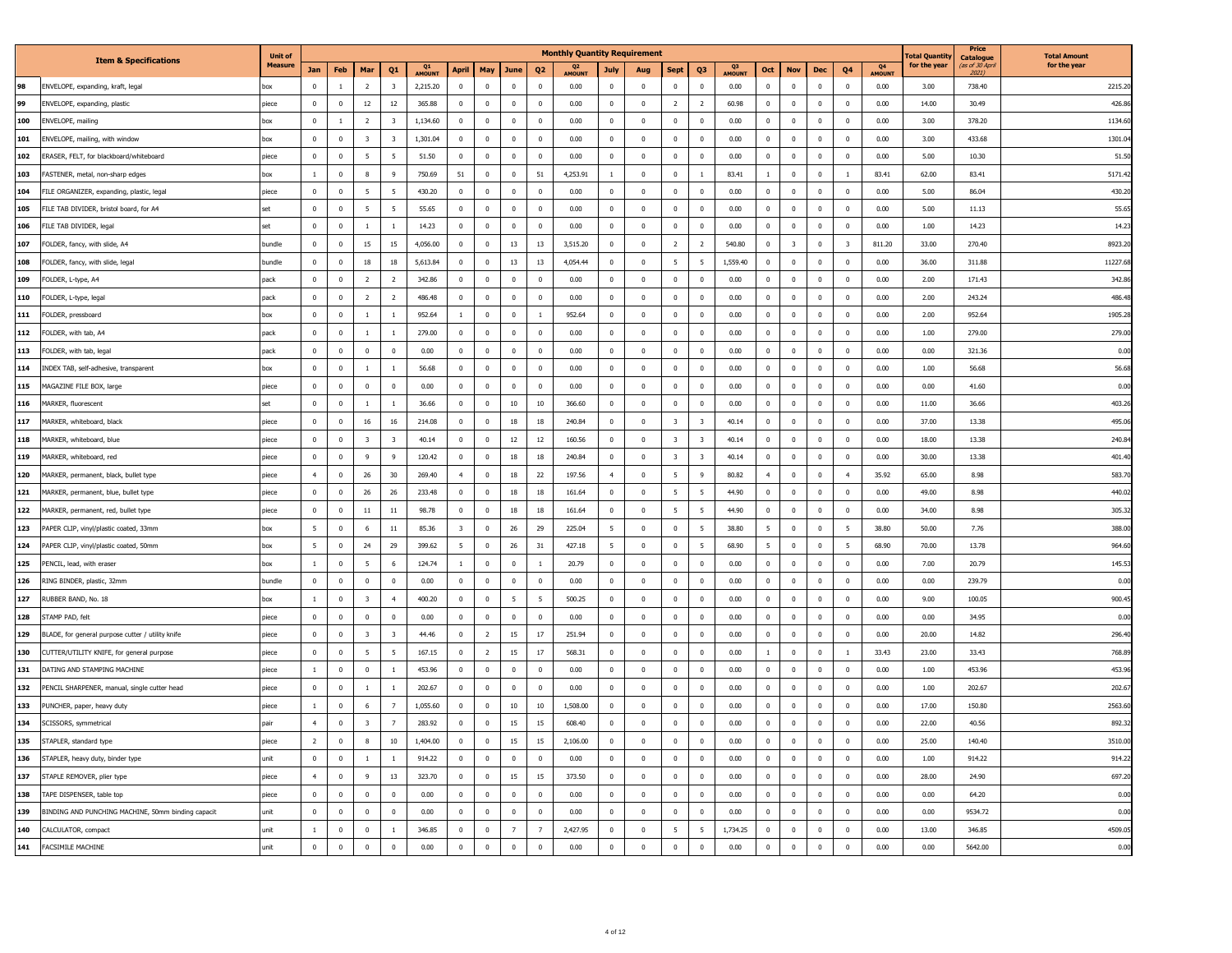|     |                                                     | <b>Unit of</b> |              |                |                         |                |              |                |                |                         |                | <b>Monthly Quantity Requirement</b> |                |              |                         |                |             |                         |              |                |                         |              | otal Quantit | Price<br><b>Catalogue</b> | <b>Total Amount</b> |
|-----|-----------------------------------------------------|----------------|--------------|----------------|-------------------------|----------------|--------------|----------------|----------------|-------------------------|----------------|-------------------------------------|----------------|--------------|-------------------------|----------------|-------------|-------------------------|--------------|----------------|-------------------------|--------------|--------------|---------------------------|---------------------|
|     | <b>Item &amp; Specifications</b>                    | Measure        | Jan          | Feb            | Mar                     | Q <sub>1</sub> | Q1<br>AMOUNT | <b>April</b>   | May            | June                    | Q <sub>2</sub> | Q <sub>2</sub><br>AMOUNT            | July           | Aug          | <b>Sept</b>             | Q <sub>3</sub> | Q3<br>MOUN' | Oct                     | <b>Nov</b>   | Dec            | Q4                      | Q4<br>AMOUNT | for the year | (as of 30 Apn<br>2021)    | for the year        |
| 142 | PAPER TRIMMER / CUTTING MACHINE, table top          | unit           | $\Omega$     | $\mathbf{0}$   | $\Omega$                | $\overline{0}$ | 0.00         | $\mathbf 0$    | $\mathbf 0$    | $\overline{0}$          | $\mathbf 0$    | 0.00                                | $\mathbf 0$    | $\mathbf 0$  | $\overline{0}$          | $\mathbf 0$    | 0.00        | $\overline{0}$          | $\mathbf 0$  | $\mathbf 0$    | $\mathbf 0$             | 0.00         | 0.00         | 9297.60                   | 0.00                |
| 143 | PAPER SHREDDER                                      | unit           | $\mathbf 0$  | $\mathbb O$    | <sup>1</sup>            | <sup>1</sup>   | 5.699.20     | $\overline{2}$ | $\mathbf 0$    | $\mathbf 0$             | $\overline{2}$ | 11,398.40                           | $\,0\,$        | $\mathbf 0$  | $\mathbf 0$             | $\mathbf 0$    | 0.00        | $\mathbf 0$             | $\mathbf 0$  | $\mathbf 0$    | $\mathbf{0}$            | 0.00         | 3.00         | 5699.20                   | 17097.6             |
|     | PRINTER OR FACSIMILE OR PHOTOCOPIER SUPPLIES        |                |              |                |                         |                |              |                |                |                         |                |                                     |                |              |                         |                |             |                         |              |                |                         |              |              |                           |                     |
| 144 | DRUM CART, BROTHER DR-3455, Black                   | Cart           | $\Omega$     | $\mathbf 0$    | $\overline{\mathbf{0}}$ | $\mathbf 0$    | 0.00         | $\mathbf{0}$   | $\mathbf 0$    | $\mathbf 0$             | $\mathbf 0$    | 0.00                                | $\mathbb O$    | $\mathbf 0$  | $\mathbf 0$             | $\mathbf{0}$   | 0.00        | $\mathbf 0$             | $\mathbf{0}$ | $\mathbf 0$    | $\overline{0}$          | 0.00         | 0.00         | 6947.20                   | 0.00                |
| 145 | INK CART, BROTHER LC67B, Black                      | Cart           | $\mathbf{0}$ | $\mathbf 0$    | $\overline{0}$          | $\mathbf 0$    | 0.00         | $\mathbf 0$    | $\mathbf 0$    | $\mathbf 0$             | $\mathbf 0$    | 0.00                                | $\mathbf{0}$   | $\mathbf 0$  | $\mathbf 0$             | $\mathbf 0$    | 0.00        | $\mathbf 0$             | $\mathbf{0}$ | $\mathbf 0$    | $\overline{0}$          | 0.00         | 0.00         | 910.00                    | 0.00                |
| 146 | INK CART, BROTHER LC67HYBK, Black                   | Cart           | $\mathbf{0}$ | $\mathbf{0}$   | $\mathbf{0}$            | $\overline{0}$ | 0.00         | $^{\circ}$     | $\mathbf{0}$   | $\mathbf 0$             | $\overline{0}$ | 0.00                                | $\overline{0}$ | $\mathbf 0$  | $\mathbf{0}$            | $\mathbf{0}$   | 0.00        | $\mathbf{0}$            | $\mathbf{0}$ | $\mathbf 0$    | $\mathbf{0}$            | 0.00         | 0.00         | 1601.60                   | 0.00                |
| 147 | Drum Cart, Brother DR-451CL, high yield 30000 pages | Cart           | $\Omega$     | $\Omega$       | $\Omega$                | $\Omega$       | 0.00         | $\Omega$       | $\Omega$       | $\Omega$                | $\Omega$       | 0.00                                | $\Omega$       | $\Omega$     | $\Omega$                | $\Omega$       | 0.00        | $\Omega$                | $\Omega$     | $\Omega$       | $\Omega$                | 0.00         | 0.00         | 6760.00                   | 0.00                |
| 148 | Foner Cart, Brother TN-456 BLACK, high yield 6500   | Cart           | $\mathbf{0}$ | $\,0\,$        | $\overline{0}$          | $\mathbf 0$    | 0.00         | $\,0\,$        | $\mathbf 0$    | $\,0\,$                 | $\,$ 0         | 0.00                                | $\mathbf{0}$   | $\mathbf 0$  | $\mathbf 0$             | $\mathbf 0$    | 0.00        | $\overline{\mathbf{0}}$ | $\mathbf 0$  | $\mathbf 0$    | $\mathbf 0$             | 0.00         | 0.00         | 5080.40                   | 0.00                |
| 149 | Toner Cart, Brother TN-456 CYAN, high yield 6500    | Cart           | $\Omega$     | $\mathbf{0}$   | $\Omega$                | $\overline{0}$ | 0.00         | $\mathbf{0}$   | $\mathbf 0$    | $\overline{0}$          | $\,$ 0         | 0.00                                | $\overline{0}$ | $\mathbf{0}$ | $\Omega$                | $\Omega$       | 0.00        | $\Omega$                | $\Omega$     | $\mathbf{0}$   | $\mathbf 0$             | 0.00         | 0.00         | 8569.60                   | 0.00                |
| 150 | Toner Cart, Brother TN-456 MAGENTA, high yield      | Cart           | $\Omega$     | $\mathbf 0$    | $\Omega$                | $\mathbf 0$    | 0.00         | $\mathbf 0$    | $\mathbf 0$    | $\mathbf 0$             | $\mathbf 0$    | 0.00                                | $\mathbf 0$    | $\mathbf{0}$ | $\overline{0}$          | $\Omega$       | 0.00        | $\Omega$                | $\Omega$     | $\mathbf 0$    | $\overline{0}$          | 0.00         | 0.00         | 8569.60                   | 0.00                |
| 151 | Foner Cart, Brother TN-456 YELLOW, high yield 6500  | Cart           | $\mathbf 0$  | $\mathbf 0$    | $\overline{\mathbf{0}}$ | $\mathbf 0$    | 0.00         | $\mathbf{0}$   | $\overline{0}$ | $\pmb{0}$               | $\overline{0}$ | 0.00                                | $\,0\,$        | $\mathbf 0$  | $\overline{0}$          | $\mathbf{0}$   | 0.00        | $\overline{0}$          | $\mathbf 0$  | $\mathbf 0$    | $\overline{0}$          | 0.00         | 0.00         | 8569.60                   | 0.00                |
| 152 | TONER CART, SAMSUNG ML-D2850B, Black                | Cart           | $\Omega$     | $^{\circ}$     | $\Omega$                | $\overline{0}$ | 0.00         | $\Omega$       | $\mathbf 0$    | $\overline{0}$          | $\mathbb O$    | 0.00                                | $\mathbf{0}$   | $\Omega$     | $\Omega$                | $\Omega$       | 0.00        | $\Omega$                | $\Omega$     | $^{\circ}$     | $\Omega$                | 0.00         | 0.00         | 5116.80                   | 0.00                |
| 153 | INK CART, CANON CL-741, Colored                     | cart           | $\mathbf{0}$ | $\mathbf{0}$   | $\overline{0}$          | $\mathbf{0}$   | 0.00         | $\mathbf{0}$   | $\mathbf{0}$   | $\mathbf{0}$            | $\mathbf 0$    | 0.00                                | $\mathbf{0}$   | $\mathbf{0}$ | $\overline{0}$          | $\mathbf{0}$   | 0.00        | $\mathbf{0}$            | $\mathbf{0}$ | $\mathbf{0}$   | $\overline{0}$          | 0.00         | 0.00         | 989.04                    | 0.00                |
| 154 | INK CART, CANON CL-811, Colored                     | :art           | $\mathbf{0}$ | $\,0\,$        | $\overline{0}$          | $\mathbf 0$    | 0.00         | $\,0\,$        | $\mathbf 0$    | $\,0\,$                 | $\overline{0}$ | 0.00                                | $\mathbf 0$    | $\mathbf 0$  | $\overline{0}$          | $\mathbf 0$    | 0.00        | $\mathbf{0}$            | $\mathbf{0}$ | $\mathbf 0$    | $\mathbf 0$             | 0.00         | 0.00         | 1029.60                   | 0.00                |
| 155 | INK CART, CANON PG-740, Black                       | cart           | $\Omega$     | $\Omega$       | $\Omega$                | $\Omega$       | 0.00         | $\Omega$       | $\mathbf 0$    | $\,0\,$                 | $\mathbb O$    | 0.00                                | $\Omega$       | $\Omega$     | $\Omega$                | $\Omega$       | 0.00        | $\Omega$                | $\Omega$     | $\Omega$       | $\Omega$                | 0.00         | 0.00         | 754.00                    | 0.00                |
| 156 | INK CART, CANON PG-810, Black                       | cart           | $\mathbf 0$  | $\mathbf 0$    | $\mathbf 0$             | $\mathbf 0$    | 0.00         | $\mathbf 0$    | $\mathbf 0$    | $\mathbf 0$             | $\mathbf 0$    | 0.00                                | $\mathbf 0$    | $\mathbf 0$  | $\bf{0}$                | $\mathbf{0}$   | 0.00        | $\mathbf 0$             | $\mathbf 0$  | $\mathbf 0$    | $\overline{0}$          | 0.00         | 0.00         | 780.00                    | 0.00                |
| 157 | INK CART, EPSON C13T664100 (T6641), Black           | cart           | $\Omega$     | $\overline{0}$ | 105                     | 105            | 26,208.00    | $\mathbf{0}$   | $\overline{0}$ | $\overline{5}$          | -5             | 1,248.00                            | 5              | $\mathbf{0}$ | 21                      | 26             | 6,489.60    | -5                      | $\Omega$     | $\mathbf 0$    | -5                      | 1,248.00     | 141.00       | 249.60                    | 35193.6             |
| 158 | INK CART, EPSON C13T664200 (T6642), Cyan            | cart           | $\mathbf{0}$ | $\mathbf 0$    | 5                       | 5              | 1,248.00     | $\mathbf 0$    | $\mathbf 0$    | $\overline{2}$          | $\overline{2}$ | 499.20                              | 5              | $\bf{0}$     | 6                       | $11\,$         | 2,745.60    | 5                       | $\mathbf{0}$ | $\mathbf 0$    | 5                       | 1,248.00     | 23.00        | 249.60                    | 5740.8              |
| 159 | INK CART, EPSON C13T664300 (T6643), Magenta         | cart           | $\mathbf{0}$ | $\mathbf 0$    | -5                      | 5              | 1,248.00     | $\mathbf{0}$   | $\mathbf 0$    | $\overline{2}$          | $\overline{2}$ | 499.20                              | 5              | $\mathbf 0$  | 6                       | 11             | 2,745.60    | -5                      | $\mathbf 0$  | $\mathbf 0$    | 5                       | 1,248.00     | 23.00        | 249.60                    | 5740.8              |
| 160 | INK CART, EPSON C13T664400 (T6644), Yellow          | art:           | $\Omega$     | $\Omega$       | $\overline{5}$          | - 5            | 1,248,00     | $^{\circ}$     | $\Omega$       | $\overline{2}$          | $\overline{z}$ | 499.20                              | - 5            | $^{\circ}$   | -6                      | 11             | 2,745.60    | -5                      | $\Omega$     | $\Omega$       | -5                      | 1,248.00     | 23.00        | 249.60                    | 5740.8              |
| 161 | Ink Cartridge, HP C2P04AA (HP62) Black              | cart           | $\mathbf{0}$ | $\,0\,$        | $\mathbf{0}$            | $\mathbf 0$    | 0.00         | $\mathbf 0$    | $\mathbf 0$    | $\,0\,$                 | $\,$ 0         | 0.00                                | $\mathbf 0$    | $\mathbf 0$  | $\mathbf 0$             | $\mathbf 0$    | 0.00        | $\mathbf 0$             | $\mathbf{0}$ | $\mathbf 0$    | $\mathbf 0$             | 0.00         | 0.00         | 773.76                    | 0.00                |
| 162 | Ink Cartridge, HP C2P06AA (HP62) Tri-color          | cart           | $\mathbf{0}$ | $\mathbf{0}$   | $\overline{0}$          | $\mathbf{0}$   | 0.00         | $\mathbf{0}$   | $\mathbf 0$    | $\,0\,$                 | $\,$ 0         | 0.00                                | $\mathbf{0}$   | $\mathbf 0$  | $\overline{0}$          | $\mathbf 0$    | 0.00        | $\overline{0}$          | $\mathbf{0}$ | $\mathbf{0}$   | $\mathbf 0$             | 0.00         | 0.00         | 950.56                    | 0.00                |
| 163 | INK CART, HP C9351AA, (HP21), Black                 | cart           | $\Omega$     | $\Omega$       | $\Omega$                | $\Omega$       | 0.00         | $\Omega$       | $\Omega$       | $\Omega$                | $\Omega$       | 0.00                                | $\Omega$       | $\Omega$     | $\Omega$                | $\Omega$       | 0.00        | $\Omega$                | $\Omega$     | $\Omega$       | $\Omega$                | 0.00         | 0.00         | 795.60                    | 0.00                |
| 164 | INK CART, HP C9352AA, (HP22), Tri-color             | art.           | $\Omega$     | $\,0\,$        | $\mathbf 0$             | $\mathbf 0$    | 0.00         | $\,0\,$        | $\mathbf 0$    | $\,0\,$                 | $\,$ 0         | 0.00                                | $\mathbf{0}$   | $\mathbf 0$  | $\mathbf 0$             | $\Omega$       | 0.00        | $\Omega$                | $\Omega$     | $\mathbf 0$    | $\mathbf 0$             | 0.00         | 0.00         | 920.40                    | 0.00                |
| 165 | Ink Cartridge, HP C9397A (HP72) 69ml Photo Black    | cart           | $\Omega$     | $\Omega$       | $\Omega$                | $\overline{0}$ | 0.00         | $\mathbf{0}$   | $\Omega$       | $\overline{0}$          | $\overline{0}$ | 0.00                                | $\overline{0}$ | $\mathbf{0}$ | $\Omega$                | $\Omega$       | 0.00        | $\Omega$                | $\Omega$     | $\mathbf 0$    | $\Omega$                | 0.00         | 0.00         | 1996.80                   | 0.00                |
| 166 | Ink Cartridge, HP C9398A (HP72) 69ml Cyan           | cart           | $\Omega$     | $\Omega$       | $\Omega$                | $\Omega$       | 0.00         | $\Omega$       | $\Omega$       | $\mathbf 0$             | $\Omega$       | 0.00                                | $\Omega$       | $\Omega$     | $\Omega$                | $\Omega$       | 0.00        | $\Omega$                | $\Omega$     | $\Omega$       | $\Omega$                | 0.00         | 0.00         | 1996.80                   | 0.00                |
| 167 | Ink Cartridge, HP C9399A (HP72) 69ml Magenta        | art.           | $\mathbf 0$  | $\mathbf 0$    | $\mathbf 0$             | $\mathbf 0$    | 0.00         | $\mathbf 0$    | $\mathbf 0$    | $\mathbf 0$             | $\mathbf 0$    | 0.00                                | $\mathbf{0}$   | $\mathbf{0}$ | $\mathbf{0}$            | $\mathbf 0$    | 0.00        | $\overline{0}$          | $\mathbf 0$  | $\mathbf{0}$   | $\mathbf 0$             | 0.00         | 0.00         | 1996.80                   | 0.00                |
| 168 | Ink Cartridge, HP C9400A (HP72) 69ml Yellow         | cart           | $\Omega$     | $\Omega$       | $\Omega$                | $\Omega$       | 0.00         | $^{\circ}$     | $^{\circ}$     | $\overline{\mathbf{0}}$ | $\Omega$       | 0.00                                | $\overline{0}$ | $\Omega$     | $\Omega$                | $\Omega$       | 0.00        | $\Omega$                | $\Omega$     | $\mathbf{0}$   | $\Omega$                | 0.00         | 0.00         | 1996.80                   | 0.00                |
| 169 | Ink Cartridge, HP C9401A (HP72) 69ml Gray           | cart           | $\Omega$     | $\mathbf{0}$   | $\sqrt{2}$              | $\mathbf{0}$   | 0.00         | $\mathbf{0}$   | $\mathbf 0$    | $\mathbf 0$             | $\mathbf 0$    | 0.00                                | $\mathbf{0}$   | $\mathbf{0}$ | $\mathbf 0$             | $\mathbf 0$    | 0.00        | $\sqrt{2}$              | $\Omega$     | $\mathbf{0}$   | $\overline{0}$          | 0.00         | 0.00         | 1996.80                   | 0.00                |
| 170 | Ink Cartridge, HP C9403A (HP72) 130ml Matte Black   | cart           | $\mathbf 0$  | $\,0\,$        | $\mathbf 0$             | $\mathbf 0$    | 0.00         | $\,0\,$        | $\mathbf 0$    | $\,0\,$                 | $\mathbb O$    | 0.00                                | $\mathbb O$    | $\mathbf 0$  | $\mathbf 0$             | $\pmb{0}$      | 0.00        | $\mathbf 0$             | $\mathbf 0$  | $\mathbf 0$    | $\overline{\mathbf{0}}$ | 0.00         | 0.00         | 3016.00                   | 0.00                |
| 171 | INK CART, HP CC640WA, (HP60), Black                 | cart           | $\Omega$     | $\Omega$       | $\Omega$                | $\Omega$       | 0.00         | $\Omega$       | $\Omega$       | $\Omega$                | $\Omega$       | 0.00                                | $\Omega$       | $\Omega$     | $\sqrt{2}$              | $\Omega$       | 0.00        | $\Omega$                | $\Omega$     | $\Omega$       | $\Omega$                | 0.00         | 0.00         | 769.60                    | 0.00                |
| 172 | INK CART, HP CC643WA, (HP60), Tri-color             | cart           | $\Omega$     | $\Omega$       | $\Omega$                | $\mathbf 0$    | 0.00         | $\mathbf 0$    | $\Omega$       | $\mathbf 0$             | $\mathbf 0$    | 0.00                                | $\mathbf{0}$   | $\mathbf 0$  | $\mathbf{0}$            | $\Omega$       | 0.00        | $\Omega$                | $\Omega$     | $\Omega$       | $\Omega$                | 0.00         | 0.00         | 915.20                    | 0.00                |
| 173 | INK CART, HP CD887AA, (HP703), Black                | cart           | $\mathbf 0$  | $\overline{0}$ | $\overline{0}$          | $\mathbf 0$    | 0.00         | $\mathbf{0}$   | $\overline{0}$ | $\mathbf 0$             | $\mathbf 0$    | 0.00                                | $\,0\,$        | $\mathbf{0}$ | $\overline{\mathbf{0}}$ | $\mathbf{0}$   | 0.00        | $\overline{0}$          | $\mathbf 0$  | $\overline{0}$ | $\overline{\mathbf{0}}$ | 0.00         | 0.00         | 366.08                    | 0.00                |
| 174 | INK CART, HP CD888AA, (HP703), Tri-color            | cart           | $\Omega$     | $\Omega$       | $\Omega$                | $\Omega$       | 0.00         | $\Omega$       | $\Omega$       | $\Omega$                | $\Omega$       | 0.00                                | $\Omega$       | $\Omega$     | $\Omega$                | $\Omega$       | 0.00        | $\Omega$                | $\Omega$     | $\Omega$       | $\Omega$                | 0.00         | 0.00         | 366.08                    | 0.00                |
| 175 | INK CART, HP CD972AA, (HP 920XL), Cyan              | cart           | $\mathbf 0$  | $\mathbf{0}$   | $\overline{\mathbf{0}}$ | $\overline{0}$ | 0.00         | $\mathbf{0}$   | $\mathbf 0$    | $\mathbf 0$             | $\mathbf 0$    | 0.00                                | $\overline{0}$ | $\mathbf{0}$ | $\mathbf 0$             | $\mathbf 0$    | 0.00        | $\overline{0}$          | $\mathbf 0$  | $\mathbf 0$    | $\overline{0}$          | 0.00         | 0.00         | 641.68                    | 0.00                |
| 176 | INK CART, HP CD973AA, (HP 920XL), Magenta           | :art           | $\mathbf{0}$ | $\,0\,$        | $\overline{0}$          | $\mathbf 0$    | 0.00         | $\,0\,$        | $\mathbf 0$    | $\,0\,$                 | $\,$ 0         | 0.00                                | $\mathbf 0$    | $\mathbf 0$  | $\overline{0}$          | $\mathbf 0$    | 0.00        | $\mathbf{0}$            | $\mathbf{0}$ | $\mathbf 0$    | $\overline{\mathbf{0}}$ | 0.00         | 0.00         | 641.68                    | 0.00                |
| 177 | INK CART, HP CD974AA, (HP 920XL), Yellow,           | cart           | $\mathbf 0$  | $\mathbf{0}$   | $\mathbf{0}$            | $\overline{0}$ | 0.00         | $\mathbf{0}$   | $\mathbf{0}$   | $\mathbf{0}$            | $\overline{0}$ | 0.00                                | $\mathbf{0}$   | $\mathbf{0}$ | $\mathbf{0}$            | $\Omega$       | 0.00        | $\overline{0}$          | $\Omega$     | $\mathbf{0}$   | $\mathbf 0$             | 0.00         | 0.00         | 641.68                    | 0.00                |
| 178 | INK CART, HP CD975AA, (HP 920XL), Black             | cart           | $\Omega$     | $\,0\,$        | $\mathbf 0$             | $\mathbf 0$    | 0.00         | $\mathbf 0$    | $\mathbf 0$    | $\,0\,$                 | $\,$ 0         | 0.00                                | $\mathbb O$    | $\mathbf 0$  | $\mathbf 0$             | $\mathbf 0$    | 0.00        | $\mathbf 0$             | $\Omega$     | $\mathbf 0$    | $\overline{\mathbf{0}}$ | 0.00         | 0.00         | 1346.80                   | 0.00                |
| 179 | INK CART, HP CH561WA, (HP61), Black                 | cart           | $\Omega$     | $\Omega$       | $\Omega$                | $\overline{0}$ | 0.00         | $\mathbf{0}$   | $\overline{0}$ | $\,0\,$                 | $\Omega$       | 0.00                                | $\overline{0}$ | $\Omega$     | $\Omega$                | $\Omega$       | 0.00        | $\Omega$                | $\Omega$     | $\overline{0}$ | $\Omega$                | 0.00         | 0.00         | 756.08                    | 0.00                |
| 180 | INK CART, HP CH562WA, (HP61), Tricolor              | art:           | $\Omega$     | $\mathbf 0$    | $\Omega$                | $\mathbf 0$    | 0.00         | $\mathbf 0$    | $\mathbf{0}$   | $\mathbf 0$             | $\mathbf{0}$   | 0.00                                | $\mathbf 0$    | $\mathbf 0$  | $\Omega$                | $\Omega$       | 0.00        | $\Omega$                | $\Omega$     | $\mathbf{0}$   | $\Omega$                | 0.00         | 0.00         | 931.84                    | 0.00                |
| 181 | Ink Cartridge, HP CH565A (HP82) Black               | cart           | $\mathbf 0$  | $\mathbf 0$    | $\mathbf 0$             | $\mathbf 0$    | 0.00         | $\mathbf{0}$   | $\mathbf 0$    | $\mathbf 0$             | $\mathbf 0$    | 0.00                                | $\mathbf{0}$   | $\mathbf{0}$ | $\mathbf 0$             | $\mathbf 0$    | 0.00        | $\overline{0}$          | $\mathbf 0$  | $\mathbf 0$    | $\mathbf 0$             | 0.00         | 0.00         | 1944.80                   | 0.00                |
| 182 | Ink Cartridge, HP CH566A (HP82) Cyan                | cart           | $\Omega$     | $\Omega$       | $\Omega$                | $\overline{0}$ | 0.00         | $^{\circ}$     | $\overline{0}$ | $\mathbf 0$             | $\overline{0}$ | 0.00                                | $\,0\,$        | $\Omega$     | $\Omega$                | $\Omega$       | 0.00        | $^{\circ}$              | $\Omega$     | $^{\circ}$     | $\Omega$                | 0.00         | 0.00         | 1539.20                   | 0.00                |
| 183 | Ink Cartridge, HP CH567A (HP82) Magenta             | art:           | $\mathbf{0}$ | $\mathbf 0$    | $\overline{0}$          | $\mathbf 0$    | 0.00         | $\mathbf 0$    | $\mathbf{0}$   | $\mathbf{0}$            | $\mathbf{0}$   | 0.00                                | $\mathbf 0$    | $\mathbf{0}$ | $\mathbf{0}$            | $\mathbf 0$    | 0.00        | $\overline{0}$          | $\mathbf{0}$ | $\mathbf 0$    | $\mathbf{0}$            | 0.00         | 0.00         | 1539.20                   | 0.00                |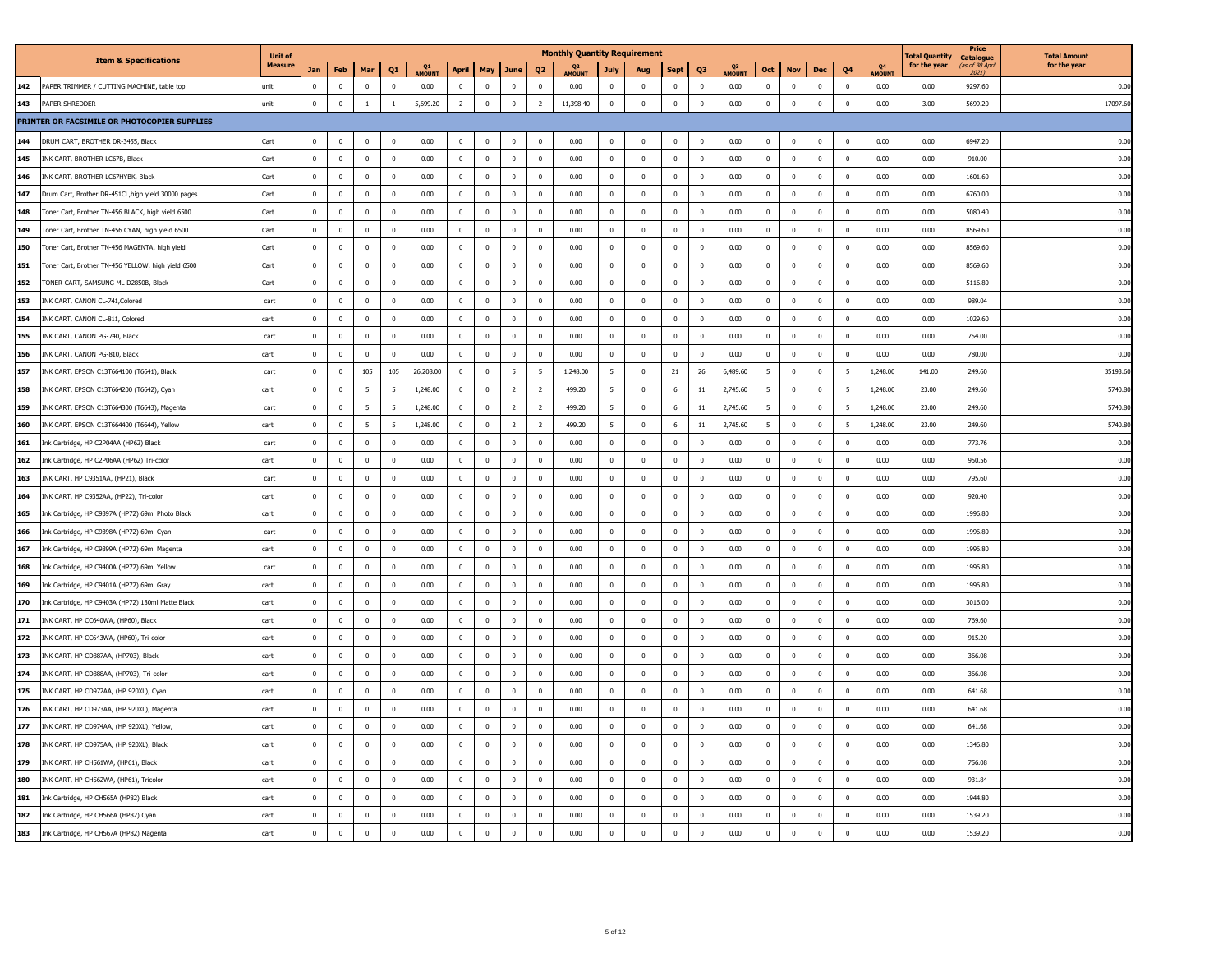|     |                                                | <b>Unit of</b> |              |              |                         |                         |              |                |                         |                |                         | <b>Monthly Quantity Requirement</b> |                |              |                         |                         |              |              |              |              |                         |              | otal Quantity | Price<br><b>Catalogue</b> | <b>Total Amount</b> |
|-----|------------------------------------------------|----------------|--------------|--------------|-------------------------|-------------------------|--------------|----------------|-------------------------|----------------|-------------------------|-------------------------------------|----------------|--------------|-------------------------|-------------------------|--------------|--------------|--------------|--------------|-------------------------|--------------|---------------|---------------------------|---------------------|
|     | <b>Item &amp; Specifications</b>               | <b>Measure</b> | Jan          | Feb          | Mar                     | Q <sub>1</sub>          | Q1<br>AMOUNT | April          | May                     | June           | Q <sub>2</sub>          | Q <sub>2</sub><br>AMOUNT            | July           | Aug          | <b>Sept</b>             | Q3                      | Q3<br>AMOUNT | Oct          | <b>Nov</b>   | Dec          | Q4                      | Q4<br>AMOUNT | for the year  | (as of 30 Apn<br>2021)    | for the year        |
| 184 | Ink Cartridge, HP CH568A (HP82) Yellow         | cart           |              | $^{\circ}$   |                         | $\mathbf{0}$            | 0.00         | $\overline{0}$ |                         | $\mathbf{0}$   | $\mathbf{0}$            | 0.00                                | $^{\circ}$     | $\mathbf 0$  | $\mathbf{0}$            | $^{\circ}$              | 0.00         | $\mathbf{0}$ | $^{\circ}$   | $\mathbf 0$  | $\mathbf 0$             | 0.00         | 0.00          | 1539.20                   | 0.00                |
| 185 | INK CART, HP CN045AA, (HP950XL), Black         | cart           | $\mathbf 0$  | $\mathbf 0$  | $\overline{\mathbf{0}}$ | $\mathbf{0}$            | 0.00         | $\bf{0}$       | $\bf{0}$                | $\,$ 0         | $\mathbf 0$             | 0.00                                | $\overline{0}$ | $\mathbf 0$  | $\bf{0}$                | $\overline{0}$          | 0.00         | $\bf{0}$     | $\mathbf 0$  | $\bf{0}$     | $\overline{\mathbf{0}}$ | 0.00         | 0.00          | 1786.72                   | 0.00                |
| 186 | INK CART, HP CN046AA, (HP951XL), Cyan          | cart           | $\mathbf 0$  | $^{\circ}$   | $\mathbf 0$             | $\mathbf{0}$            | 0.00         | $\mathbf{0}$   | $\mathbf{0}$            | $\mathbf 0$    | $\overline{0}$          | 0.00                                | $\pmb{0}$      | $\mathbf 0$  | $\bf{0}$                | $^{\circ}$              | 0.00         | $\mathbf 0$  | $\mathbf 0$  | $\mathbf 0$  | $\overline{0}$          | 0.00         | 0.00          | 1326.00                   | 0.00                |
| 187 | INK CART, HP CN047AA, (HP951XL), Magenta       | cart           | $\mathbf 0$  | $\mathbf 0$  | $^{\circ}$              | $\bf{0}$                | 0.00         | $\mathbf 0$    | $\mathbf 0$             | $\bf{0}$       | $\mathbf 0$             | 0.00                                | $\overline{0}$ | $\mathbf 0$  | $\,0\,$                 | 0                       | 0.00         | $\mathbf 0$  | $\mathbf{0}$ | $\bf{0}$     | $\overline{0}$          | 0.00         | 0.00          | 1326.00                   | 0.00                |
| 188 | INK CART, HP CN048AA, (HP951XL). Yellow        | cart           | $\mathbf 0$  | $^{\circ}$   | $\mathbf 0$             | $\mathbf{0}$            | 0.00         | $\mathbf{0}$   | $\mathbf{0}$            | $\mathbf 0$    | $\overline{0}$          | 0.00                                | $\mathbf{0}$   | $\mathbf 0$  | $\mathbf 0$             | $^{\circ}$              | 0.00         | $\mathbf 0$  | $\mathbf 0$  | $\mathbf 0$  | $\overline{0}$          | 0.00         | 0.00          | 1326.00                   | 0.00                |
| 189 | INK CART, HP CN692AA, (HP704), Black           | cart           | $\mathbf 0$  | $^{\circ}$   | $\mathbf 0$             | $\mathbf{0}$            | 0.00         | $\mathbf{0}$   | $\overline{\mathbf{0}}$ | $\mathbf 0$    | $\overline{0}$          | 0.00                                | $\mathbf{0}$   | $\mathbf 0$  | $\mathbf 0$             | $\mathbf 0$             | 0.00         | $\mathbf{0}$ | $\mathbf{0}$ | $\mathbf 0$  | $\overline{0}$          | 0.00         | 0.00          | 366.08                    | 0.00                |
| 190 | INK CART, HP CN693AA, (HP704), Tri-color       | cart           | $\mathbf 0$  | $\mathbf 0$  | $\mathbf 0$             | $\mathbf{0}$            | 0.00         | $\bf{0}$       | $\mathbf{0}$            | $\mathbf 0$    | $\mathbf 0$             | 0.00                                | $\bf{0}$       | $\mathbf 0$  | $\mathbf 0$             | $\overline{\mathbf{0}}$ | 0.00         | $\mathbf 0$  | $\mathbf 0$  | $\bf{0}$     | $\mathbf{0}$            | 0.00         | 0.00          | 366.08                    | 0.00                |
| 191 | INK CART, HP CZ107AA, (HP678), Black           | cart           | $^{\circ}$   | $^{\circ}$   | $^{\circ}$              | $\bf{0}$                | 0.00         | $\mathbf 0$    | $\overline{0}$          | $\mathbf 0$    | $\overline{0}$          | 0.00                                | $\bf{0}$       | $\mathbf 0$  | $\bf{0}$                | $^{\circ}$              | 0.00         | $^{\circ}$   | $\mathbf{0}$ | $\mathbf 0$  | $\mathbf{0}$            | 0.00         | 0.00          | 366.08                    | 0.00                |
| 192 | INK CART, HP CZ108AA, (HP678), Tricolor        | cart           | $^{\circ}$   | $\mathbf 0$  | $^{\circ}$              | $\bf{0}$                | 0.00         | $\mathbf 0$    | $\mathbf{0}$            | $\bf{0}$       | $\,0\,$                 | 0.00                                | $\bf{0}$       | $\mathbf 0$  | $\mathbf 0$             | $\mathbf 0$             | 0.00         | $\mathbf 0$  | $\mathbf{0}$ | $\bf{0}$     | $\mathbf{0}$            | 0.00         | 0.00          | 366.08                    | 0.00                |
| 193 | INK CART, HP CZ121A (HP685A), Black            | cart           | $^{\circ}$   | $^{\circ}$   | $^{\circ}$              | $\overline{0}$          | 0.00         | $\mathbf{0}$   | $\overline{\mathbf{0}}$ | $\mathbf 0$    | $\overline{0}$          | 0.00                                | $\overline{0}$ | $\mathbf 0$  | $\mathbf{0}$            | $\mathbf 0$             | 0.00         | $^{\circ}$   | $\Omega$     | $\mathbf 0$  | $\mathbf{0}$            | 0.00         | 0.00          | 312.00                    | 0.00                |
| 194 | INK CART, HP CZ122A (HP685A), Cyan             | cart           | $\mathbf 0$  | $^{\circ}$   | $\mathbf 0$             | $\overline{0}$          | 0.00         | $\mathbf{0}$   | $\overline{\mathbf{0}}$ | $\mathbf 0$    | $\mathbf 0$             | 0.00                                | $\mathbf{0}$   | $\mathbf 0$  | $\mathbf 0$             | $^{\circ}$              | 0.00         | $\mathbf 0$  | $\mathbf{0}$ | $\mathbf 0$  | $\overline{0}$          | 0.00         | 0.00          | 256.88                    | 0.00                |
| 195 | INK CART, HP CZ123A (HP685A), Magenta          | cart           | $\Omega$     | $\mathbf 0$  | $\Omega$                | $\overline{\mathbf{0}}$ | 0.00         | $\bf{0}$       | $\overline{\mathbf{0}}$ | $\mathbf 0$    | $\mathbf 0$             | 0.00                                | $\mathbf 0$    | $\mathbf 0$  | $\,$ 0 $\,$             | $\mathbf{0}$            | 0.00         | $\Omega$     | $\Omega$     | $\bf{0}$     | $\mathbf{0}$            | 0.00         | 0.00          | 256.88                    | 0.00                |
| 196 | INK CART, HP CZ124A (HP685A), Yellow           | cart           | $^{\circ}$   | $^{\circ}$   | $\mathbf 0$             | $\mathbf{0}$            | 0.00         | $\mathbf{0}$   | $\mathbf{0}$            | $\mathbf 0$    | $\overline{0}$          | 0.00                                | $\pmb{0}$      | $\mathbf 0$  | $\overline{\mathbf{0}}$ | $^{\circ}$              | 0.00         | $\mathbf 0$  | $\mathbf{0}$ | $\mathbf 0$  | $\overline{0}$          | 0.00         | 0.00          | 256.88                    | 0.00                |
| 197 | Ink Cartridge, HP F6V26AA (HP680) Tri-color    | cart           | $^{\circ}$   | $^{\circ}$   | $^{\circ}$              | $\bf{0}$                | 0.00         | $\mathbf 0$    | $\mathbf{0}$            | $\mathbf 0$    | $\mathbf 0$             | 0.00                                | $\mathbf 0$    | $\mathbf{0}$ | $\bf{0}$                | $^{\circ}$              | 0.00         | $\mathbf 0$  | $\mathbf{0}$ | $\mathbf 0$  | $\overline{0}$          | 0.00         | 0.00          | 405.60                    | 0.00                |
| 198 | Ink Cartridge, HP F6V27AA (HP680) Black        | cart           | $\mathbf 0$  | $\mathbf{0}$ | $\mathbf 0$             | $\mathbf{0}$            | 0.00         | $\mathbf{0}$   | $\mathbf{0}$            | $\mathbf{0}$   | $\mathbf 0$             | 0.00                                | $\mathbf 0$    | $\mathbf 0$  | $\mathbf 0$             | $^{\circ}$              | 0.00         | $\mathbf 0$  | $\mathbf 0$  | $\mathbf 0$  | $\overline{\mathbf{0}}$ | 0.00         | 0.00          | 405.60                    | 0.00                |
| 199 | Ink Cartridge, HP L0S51AA (HP955) Cyan         | cart           | $\mathbf 0$  | $^{\circ}$   | $\mathbf 0$             | $\mathbf{0}$            | 0.00         | $\mathbf{0}$   | $\overline{0}$          | $\mathbf{0}$   | $\overline{0}$          | 0.00                                | $\mathbf 0$    | $\mathbf 0$  | $\mathbf 0$             | $^{\circ}$              | 0.00         | $\mathbf{0}$ | $\mathbf{0}$ | $\mathbf 0$  | $\overline{0}$          | 0.00         | 0.00          | 995.75                    | 0.00                |
| 200 | Ink Cartridge, HP L0S54AA (HP955) Magenta      | cart           | $\mathbf 0$  | $\mathbf 0$  | $\mathbf 0$             | $\mathbf{0}$            | 0.00         | $\bf{0}$       | $^{\circ}$              | $\mathbf 0$    | $\mathbf 0$             | 0.00                                | $\mathbf 0$    | $\mathbf 0$  | $\,$ 0 $\,$             | $\overline{0}$          | 0.00         | $\bf{0}$     | $\mathbf 0$  | $\bf{0}$     | $\mathbf{0}$            | 0.00         | 0.00          | 995.75                    | 0.00                |
| 201 | Ink Cartridge, HP L0S57AA (HP955) Yellow       | cart           | $\mathbf 0$  | $^{\circ}$   | $\mathbf 0$             | $\mathbf{0}$            | 0.00         | $\mathbf{0}$   | $\overline{\mathbf{0}}$ | $\mathbf{0}$   | $\overline{0}$          | 0.00                                | $\overline{0}$ | $\mathbf 0$  | $\overline{\mathbf{0}}$ | $\mathbf{0}$            | 0.00         | $\mathbf 0$  | $\mathbf 0$  | $\mathbf 0$  | $\overline{0}$          | 0.00         | 0.00          | 995.75                    | 0.00                |
| 202 | Ink Cartridge, HP L0S60AA (HP955) Black        | cart           | $^{\circ}$   | $^{\circ}$   | $^{\circ}$              | $\bf{0}$                | 0.00         | $\bf{0}$       | $^{\circ}$              | $\mathbf 0$    | $\mathbf 0$             | 0.00                                | $\bf{0}$       | $\mathbf 0$  | $\,0\,$                 | $\mathbf 0$             | 0.00         | $\mathbf 0$  | $\mathbf{0}$ | $\bf{0}$     | $\mathbf{0}$            | 0.00         | 0.00          | 4956.60                   | 0.00                |
| 203 | Ink Cartridge, HP L0S63AA (HP955XL) Cyan       | cart           | $\mathbf 0$  | $\mathbf 0$  | $\mathbf 0$             | $\mathbf{0}$            | 0.00         | $\mathbf{0}$   | $\mathbf{0}$            | $\mathbf{0}$   | $\mathbf 0$             | 0.00                                | $\mathbf{0}$   | $\mathbf{0}$ | $\bf{0}$                | $\mathbf 0$             | 0.00         | $\mathbf 0$  | $\mathbf 0$  | $\bf{0}$     | $\overline{0}$          | 0.00         | 0.00          | 1212.64                   | 0.00                |
| 204 | Ink Cartridge, HP L0S66AA (HP955XL) Magenta    | cart           | $\mathbf 0$  | $^{\circ}$   | $\mathbf 0$             | $\overline{0}$          | 0.00         | $\mathbf 0$    | $\overline{\mathbf{0}}$ | $\mathbf{0}$   | $\overline{0}$          | 0.00                                | $\mathbf{0}$   | $\mathbf 0$  | $\mathbf 0$             | $^{\circ}$              | 0.00         | $\mathbf{0}$ | $\mathbf{0}$ | $\mathbf 0$  | $\overline{0}$          | 0.00         | 0.00          | 1212.64                   | 0.00                |
| 205 | Ink Cartridge, HP L0S69AA (HP955XL) Yellow     | cart           | $\mathbf 0$  | $\mathbf 0$  | $\overline{\mathbf{0}}$ | $\mathbf{0}$            | 0.00         | $\bf{0}$       | $\mathbf{0}$            | $\mathbf 0$    | $\mathbf 0$             | 0.00                                | $\bf{0}$       | $\mathbf 0$  | $\bf{0}$                | $\overline{0}$          | 0.00         | $\bf{0}$     | $\mathbf 0$  | $\bf{0}$     | $\overline{\mathbf{0}}$ | 0.00         | 0.00          | 1212.64                   | 0.00                |
| 206 | Ink Cartridge, HP L0S72AA (HP955XL) Black      | cart           | $\mathbf 0$  | $^{\circ}$   | $\mathbf 0$             | $\mathbf 0$             | 0.00         | $\mathbf{0}$   | $\overline{\mathbf{0}}$ | $\mathbf 0$    | $\mathbf 0$             | 0.00                                | $\bf{0}$       | $\mathbf 0$  | $\,$ 0 $\,$             | $\mathbf 0$             | 0.00         | $\mathbf 0$  | $\mathbf 0$  | $\mathbf 0$  | $\overline{0}$          | 0.00         | 0.00          | 1644.24                   | 0.00                |
| 207 | Ink Cartridge, HP T6L89AA (HP905) Cyan         | cart           | $\mathbf 0$  | $\mathbf 0$  | $\mathbf 0$             | $\bf{0}$                | 0.00         | $\mathbf 0$    | $\mathbf 0$             | $\mathbf 0$    | $\,0\,$                 | 0.00                                | $\bf{0}$       | $\mathbf 0$  | $\,0\,$                 | $\mathbf 0$             | 0.00         | $\mathbf 0$  | $\mathbf 0$  | $\mathbf 0$  | $\overline{0}$          | 0.00         | 0.00          | 453.62                    | 0.00                |
| 208 | Ink Cartridge, HP T6L93AA (HP905) Magenta      | cart           | $\mathbf 0$  | $\mathbf 0$  | $\mathbf 0$             | $\mathbf{0}$            | 0.00         | $\mathbf{0}$   | $\mathbf{0}$            | $\mathbf{0}$   | $\mathbf 0$             | 0.00                                | $\mathbf{0}$   | $\mathbf{0}$ | $\bf{0}$                | $^{\circ}$              | 0.00         | $\mathbf 0$  | $\mathbf 0$  | $\bf{0}$     | $\overline{\mathbf{0}}$ | 0.00         | 0.00          | 453.62                    | 0.00                |
| 209 | Ink Cartridge, HP T6L97AA (HP905) Yellow       | cart           | $\mathbf 0$  | $^{\circ}$   | $\mathbf 0$             | $\mathbf{0}$            | 0.00         | $\mathbf{0}$   | $\overline{\mathbf{0}}$ | $\mathbf 0$    | $\overline{0}$          | 0.00                                | $\mathbf 0$    | $\mathbf 0$  | $\mathbf 0$             | $^{\circ}$              | 0.00         | $\mathbf{0}$ | $\mathbf{0}$ | $\mathbf 0$  | $\overline{0}$          | 0.00         | 0.00          | 453.62                    | 0.00                |
| 210 | Ink Cartridge, HP T6M01AA (HP905) Black        | cart           | $\mathbf 0$  | $\mathbf 0$  | $\mathbf 0$             | $\mathbf{0}$            | 0.00         | $\bf{0}$       | $\mathbf{0}$            | $\mathbf 0$    | $\,0\,$                 | 0.00                                | $\bf{0}$       | $\mathbf 0$  | $\mathbf 0$             | $\overline{\mathbf{0}}$ | 0.00         | $\mathbf 0$  | $\mathbf 0$  | $\bf{0}$     | $\overline{\mathbf{0}}$ | 0.00         | 0.00          | 741.28                    | 0.00                |
| 211 | RIBBON CART, EPSON C13S015516 (#8750), Black   | cart           | $\mathbf 0$  | $^{\circ}$   | $\mathbf 0$             | $\mathbf{0}$            | 0.00         | $\mathbf{0}$   | $\mathbf{0}$            | $\mathbf{0}$   | $\mathbf 0$             | 0.00                                | $\mathbf{0}$   | $\mathbf 0$  | $\overline{\mathbf{0}}$ | $^{\circ}$              | 0.00         | $\mathbf 0$  | $\mathbf 0$  | $\bf{0}$     | $\overline{\mathbf{0}}$ | 0.00         | 0.00          | 77.43                     | 0.00                |
| 212 | RIBBON CART, EPSON C13S015531 (S015086), Black | cart           | $\mathbf 0$  | $^{\circ}$   | $^{\circ}$              | $\mathbf{0}$            | 0.00         | $\bf{0}$       | $\mathbf{0}$            | $\mathbf 0$    | $\,0\,$                 | 0.00                                | $\bf{0}$       | $\mathbf 0$  | $\,0\,$                 | $^{\circ}$              | 0.00         | $\mathbf 0$  | $\mathbf{0}$ | $\bf{0}$     | $\mathbf{0}$            | 0.00         | 0.00          | 736.32                    | 0.00                |
| 213 | RIBBON CART, EPSON C13S015632, Black           | cart           | $\mathbf 0$  | $^{\circ}$   | $\mathbf 0$             | $\mathbf{0}$            | 0.00         | $\mathbf{0}$   | $\mathbf{0}$            | $\mathbf{0}$   | $\mathbf 0$             | 0.00                                | $\overline{0}$ | $\mathbf{0}$ | $\bf{0}$                | $\mathbf 0$             | 0.00         | $\mathbf 0$  | $\Omega$     | $\mathbf 0$  | $\overline{0}$          | 0.00         | 0.00          | 77.94                     | 0.00                |
| 214 | TONER CART, BROTHER TN-2025, Black             | cart           | $\mathbf 0$  | $^{\circ}$   | $\mathbf 0$             | $\overline{0}$          | 0.00         | $\mathbf{0}$   | $\overline{\mathbf{0}}$ | $\mathbf{0}$   | $\mathbf 0$             | 0.00                                | $\mathbf{0}$   | $\mathbf 0$  | $\mathbf 0$             | $^{\circ}$              | 0.00         | $\mathbf 0$  | $\mathbf{0}$ | $\mathbf 0$  | $\overline{0}$          | 0.00         | 0.00          | 2685.28                   | 0.00                |
| 215 | TONER CART, BROTHER TN-2130, Black             | cart           | $^{\circ}$   | $\mathbf 0$  | $\mathbf 0$             | $\overline{\mathbf{0}}$ | 0.00         | $\mathbf 0$    | $\overline{\mathbf{0}}$ | $\mathbf 0$    | $\mathbf 0$             | 0.00                                | $\bf{0}$       | $\mathbf 0$  | $\,$ 0 $\,$             | $\mathbf{0}$            | 0.00         | $\Omega$     | $\Omega$     | $\bf{0}$     | $\mathbf{0}$            | 0.00         | 0.00          | 1892.80                   | 0.00                |
| 216 | TONER CART, BROTHER TN-2150, Black             | cart           | $\mathbf 0$  | $^{\circ}$   | $\mathbf 0$             | $\mathbf{0}$            | 0.00         | $\mathbf{0}$   | $\overline{\mathbf{0}}$ | $\mathbf 0$    | $\mathbf 0$             | 0.00                                | $\overline{0}$ | $\mathbf 0$  | $\overline{\mathbf{0}}$ | $\mathbf 0$             | 0.00         | $\mathbf 0$  | $\mathbf 0$  | $\mathbf 0$  | $\overline{\mathbf{0}}$ | 0.00         | 0.00          | 2685.28                   | 0.00                |
| 217 | TONER CART, BROTHER TN-3320, Black             | cart           | $^{\circ}$   | $^{\circ}$   | $\mathbf 0$             | $\mathbf 0$             | 0.00         | $\mathbf 0$    | $\mathbf{0}$            | $\mathbf 0$    | $\,0\,$                 | 0.00                                | $\mathbf 0$    | $\bf{0}$     | $\mathbf 0$             | $^{\circ}$              | 0.00         | $\mathbf 0$  | $\mathbf{0}$ | $\mathbf 0$  | $\overline{0}$          | 0.00         | 0.00          | 3567.20                   | 0.00                |
| 218 | TONER CART, BROTHER TN-3350, Black             | cart           | $\Omega$     | $\Omega$     | $\Omega$                | $\mathbf{0}$            | 0.00         | $\mathbf{0}$   | $\mathbf{0}$            | $\mathbf{0}$   | $\mathbf 0$             | 0.00                                | $\mathbf 0$    | $\mathbf 0$  | $\bf{0}$                | $^{\circ}$              | 0.00         | $\Omega$     | $\mathbf 0$  | $\bf{0}$     | $\overline{0}$          | 0.00         | 0.00          | 5002.40                   | 0.00                |
| 219 | TONER CART, HP CB435A, Black                   | :art           | $^{\circ}$   | $^{\circ}$   | $\mathbf 0$             | $\overline{0}$          | 0.00         | $\mathbf{0}$   | $\overline{0}$          | $\mathbf 0$    | $\overline{0}$          | 0.00                                | $\mathbf 0$    | $\mathbf 0$  | $\mathbf{0}$            | $\mathbf 0$             | 0.00         | $\mathbf{0}$ | $\mathbf{0}$ | $\mathbf 0$  | $\overline{0}$          | 0.00         | 0.00          | 3380.00                   | 0.00                |
| 220 | TONER CART, HP CB540A, Black                   | cart           | $\mathbf 0$  | $\mathbf 0$  | $\mathbf 0$             | $\mathbf{0}$            | 0.00         | $\bf{0}$       | $\mathbf{0}$            | $\mathbf 0$    | $\mathbf 0$             | 0.00                                | $\bf{0}$       | $\mathbf 0$  | $\,$ 0 $\,$             | $\overline{0}$          | 0.00         | $\bf{0}$     | $\mathbf 0$  | $\mathbf 0$  | $\overline{\mathbf{0}}$ | 0.00         | 0.00          | 3337.36                   | 0.00                |
| 221 | TONER CART, HP CE255A, Black                   | cart           | $\mathbf 0$  | $\mathbf 0$  | $\mathbf{0}$            | $\mathbf{0}$            | 0.00         | $\overline{0}$ | $\mathbf{0}$            | $\bf{0}$       | $\overline{0}$          | 0.00                                | $\pmb{0}$      | $\mathbf 0$  | $\bf{0}$                | $\mathbf 0$             | 0.00         | $\mathbf 0$  | $\mathbf 0$  | $\mathbf{0}$ | $\overline{0}$          | 0.00         | 0.00          | 7332.00                   | 0.00                |
| 222 | TONER CART, HP CE278A, Black                   | cart           | $\mathbf{0}$ | $\mathbf{0}$ | $\overline{0}$          | $\mathbf 0$             | 0.00         | $\overline{0}$ | $\bf{0}$                | $\overline{0}$ | $\,0\,$                 | 0.00                                | $\overline{0}$ | $\mathbf{0}$ | $\bf{0}$                | $\overline{0}$          | 0.00         | $\bf{0}$     | $\bf{0}$     | $\bf{0}$     | $\overline{0}$          | 0.00         | 0.00          | 3952.00                   | 0.00                |
| 223 | TONER CART, HP CE285A (HP85A), Black           | cart           | $\bf{0}$     | $\mathbf 0$  | $\mathbf{0}$            | $\bf{0}$                | 0.00         | $\mathbf{0}$   | $\bf{0}$                | $\overline{0}$ | $\overline{\mathbf{0}}$ | 0.00                                | $\overline{0}$ | $\bf{0}$     | $\bf{0}$                | $\overline{0}$          | 0.00         | $\bf{0}$     | $\bf{0}$     | $\bf{0}$     | $\overline{\mathbf{0}}$ | 0.00         | 0.00          | 3432.00                   | 0.00                |
| 224 | TONER CART, HP CE310A, Black                   | cart           | $\bf{0}$     | $\bf{0}$     | $\overline{0}$          | $\overline{0}$          | 0.00         | $\overline{0}$ | $\mathbf 0$             | $\bf{0}$       | $\mathbb O$             | 0.00                                | $\overline{0}$ | $\bf{0}$     | $\bf{0}$                | $\bf{0}$                | 0.00         | $\bf{0}$     | $\bf{0}$     | $\bf{0}$     | $\overline{0}$          | 0.00         | 0.00          | 2614.56                   | 0.00                |
| 225 | TONER CART, HP CE311A, Cyan                    | cart           | $\mathbf{0}$ | $\mathbf 0$  | $\mathbf{0}$            | $\mathbf 0$             | 0.00         | $\bf{0}$       | $\bf{0}$                | $\bf{0}$       | $\bf{0}$                | 0.00                                | $\overline{0}$ | $\mathbf{0}$ | $\bf{0}$                | $\overline{0}$          | 0.00         | $\bf{0}$     | $\bf{0}$     | $\mathbf 0$  | $\overline{0}$          | 0.00         | 0.00          | 2542.80                   | 0.00                |
| 226 | TONER CART, HP CE312A, Yellow                  | cart           | $\mathbf{0}$ | $\mathbf 0$  | $\mathbf{0}$            | $\mathbf{0}$            | 0.00         | $\mathbf{0}$   | $\mathbf{0}$            | $\bf{0}$       | $\mathbf 0$             | 0.00                                | $\overline{0}$ | $\mathbf{0}$ | $\bf{0}$                | $\mathbf 0$             | 0.00         | $\bf{0}$     | $\bf{0}$     | $\bf{0}$     | $\overline{\mathbf{0}}$ | 0.00         | 0.00          | 2542.80                   | 0.00                |
| 227 | TONER CART, HP CE313A, Magenta                 | cart           | $\mathbf 0$  | $\mathbf 0$  | $\mathbf 0$             | $\mathbf 0$             | 0.00         | $\mathbf{0}$   | $\mathbf 0$             | $\mathbf 0$    | $\mathbf 0$             | 0.00                                | $\overline{0}$ | $\mathbf 0$  | $\mathbf 0$             | $\overline{0}$          | 0.00         | $\,0\,$      | $\mathbf 0$  | $\mathbf 0$  | $\mathbf 0$             | 0.00         | 0.00          | 2542.80                   | 0.00                |
|     |                                                |                |              |              |                         |                         |              |                |                         |                |                         |                                     |                |              |                         |                         |              |              |              |              |                         |              |               |                           |                     |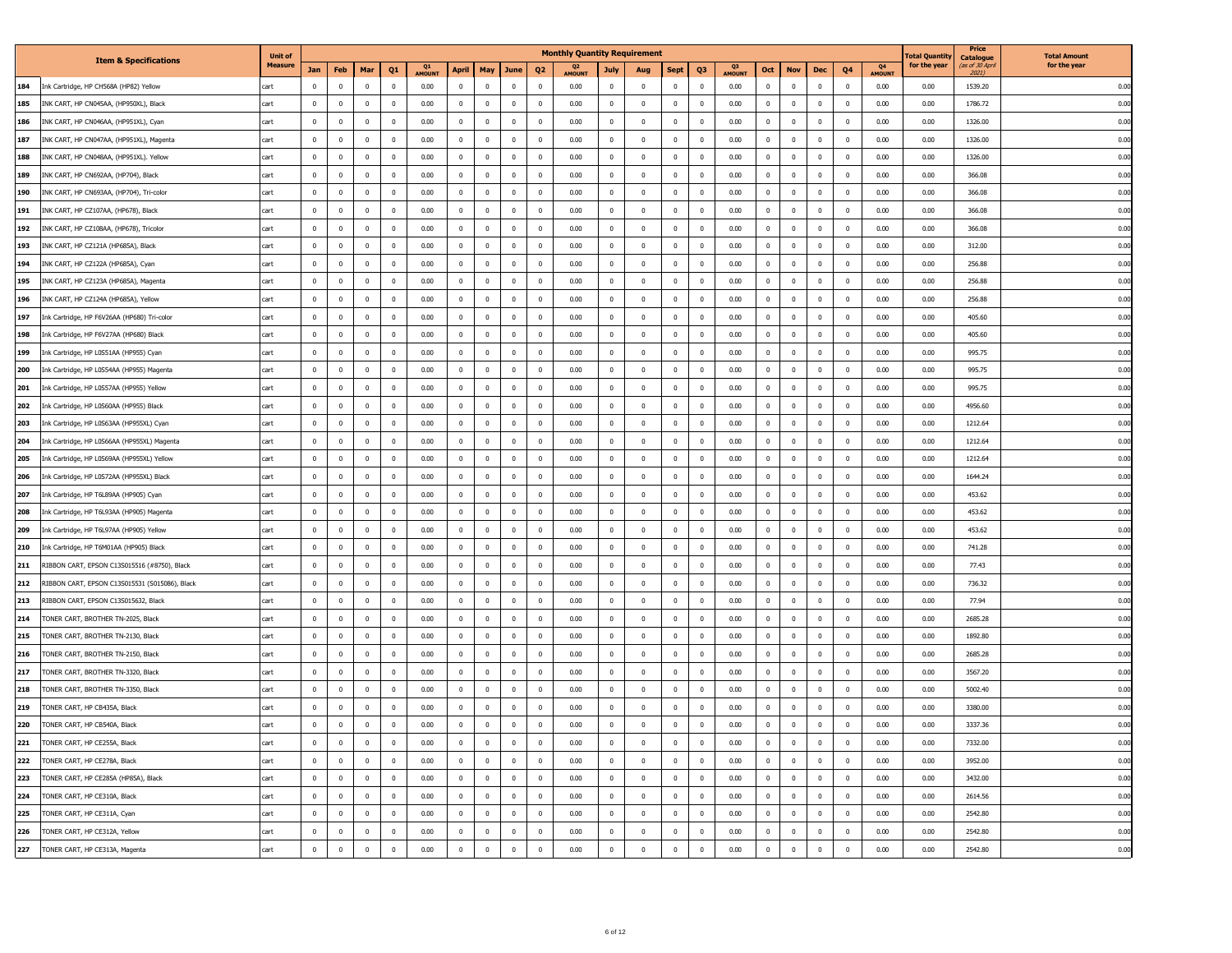|     |                                                    | <b>Unit of</b> |             |                |                         |                |              |              |                |             |                | <b>Monthly Quantity Requirement</b> |                |              |                         |                         |              |                         |              |              |                         |              | otal Quantity | Price<br><b>Catalogue</b> | <b>Total Amount</b> |
|-----|----------------------------------------------------|----------------|-------------|----------------|-------------------------|----------------|--------------|--------------|----------------|-------------|----------------|-------------------------------------|----------------|--------------|-------------------------|-------------------------|--------------|-------------------------|--------------|--------------|-------------------------|--------------|---------------|---------------------------|---------------------|
|     | <b>Item &amp; Specifications</b>                   | Measure        | Jan         | Feb            | Mar                     | Q <sub>1</sub> | Q1<br>AMOUNT | April        | May            | <b>June</b> | Q <sub>2</sub> | Q <sub>2</sub><br><b>AMOUNT</b>     | July           | Aug          | <b>Sept</b>             | Q <sub>3</sub>          | Q3<br>AMOUNT | Oct                     | <b>Nov</b>   | Dec          | Q4                      | Q4<br>AMOUNT | for the year  | as of 30 Apn<br>2021)     | for the year        |
| 228 | <b>FONER CART, HP CE320A, Black</b>                | cart           | $\mathbf 0$ | $\overline{0}$ |                         | $\mathbf{0}$   | 0.00         | $\mathbf{0}$ | $\overline{0}$ | $\bf{0}$    | $\mathbf 0$    | 0.00                                | $^{\circ}$     | $\mathbf 0$  | $\bf{0}$                | $\mathbf 0$             | 0.00         | $\mathbf{0}$            | $^{\circ}$   | $\mathbf 0$  | $^{\circ}$              | 0.00         | 0.00          | 2916.16                   | 0.00                |
| 229 | TONER CART, HP CE321A, Cyan                        | cart           | $\mathbf 0$ | $\bf{0}$       | $\mathbf{0}$            | $\,$ 0         | 0.00         | $\mathbf 0$  | $\mathbf 0$    | $\mathbf 0$ | $\mathbf 0$    | 0.00                                | $\bf{0}$       | $\mathbf 0$  | $\mathbf 0$             | $\overline{\mathbf{0}}$ | 0.00         | $\bf{0}$                | $\mathbf 0$  | $\bf{0}$     | $\overline{\mathbf{0}}$ | 0.00         | 0.00          | 3072.16                   | 0.00                |
| 230 | TONER CART, HP CE322A, Yellow                      | cart           | $\mathbf 0$ | $\mathbf{0}$   | $\overline{\mathbf{0}}$ | $\mathbf 0$    | 0.00         | $\mathbf{0}$ | $\mathbf 0$    | $\mathbf 0$ | $\mathbf 0$    | 0.00                                | $\,0\,$        | $\mathbf 0$  | $\mathbf{0}$            | $\mathbf 0$             | 0.00         | $\mathbf{0}$            | $\mathbf 0$  | $\mathbf 0$  | $^{\circ}$              | 0.00         | 0.00          | 3072.16                   | 0.00                |
| 231 | TONER CART, HP CE323A, Magenta                     | cart           | $\mathbf 0$ | $\mathbf{0}$   | $\mathbf{0}$            | $\mathbf 0$    | 0.00         | $\mathbf{0}$ | $\mathbf 0$    | $\mathbf 0$ | $\,$ 0         | 0.00                                | $\bf{0}$       | $\bf{0}$     | $\mathbf 0$             | $^{\circ}$              | 0.00         | $\mathbf 0$             | $\mathbf 0$  | $\mathbf 0$  | $\overline{\mathbf{0}}$ | 0.00         | 0.00          | 3072.16                   | 0.00                |
| 232 | FONER CART, HP CE390A, Black                       | cart           | $\mathbf 0$ | $\mathbf{0}$   | $\mathbf{0}$            | $\mathbf 0$    | 0.00         | $\mathbf{0}$ | $\mathbf 0$    | $\bf{0}$    | $\mathbf{0}$   | 0.00                                | $\overline{0}$ | $\mathbf 0$  | $\mathbf 0$             | $\mathbf 0$             | 0.00         | $\mathbf{0}$            | $\mathbf 0$  | $\mathbf 0$  | $^{\circ}$              | 0.00         | 0.00          | 8476.00                   | 0.00                |
| 233 | FONER CART, HP CE400A, Black                       | cart           | $\mathbf 0$ | $\mathbf{0}$   | $\overline{\mathbf{0}}$ | $\mathbf{0}$   | 0.00         | $\mathbf{0}$ | $\mathbf 0$    | $\mathbf 0$ | $\mathbf 0$    | 0.00                                | $\overline{0}$ | $\mathbf 0$  | $\mathbf 0$             | $\mathbf 0$             | 0.00         | $\mathbf{0}$            | $\mathbf 0$  | $\mathbf 0$  | $^{\circ}$              | 0.00         | 0.00          | 6900.40                   | 0.00                |
| 234 | TONER CART, HP CE401A, Cyan                        | cart           | $\mathbf 0$ | $\mathbf{0}$   | $\mathbf{0}$            | $\mathbf 0$    | 0.00         | $\mathbf 0$  | $\mathbf 0$    | $\,0\,$     | $\,$ 0         | 0.00                                | $\,0\,$        | $\mathbf 0$  | $\overline{\mathbf{0}}$ | $\overline{0}$          | 0.00         | $\mathbf{0}$            | $\mathbf 0$  | $\bf{0}$     | $\mathbf{0}$            | 0.00         | 0.00          | 10193.04                  | 0.00                |
| 235 | TONER CART, HP CE402A, Yellow                      | cart           | $\mathbf 0$ | $\mathbf{0}$   | $\overline{\mathbf{0}}$ | $\mathbf 0$    | 0.00         | $\mathbf 0$  | $\mathbf 0$    | $\mathbf 0$ | $\mathbf 0$    | 0.00                                | $\,0\,$        | $\mathbf 0$  | $\mathbf{0}$            | $\mathbf{0}$            | 0.00         | $\mathbf{0}$            | $\mathbf 0$  | $\mathbf 0$  | $\mathbf{0}$            | 0.00         | 0.00          | 10193.04                  | 0.00                |
| 236 | TONER CART, HP CE403A, Magenta                     | cart           | $\mathbf 0$ | $\mathbf 0$    | $\mathbf{0}$            | $\bf{0}$       | 0.00         | $\mathbf 0$  | $\mathbf 0$    | $\mathbf 0$ | $\,$ 0         | 0.00                                | $\,0\,$        | $\mathbf 0$  | $\overline{\mathbf{0}}$ | $^{\circ}$              | 0.00         | $\mathbf 0$             | $^{\circ}$   | $\mathbf 0$  | $^{\circ}$              | 0.00         | 0.00          | 10193.04                  | 0.00                |
| 237 | FONER CART, HP CE410A, (HP305), Black              | cart           | $^{\circ}$  | $\mathbf{0}$   | $\overline{\mathbf{0}}$ | $\mathbf{0}$   | 0.00         | $\mathbf{0}$ | $\mathbf 0$    | $\bf{0}$    | $\mathbf 0$    | 0.00                                | $\mathbf 0$    | $\mathbf 0$  | $\mathbf 0$             | $\Omega$                | 0.00         | $\mathbf{0}$            | $\Omega$     | $\mathbf 0$  | $\mathbf 0$             | 0.00         | 0.00          | 4201.60                   | 0.00                |
| 238 | FONER CART, HP CE411A, (HP305), Cyan               | cart           | $\mathbf 0$ | $\mathbf{0}$   | $\overline{\mathbf{0}}$ | $\mathbf{0}$   | 0.00         | $\mathbf{0}$ | $\mathbf 0$    | $\mathbf 0$ | $\mathbf 0$    | 0.00                                | $\mathbf 0$    | $\mathbf 0$  | $\mathbf 0$             | $\mathbf 0$             | 0.00         | $\mathbf{0}$            | $\mathbf 0$  | $\mathbf 0$  | $^{\circ}$              | 0.00         | 0.00          | 6011.20                   | 0.00                |
| 239 | TONER CART, HP CE412A, (HP305), Yellow             | cart           | $\Omega$    | $\mathbf{0}$   | $\Omega$                | $\mathbf 0$    | 0.00         | $\mathbf{0}$ | $\mathbf 0$    | $\,0\,$     | $\mathbf 0$    | 0.00                                | $\,0\,$        | $\mathbf 0$  | $\overline{\mathbf{0}}$ | $^{\circ}$              | 0.00         | $\mathbf 0$             | $\Omega$     | $\bf{0}$     | $^{\circ}$              | 0.00         | 0.00          | 6011.20                   | 0.00                |
| 240 | TONER CART, HP CE413A, (HP305), Magenta            | cart           | $\mathbf 0$ | $\mathbf{0}$   | $\overline{\mathbf{0}}$ | $\mathbf 0$    | 0.00         | $\mathbf 0$  | $\mathbf 0$    | $\pmb{0}$   | $\mathbf 0$    | 0.00                                | $\,0\,$        | $\mathbf{0}$ | $\overline{\mathbf{0}}$ | $\mathbf 0$             | 0.00         | $\mathbf{0}$            | $\mathbf 0$  | $\mathbf 0$  | $\overline{0}$          | 0.00         | 0.00          | 6011.20                   | 0.00                |
| 241 | TONER CART, HP CE505A, Black                       | cart           | $\mathbf 0$ | $\mathbf{0}$   | $\overline{\mathbf{0}}$ | $\mathbf 0$    | 0.00         | $\mathbf{0}$ | $\mathbf 0$    | $\pmb{0}$   | $\mathbf 0$    | 0.00                                | $\,0\,$        | $\mathbf{0}$ | $\mathbf 0$             | $\mathbf 0$             | 0.00         | $\mathbf{0}$            | $\mathbf 0$  | $\mathbf 0$  | $^{\circ}$              | 0.00         | 0.00          | 4466.80                   | 0.00                |
| 242 | TONER CART, HP CE505X, Black, high cap             | cart           | $\mathbf 0$ | $\mathbf{0}$   | $\mathbf{0}$            | $\mathbf{0}$   | 0.00         | $\mathbf{0}$ | $\mathbf 0$    | $\mathbf 0$ | $\mathbf{0}$   | 0.00                                | $\mathbf 0$    | $\mathbf 0$  | $\mathbf 0$             | $\mathbf 0$             | 0.00         | $\mathbf{0}$            | $\mathbf 0$  | $\mathbf 0$  | $\mathbf 0$             | 0.00         | 0.00          | 7332.00                   | 0.00                |
| 243 | Foner Cartridge, HP CF217A (HP17A) Black Laser Jet | cart           | $\mathbf 0$ | $\mathbf 0$    | $\overline{\mathbf{0}}$ | $\mathbf 0$    | 0.00         | $\mathbf{0}$ | $\mathbf 0$    | $\pmb{0}$   | $\mathbf 0$    | 0.00                                | $\mathbf 0$    | $\mathbf 0$  | $\mathbf 0$             | $\mathbf 0$             | 0.00         | $\mathbf{0}$            | $\mathbf 0$  | $\mathbf 0$  | $^{\circ}$              | 0.00         | 0.00          | 3044.08                   | 0.00                |
| 244 | Toner Cartridge, HP CF226A (HP26A) Black LaserJet  | cart           | $\Omega$    | $\mathbf{0}$   | $\mathbf{0}$            | $\mathbf 0$    | 0.00         | $\mathbf 0$  | $\mathbf 0$    | $\pmb{0}$   | $\mathbf 0$    | 0.00                                | $\,0\,$        | $\mathbf 0$  | $\mathbf{0}$            | $\overline{0}$          | 0.00         | $\bf{0}$                | $\mathbf 0$  | $\bf{0}$     | $^{\circ}$              | 0.00         | 0.00          | 5787.60                   | 0.00                |
| 245 | Toner Cartridge, HP CF280A, LaserJet Pro M401/M425 | cart           | $\mathbf 0$ | $\mathbf 0$    | $\overline{\mathbf{0}}$ | $\mathbf{0}$   | 0.00         | $\mathbf{0}$ | $\mathbf 0$    | $\bf{0}$    | $\mathbf 0$    | 0.00                                | $\mathbf 0$    | $\mathbf 0$  | $\overline{\mathbf{0}}$ | $\mathbf{0}$            | 0.00         | $\mathbf{0}$            | $\mathbf 0$  | $\mathbf 0$  | $^{\circ}$              | 0.00         | 0.00          | 5200.00                   | 0.00                |
| 246 | TONER CART, HP CF280XC, Black                      | cart           | $\mathbf 0$ | $\overline{0}$ | $^{\circ}$              | $\mathbf 0$    | 0.00         | $\mathbf 0$  | $\mathbf 0$    | $\mathbf 0$ | $\,0\,$        | 0.00                                | $\,0\,$        | $\mathbf 0$  | $\mathbf 0$             | $\bf{0}$                | 0.00         | $\mathbf 0$             | $^{\circ}$   | $\mathbf{0}$ | $^{\circ}$              | 0.00         | 0.00          | 9004.32                   | 0.00                |
| 247 | Toner Cartridge, HP CF281A (HP81A) Black LaserJet  | cart           | $\mathbf 0$ | $\mathbf{0}$   | $\overline{\mathbf{0}}$ | $\mathbf{0}$   | 0.00         | $\mathbf{0}$ | $\mathbf 0$    | $\bf{0}$    | $\mathbf 0$    | 0.00                                | $\mathbf 0$    | $\mathbf{0}$ | $\mathbf 0$             | $\mathbf{0}$            | 0.00         | $\mathbf{0}$            | $\mathbf 0$  | $\mathbf 0$  | $\overline{0}$          | 0.00         | 0.00          | 8606.00                   | 0.00                |
| 248 | Foner Cartridge, HP CF283A (HP83A) LaserJet Black  | cart           | $\mathbf 0$ | $\mathbf 0$    | $^{\circ}$              | $\mathbf{0}$   | 0.00         | $\mathbf{0}$ | $\mathbf 0$    | $\mathbf 0$ | $\mathbf 0$    | 0.00                                | $\mathbf 0$    | $\mathbf 0$  | $\mathbf 0$             | $\mathbf 0$             | 0.00         | $\mathbf{0}$            | $\mathbf 0$  | $\mathbf 0$  | $^{\circ}$              | 0.00         | 0.00          | 3241.70                   | 0.00                |
| 249 | Toner Cartridge, HP CF283XC (HP83X) Black LJ       | cart           | $\Omega$    | $\mathbf{0}$   | $\mathbf 0$             | $\mathbf 0$    | 0.00         | $\mathbf{0}$ | $\mathbf 0$    | $\,0\,$     | $\mathbf 0$    | 0.00                                | $\bf{0}$       | $\mathbf 0$  | $\mathbf 0$             | $\overline{0}$          | 0.00         | $\bf{0}$                | $\Omega$     | $\bf{0}$     | $\overline{0}$          | 0.00         | 0.00          | 4056.00                   | 0.00                |
| 250 | Toner Cartridge, HP CF287A (HP87) Black            | cart           | $\mathbf 0$ | $\mathbf{0}$   | $\overline{\mathbf{0}}$ | $\mathbf 0$    | 0.00         | $\mathbf{0}$ | $\mathbf 0$    | $\mathbf 0$ | $\mathbf 0$    | 0.00                                | $\mathbf{0}$   | $\mathbf 0$  | $\overline{\mathbf{0}}$ | $\mathbf{0}$            | 0.00         | $\mathbf{0}$            | $\Omega$     | $\mathbf 0$  | $\overline{0}$          | 0.00         | 0.00          | 10051.00                  | 0.00                |
| 251 | Toner Cartridge, HP CF325XC (HP25X) Black LaserJet | cart           | $\mathbf 0$ | $\mathbf{0}$   | $\mathbf{0}$            | $\mathbf 0$    | 0.00         | $\mathbf{0}$ | $\mathbf 0$    | $\,0\,$     | $\,$ 0         | 0.00                                | $\bf{0}$       | $\bf{0}$     | $\mathbf 0$             | $\bf{0}$                | 0.00         | $\mathbf 0$             | $\mathbf 0$  | $\mathbf 0$  | $\overline{\mathbf{0}}$ | 0.00         | 0.00          | 13156.00                  | 0.00                |
| 252 | Toner Cartridge, HP CF350A Black LJ                | cart           | $\mathbf 0$ | $\mathbf{0}$   | $\mathbf{0}$            | $\mathbf 0$    | 0.00         | $\mathbf{0}$ | $\mathbf 0$    | $\mathbf 0$ | $\mathbf{0}$   | 0.00                                | $\mathbf 0$    | $\mathbf 0$  | $\mathbf 0$             | $\mathbf{0}$            | 0.00         | $\mathbf{0}$            | $\mathbf 0$  | $\mathbf 0$  | $\overline{0}$          | 0.00         | 0.00          | 2901.60                   | 0.00                |
| 253 | Toner Cartridge, HP CF351A Cyan LJ                 | cart           | $\mathbf 0$ | $\mathbf{0}$   | $\overline{\mathbf{0}}$ | $\mathbf 0$    | 0.00         | $\mathbf{0}$ | $\mathbf 0$    | $\mathbf 0$ | $\mathbf 0$    | 0.00                                | $\mathbf 0$    | $\mathbf 0$  | $\mathbf 0$             | $\mathbf 0$             | 0.00         | $\mathbf{0}$            | $\mathbf 0$  | $\mathbf 0$  | $^{\circ}$              | 0.00         | 0.00          | 2953.60                   | 0.00                |
| 254 | Toner Cartridge, HP CF352A Yellow LJ               | cart           | $\mathbf 0$ | $\mathbf{0}$   | $\mathbf{0}$            | $\mathbf 0$    | 0.00         | $\mathbf 0$  | $\mathbf 0$    | $\,0\,$     | $\,$ 0         | 0.00                                | $\,0\,$        | $\mathbf 0$  | $\overline{\mathbf{0}}$ | $\overline{0}$          | 0.00         | $\mathbf{0}$            | $\mathbf 0$  | $\bf{0}$     | $\mathbf{0}$            | 0.00         | 0.00          | 2953.60                   | 0.00                |
| 255 | Toner Cartridge, HP CF353A Magenta LJ              | cart           | $\mathbf 0$ | $\mathbf{0}$   | $\overline{\mathbf{0}}$ | $\mathbf{0}$   | 0.00         | $\mathbf{0}$ | $\mathbf 0$    | $\bf{0}$    | $\mathbf 0$    | 0.00                                | $\mathbf{0}$   | $\mathbf 0$  | $\overline{\mathbf{0}}$ | $\mathbf{0}$            | 0.00         | $\mathbf{0}$            | $\mathbf 0$  | $\bf{0}$     | $\overline{0}$          | 0.00         | 0.00          | 2953.60                   | 0.00                |
| 256 | Toner Cartridge, HP CF360A (HP508A) Black LaserJet | cart           | $\mathbf 0$ | $\mathbf{0}$   | $\mathbf{0}$            | $\mathbf 0$    | 0.00         | $\mathbf 0$  | $\mathbf 0$    | $\mathbf 0$ | $\,$ 0         | 0.00                                | $\,0\,$        | $\mathbf 0$  | $\mathbf 0$             | $\mathbf{0}$            | 0.00         | $\mathbf{0}$            | $^{\circ}$   | $\mathbf 0$  | $\mathbf{0}$            | 0.00         | 0.00          | 7056.40                   | 0.00                |
| 257 | Toner Cartridge, HP CF361A (HP508A) Cyan LaserJet  | cart           | $\mathbf 0$ | $\mathbf{0}$   | $\mathbf{0}$            | $\mathbf{0}$   | 0.00         | $\mathbf{0}$ | $\mathbf 0$    | $\bf{0}$    | $\mathbf 0$    | 0.00                                | $\overline{0}$ | $\mathbf{0}$ | $\mathbf 0$             | $\mathbf 0$             | 0.00         | $\mathbf{0}$            | $\mathbf 0$  | $\mathbf 0$  | $^{\circ}$              | 0.00         | 0.00          | 8846.24                   | 0.00                |
| 258 | Foner Cartridge, HP CF362A (HP508A) Yellow         | cart           | $\mathbf 0$ | $\mathbf{0}$   | $\overline{\mathbf{0}}$ | $\mathbf 0$    | 0.00         | $\mathbf{0}$ | $\mathbf 0$    | $\bf{0}$    | $\overline{0}$ | 0.00                                | $\overline{0}$ | $\mathbf 0$  | $\mathbf 0$             | $\mathbf 0$             | 0.00         | $\mathbf{0}$            | $\mathbf 0$  | $\mathbf 0$  | $^{\circ}$              | 0.00         | 0.00          | 8846.24                   | 0.00                |
| 259 | Toner Cartridge, HP CF363A (HP508A) Magenta        | cart           | $\mathbf 0$ | $\mathbf{0}$   | $\overline{\mathbf{0}}$ | $\mathbf 0$    | 0.00         | $\mathbf{0}$ | $\mathbf 0$    | $\,0\,$     | $\mathbf 0$    | 0.00                                | $\,0\,$        | $\mathbf 0$  | $\overline{\mathbf{0}}$ | $^{\circ}$              | 0.00         | $\mathbf 0$             | $\Omega$     | $\mathbf 0$  | $\mathbf{0}$            | 0.00         | 0.00          | 8846.24                   | 0.00                |
| 260 | Toner Cartridge, HP CF400A (HP201A) Black          | cart           | $\mathbf 0$ | $\mathbf{0}$   | $\overline{\mathbf{0}}$ | $\mathbf 0$    | 0.00         | $\mathbf{0}$ | $\mathbf 0$    | $\mathbf 0$ | $\mathbf 0$    | 0.00                                | $\mathbf 0$    | $\mathbf 0$  | $\overline{\mathbf{0}}$ | $\mathbf{0}$            | 0.00         | $\mathbf{0}$            | $\Omega$     | $\mathbf 0$  | $\overline{0}$          | 0.00         | 0.00          | 3429.78                   | 0.00                |
| 261 | Toner Cartridge, HP CF401A (HP201A) Cyan           | cart           | $\mathbf 0$ | $\mathbf{0}$   | $\mathbf{0}$            | $\mathbf 0$    | 0.00         | $\mathbf{0}$ | $\mathbf 0$    | $\,0\,$     | $\,$ 0         | 0.00                                | $\,0\,$        | $\mathbf{0}$ | $\overline{0}$          | $\mathbf 0$             | 0.00         | $\mathbf 0$             | $\mathbf 0$  | $\mathbf 0$  | $^{\circ}$              | 0.00         | 0.00          | 4043.83                   | 0.00                |
| 262 | Toner Cartridge, HP CF402A (HP201A) Yellow         | cart           | $\Omega$    | $\Omega$       | $\Omega$                | $\mathbf 0$    | 0.00         | $\Omega$     | $\mathbf 0$    | $\,0\,$     | $\mathbf 0$    | 0.00                                | $\mathbf 0$    | $\mathbf 0$  | $\Omega$                | $\Omega$                | 0.00         | $\Omega$                | $\Omega$     | $\mathbf 0$  | $\overline{0}$          | 0.00         | 0.00          | 4043.83                   | 0.00                |
| 263 | Foner Cartridge, HP CF403A (HP201A) Magenta        | cart           | $\mathbf 0$ | $\overline{0}$ | $\mathbf 0$             | $\mathbf{0}$   | 0.00         | $\mathbf{0}$ | $\mathbf 0$    | $\pmb{0}$   | $\mathbf 0$    | 0.00                                | $\mathbf 0$    | $\mathbf 0$  | $\bf{0}$                | $\mathbf 0$             | 0.00         | $\overline{\mathbf{0}}$ | $\mathbf 0$  | $\mathbf 0$  | $^{\circ}$              | 0.00         | 0.00          | 4043.83                   | 0.00                |
| 264 | Toner Cartridge, HP CF410A (HP410A) black          | cart           | $\mathbf 0$ | $\mathbf{0}$   | $\mathbf{0}$            | $\mathbf 0$    | 0.00         | $\mathbf 0$  | $\mathbf 0$    | $\pmb{0}$   | $\mathbf 0$    | 0.00                                | $\mathbb O$    | $\mathbf 0$  | $\overline{0}$          | $\overline{0}$          | 0.00         | $\mathbf 0$             | $\mathbf 0$  | $\bf{0}$     | $^{\circ}$              | 0.00         | 0.00          | 4440.80                   | 0.00                |
| 265 | Toner Cartridge, HP CF410XC (HP410XC) black        | cart           | $\mathbf 0$ | $\mathbf{0}$   | $\mathbf{0}$            | $\mathbf 0$    | 0.00         | $\mathbf{0}$ | $\mathbf 0$    | $\mathbf 0$ | $\mathbf 0$    | 0.00                                | $\,0\,$        | $\mathbf 0$  | $\mathbf{0}$            | $\mathbf{0}$            | 0.00         | $\mathbf{0}$            | $\mathbf 0$  | $\mathbf 0$  | $^{\circ}$              | 0.00         | 0.00          | 7441.20                   | 0.00                |
| 266 | Toner Cartridge, HP CF411A (HP410A) cyan           | cart           | $\mathbf 0$ | $\bf{0}$       | $\mathbf 0$             | $\overline{0}$ | 0.00         | $\bf{0}$     | $\mathbf 0$    | $\bf{0}$    | $\mathbb O$    | 0.00                                | $\bf{0}$       | $\bf{0}$     | $\bf{0}$                | $\overline{0}$          | 0.00         | $\bf{0}$                | $\bf{0}$     | $\bf{0}$     | $\overline{0}$          | 0.00         | 0.00          | 5616.00                   | 0.00                |
| 267 | Toner Cartridge, HP CF411XC (HP410XC) cyan         | cart           | $\bf{0}$    | $\mathbf{0}$   | $\mathbf 0$             | $\overline{0}$ | 0.00         | $\mathbf{0}$ | $\mathbf 0$    | $\bf{0}$    | $\bf{0}$       | 0.00                                | $\mathbf{0}$   | $\mathbf{0}$ | $\bf{0}$                | $\mathbf{0}$            | 0.00         | $\bf{0}$                | $\bf{0}$     | $\bf{0}$     | $\overline{0}$          | 0.00         | 0.00          | 7472.40                   | 0.00                |
| 268 | Toner Cartridge, HP CF412A (HP410A) yellow         | cart           | $\mathbf 0$ | $\mathbf 0$    | $\mathbf{0}$            | $\mathbf 0$    | 0.00         | $\mathbf 0$  | $\mathbf 0$    | $\mathbf 0$ | $\mathbf{0}$   | 0.00                                | $\bf{0}$       | $\bf{0}$     | $\mathbf{0}$            | $^{\circ}$              | 0.00         | $\bf{0}$                | $\mathbf{0}$ | $\bf{0}$     | $\mathbf 0$             | 0.00         | 0.00          | 5616.00                   | 0.00                |
| 269 | Toner Cartridge, HP CF412XC (HP410XC) yellow       | cart           | $\mathbf 0$ | $\mathbb O$    | $\bf{0}$                | $\,$ 0         | 0.00         | $\bf{0}$     | $\mathbf 0$    | $\mathbf 0$ | $\bf{0}$       | 0.00                                | $\bf{0}$       | $\bf{0}$     | $\bf{0}$                | $\mathbf{0}$            | 0.00         | $\bf{0}$                | $\bf{0}$     | $\bf{0}$     | $\overline{0}$          | 0.00         | 0.00          | 7472.40                   | 0.00                |
| 270 | Toner Cartridge, HP CF413A (HP410A) magenta        | cart           | $\mathbf 0$ | $\mathbf{0}$   | $\mathbf{0}$            | $\mathbf{0}$   | 0.00         | $\mathbf{0}$ | $\mathbf 0$    | $\mathbf 0$ | $\mathbf 0$    | 0.00                                | $\bf{0}$       | $\mathbf 0$  | $\mathbf{0}$            | $\mathbf{0}$            | 0.00         | $\mathbf{0}$            | $\mathbf{0}$ | $\bf{0}$     | $\overline{0}$          | 0.00         | 0.00          | 5616.00                   | 0.00                |
| 271 | Toner Cartridge, HP CF413XC (HP410XC) magenta      | cart           | $\mathbf 0$ | $\mathbf{0}$   | $\mathbf 0$             | $\mathbf 0$    | 0.00         | $\mathbf 0$  | $\mathbf 0$    | $\mathbf 0$ | $\mathbf 0$    | 0.00                                | $\overline{0}$ | $\mathbf 0$  | $\mathbf 0$             | $\mathbf 0$             | 0.00         | $\mathbf 0$             | $\mathbf 0$  | $\mathbf 0$  | $\,0\,$                 | 0.00         | 0.00          | 7472.40                   | 0.00                |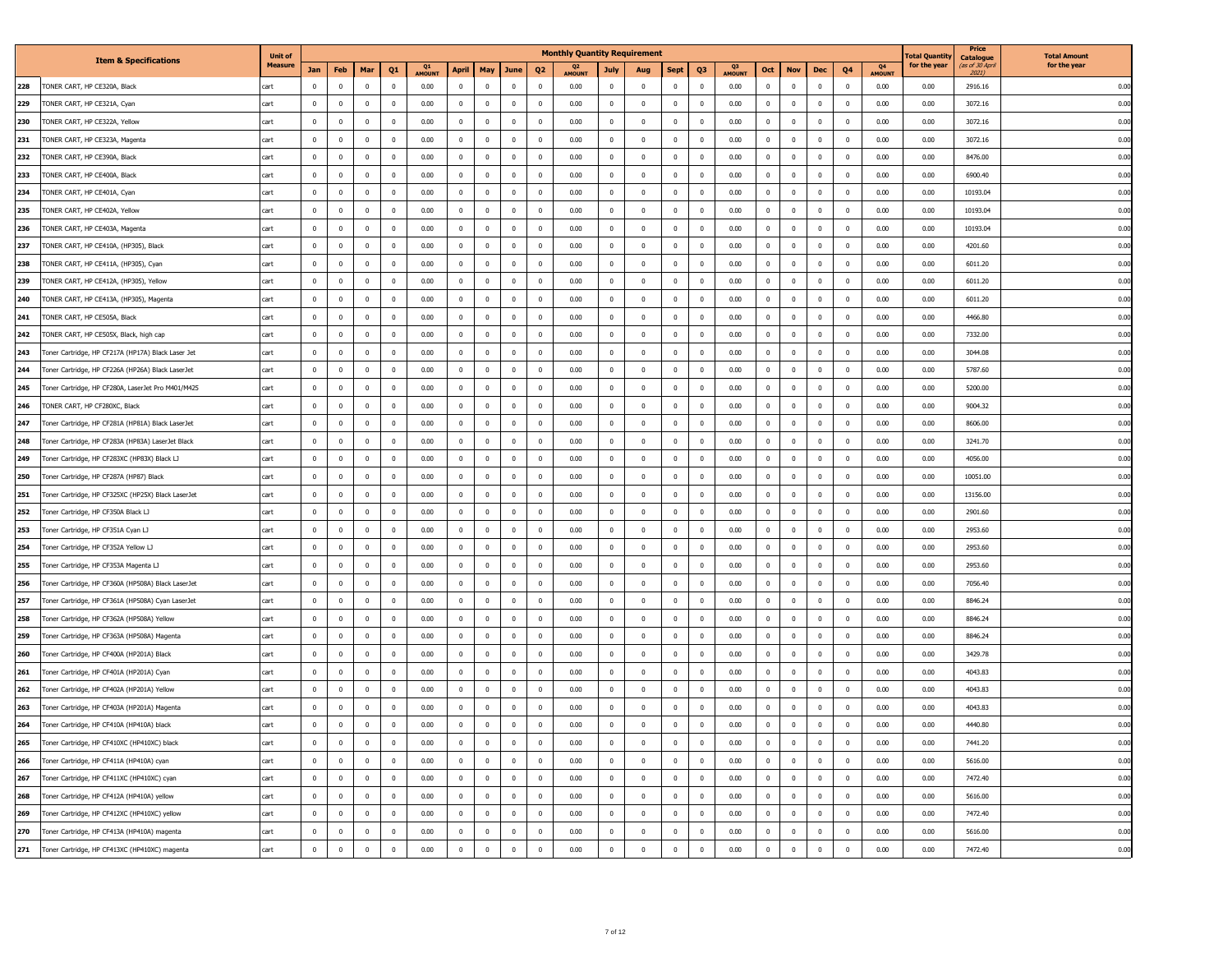|                 |                                                                  | <b>Unit of</b> |              |                |                         |                         |              |                         |                 |                 |                | <b>Monthly Quantity Requirement</b> |                |                         |                         |                         |                     |                         |              |             |                          |              | 'otal Quantit <sub>)</sub> | Price<br><b>Catalogue</b> | <b>Total Amount</b> |
|-----------------|------------------------------------------------------------------|----------------|--------------|----------------|-------------------------|-------------------------|--------------|-------------------------|-----------------|-----------------|----------------|-------------------------------------|----------------|-------------------------|-------------------------|-------------------------|---------------------|-------------------------|--------------|-------------|--------------------------|--------------|----------------------------|---------------------------|---------------------|
|                 | <b>Item &amp; Specifications</b>                                 | <b>Measure</b> | Jan          | Feb            | Mar                     | Q <sub>1</sub>          | Q1<br>AMOUNT | April                   | May             | June            | Q <sub>2</sub> | Q <sub>2</sub><br><b>AMOUNT</b>     | July           | Aug                     | <b>Sept</b>             | Q3                      | Q3<br><b>AMOUNT</b> | Oct                     | <b>Nov</b>   | Dec         | Q <sub>4</sub>           | Q4<br>AMOUNT | for the year               | (as of 30 April<br>2021)  | for the year        |
| 272             | TONER CART, HP Q2612A, Black                                     | cart           | $\bf{0}$     | $\mathbf{0}$   | $\overline{2}$          | $\overline{2}$          | 7,800.00     | $\overline{0}$          | $\mathbf{0}$    | $\bf{0}$        | $\overline{0}$ | 0.00                                | $\mathbf 0$    | $\bf{0}$                | $\overline{\mathbf{3}}$ | $\overline{\mathbf{3}}$ | 11,700.00           | $\overline{\mathbf{0}}$ | $\mathbf{0}$ | $\bf{0}$    | $\overline{\mathbf{0}}$  | 0.00         | 5.00                       | 3900.00                   | 19500.00            |
| 273             | TONER CART, HP Q7553A, Black                                     | cart           | $\mathbf 0$  | $\overline{0}$ | $\mathbf{0}$            | $\mathbf{0}$            | 0.00         | $\mathbf{0}$            | $\mathbf{0}$    | $\bf{0}$        | $\mathbf{0}$   | 0.00                                | $\mathbf{0}$   | $\mathbf 0$             | $\mathbf 0$             | $\mathbf 0$             | 0.00                | $\mathbf{0}$            | $\mathbf{0}$ | $\bf{0}$    | $\overline{\mathbf{0}}$  | 0.00         | 0.00                       | 4399.20                   | 0.00                |
| 274             | TONER CART, SAMSUNG MLT-D101S, Black                             | cart           | $\mathbf 0$  | $\mathbf 0$    | $\mathbf 0$             | $\overline{0}$          | 0.00         | $\mathbf 0$             | $\mathbf{0}$    | $\bf{0}$        | $\mathbf 0$    | 0.00                                | $\mathbf{0}$   | $\bf{0}$                | $\mathbf 0$             | $\,0\,$                 | 0.00                | $\overline{0}$          | $^{\circ}$   | $\bf{0}$    | $\overline{\mathbf{0}}$  | 0.00         | 0.00                       | 3406.00                   | 0.00                |
| 275             | TONER CART, SAMSUNG MLT-D103S, Black                             | cart           | $\mathbf 0$  | $\mathbb O$    | $\mathbf 0$             | $\bf{0}$                | 0.00         | $\mathbf{0}$            | $\mathbf{0}$    | $\bf{0}$        | $\bf{0}$       | 0.00                                | $\mathbf 0$    | $\mathbf{0}$            | $\bf{0}$                | $\mathbf 0$             | 0.00                | $\mathbf{0}$            | $\bf{0}$     | $\bf{0}$    | $\overline{\mathbf{0}}$  | 0.00         | 0.00                       | 2350.40                   | 0.00                |
| 276             | TONER CART, SAMSUNG MLT-D104S, Black                             | cart           | $\mathbf 0$  | $\mathbf 0$    | $\mathbf 0$             | $\overline{0}$          | 0.00         | $\mathbf 0$             | $\mathbf 0$     | $\pmb{0}$       | $\mathbf 0$    | 0.00                                | $\mathbf 0$    | $\bf{0}$                | $\bf{0}$                | $\,0\,$                 | 0.00                | $\mathbf{0}$            | $\mathbf 0$  | $\bf{0}$    | $\overline{\mathbf{0}}$  | 0.00         | 0.00                       | 2454.40                   | 0.00                |
| 277             | TONER CART, SAMSUNG MLT-D105L, Black                             | cart           | $\mathbf 0$  | $\overline{0}$ | $\mathbf 0$             | $\mathbf 0$             | 0.00         | $\mathbf 0$             | $\mathbf{0}$    | $\bf{0}$        | $\mathbf 0$    | 0.00                                | $\mathbf 0$    | $\bf{0}$                | $\mathbf 0$             | $\,0\,$                 | 0.00                | $\mathbf 0$             | $\mathbf 0$  | $\bf{0}$    | $\overline{\mathbf{0}}$  | 0.00         | 0.00                       | 3380.00                   | 0.00                |
| 278             | TONER CART, Samsung MLT-D108S, Black                             | cart           | $\mathbf 0$  | $\mathbf 0$    | $\mathbf{0}$            | $\mathbf{0}$            | 0.00         | $\mathbf{0}$            | $\mathbf{0}$    | $\bf{0}$        | $\mathbf{0}$   | 0.00                                | $\mathbf{0}$   | $\mathbf{0}$            | $\mathbf 0$             | $\mathbf 0$             | 0.00                | $\mathbf{0}$            | $\mathbf{0}$ | $\bf{0}$    | $\overline{\mathbf{0}}$  | 0.00         | 0.00                       | 2875.58                   | 0.00                |
| 279             | TONER CART, Samsung MLT-D203E, Black                             | cart           | $\mathbf 0$  | $\overline{0}$ | $\mathbf 0$             | $\overline{0}$          | 0.00         | $\mathbf 0$             | $\mathbf{0}$    | $\bf{0}$        | $\bf{0}$       | 0.00                                | $\mathbf{0}$   | $\bf{0}$                | $\mathbf 0$             | $\overline{\mathbf{0}}$ | 0.00                | $\overline{0}$          | $\mathbf{0}$ | $\bf{0}$    | $\overline{\mathbf{0}}$  | 0.00         | 0.00                       | 7259.20                   | 0.00                |
| 280             | TONER CART, Samsung MLT-D203L, Black                             | cart           | $\mathbf 0$  | $\mathbb O$    | $\mathbf{0}$            | $\mathbf 0$             | 0.00         | $\mathbf{0}$            | $\mathbf{0}$    | $\bf{0}$        | $\mathbf{0}$   | 0.00                                | $\mathbf{0}$   | $\mathbf{0}$            | $\bf{0}$                | $\overline{\mathbf{0}}$ | 0.00                | $\mathbf{0}$            | $\mathbf 0$  | $\bf{0}$    | $\Omega$                 | 0.00         | 0.00                       | 3458.00                   | 0.00                |
| 281             | TONER CART, Samsung MLT-D203U, Black                             | cart           | $\mathbf 0$  | $\mathbf 0$    | $\mathbf 0$             | $\mathbf 0$             | 0.00         | $\mathbf 0$             | $\mathbf 0$     | $\pmb{0}$       | $\mathbf 0$    | 0.00                                | $\mathbf 0$    | $\bf{0}$                | $\mathbf 0$             | $\mathbf 0$             | 0.00                | $\mathbf 0$             | $\mathbf{0}$ | $\pmb{0}$   | $\overline{0}$           | 0.00         | 0.00                       | 6442.80                   | 0.00                |
| 282             | TONER CART, SAMSUNG MLT-D205E, Black                             | cart           | $\mathbf 0$  | $\mathbf{0}$   | $\mathbf 0$             | $\mathbf 0$             | 0.00         | $\mathbf 0$             | $\mathbf 0$     | $\bf{0}$        | $\mathbf{0}$   | 0.00                                | $\mathbf 0$    | $\bf{0}$                | $\mathbf 0$             | $\,0\,$                 | 0.00                | $\mathbf 0$             | $\mathbf{0}$ | $\bf{0}$    | $\overline{\mathbf{0}}$  | 0.00         | 0.00                       | 7321.14                   | 0.00                |
| 283             | TONER CART, SAMSUNG MLT-D205L, Black                             | cart           | $\mathbf 0$  | $\mathbb O$    | $\mathbf 0$             | $\bf{0}$                | 0.00         | $\mathbf{0}$            | $\mathbf{0}$    | $\bf{0}$        | $\mathbf 0$    | 0.00                                | $\mathbf{0}$   | $\mathbf{0}$            | $\mathbf 0$             | $\mathbf 0$             | 0.00                | $\mathbf{0}$            | $\mathbf 0$  | $\bf{0}$    | $\overline{\mathbf{0}}$  | 0.00         | 0.00                       | 3962.24                   | 0.00                |
| 284             | TONER CART, SAMSUNG SCX-D6555A, Black                            | cart           | $\mathbf 0$  | $\mathbf{0}$   | $\mathbf 0$             | $\mathbf 0$             | 0.00         | $\mathbf 0$             | $\mathbf{0}$    | $\bf{0}$        | $\mathbf{0}$   | 0.00                                | $\mathbf{0}$   | $\bf{0}$                | $\mathbf 0$             | $\,0\,$                 | 0.00                | $\mathbf 0$             | $^{\circ}$   | $\bf{0}$    | $\overline{\mathbf{0}}$  | 0.00         | 0.00                       | 4066.40                   | 0.00                |
| <b>285</b>      | TONER CART, BROTHER TN-3478, Black                               | cart           | $\mathbf 0$  | $\mathbb O$    | $\mathbf 0$             | $\mathbf 0$             | 0.00         | $\mathbf{0}$            | $\mathbf 0$     | $\bf{0}$        | $\mathbf{0}$   | 0.00                                | $\mathbf 0$    | $\mathbf{0}$            | $\mathbf 0$             | $\mathbf 0$             | 0.00                | $\mathbf{0}$            | $\bf{0}$     | $\mathbf 0$ | $\overline{\mathbf{0}}$  | 0.00         | 0.00                       | 6370.00                   | 0.00                |
| 286             | TONER CART, CANON CRG 324 II                                     | cart           | $\mathbf 0$  | $\overline{0}$ | $\mathbf 0$             | $\mathbf 0$             | 0.00         | $\mathbf 0$             | $\mathbf 0$     | $\mathbf 0$     | $\mathbf 0$    | 0.00                                | $\mathbf 0$    | $\mathbf 0$             | $\mathbf 0$             | $\,0\,$                 | 0.00                | $\mathbf{0}$            | $\mathbf{0}$ | $\mathbf 0$ | $\overline{0}$           | 0.00         | 0.00                       | 13399.36                  | 0.00                |
|                 | AUDIO AND VISUAL EQUIPMENT AND SUPPLIES                          |                |              |                |                         |                         |              |                         |                 |                 |                |                                     |                |                         |                         |                         |                     |                         |              |             |                          |              |                            |                           |                     |
| 287             | DOCUMENT CAMERA, 8 MP                                            | unit           | $\mathbf 0$  | $\overline{0}$ | $\mathbf 0$             | $\mathbf 0$             | 0.00         | $\mathbf 0$             | $\mathbf{0}$    | $\pmb{0}$       | $\overline{0}$ | 0.00                                | $\mathbf 0$    | $\mathbf 0$             | $\mathbf 0$             | $\,0\,$                 | 0.00                | $\mathbf{0}$            | $\mathbf{0}$ | $\pmb{0}$   | $\overline{0}$           | 0.00         | 0.00                       | 23623.60                  | 0.00                |
| 288             | MULTIMEDIA PROJECTOR                                             | unit           | $\mathbf{0}$ | $\overline{0}$ | $\mathbf 0$             | $\mathbf 0$             | 0.00         | $\mathbf 0$             | $\mathbf{0}$    | $\mathbf 0$     | $\Omega$       | 0.00                                | $\,0\,$        | $\Omega$                | $\mathbf 0$             | $\,$ 0                  | 0.00                | $\Omega$                | $\Omega$     | $\mathbf 0$ | $\overline{0}$           | 0.00         | 0.00                       | 17472.00                  | 0.00                |
|                 | <b>FLAG OR ACCESSORIES</b>                                       |                |              |                |                         |                         |              |                         |                 |                 |                |                                     |                |                         |                         |                         |                     |                         |              |             |                          |              |                            |                           |                     |
| 289             | PHILIPPINE NATIONAL FLAG                                         | piece          | $\mathbf 0$  | $\overline{0}$ | $\mathbf 0$             | $\mathbf 0$             | 0.00         | $\overline{\mathbf{3}}$ | $\mathbf 0$     | 5               |                | 2,278.72                            | $\mathbf{0}$   | $\overline{0}$          | $\mathbf 0$             | $\,$ 0                  | 0.00                | $\mathbf{0}$            | $\mathbf 0$  | $\bf{0}$    | $\overline{\mathbf{0}}$  | 0.00         | 8.00                       | 284.84                    | 2278.7              |
|                 | <b>PRINTED PUBLICATIONS</b>                                      |                |              |                |                         |                         |              |                         |                 |                 |                |                                     |                |                         |                         |                         |                     |                         |              |             |                          |              |                            |                           |                     |
| 290             | HANDBOOK (RA 9184), 8th edition                                  | book           | $\bf{0}$     | $\overline{0}$ | $\mathbf 0$             | $\mathbf 0$             | 0.00         | $\,0\,$                 | $\mathbf{0}$    | 5               | 5              | 186.05                              | $\mathbf 0$    | $\mathbf 0$             | $\mathbf 0$             | $\,$ 0                  | 0.00                | $\mathbf 0$             | $\mathbf{0}$ | $\mathbf 0$ | $\overline{\mathbf{0}}$  | 0.00         | 5.00                       | 37.21                     | 186.0               |
|                 | <b>FIRE FIGHTING EQUIPMENT</b>                                   |                |              |                |                         |                         |              |                         |                 |                 |                |                                     |                |                         |                         |                         |                     |                         |              |             |                          |              |                            |                           |                     |
| 291             | FIRE EXTINGUISHER, dry chemical                                  | unit           | $\mathbf 0$  | $\overline{0}$ | $\mathbf{0}$            | $\bf{0}$                | 0.00         | $\mathbf{0}$            | $\mathbf{0}$    | $\bf{0}$        | $\mathbf{0}$   | 0.00                                | $\mathbf{0}$   | $\mathbf 0$             | $\mathbf 0$             | $\mathbf 0$             | 0.00                | $\mathbf{0}$            | $\bf{0}$     | $\bf{0}$    | $\overline{\mathbf{0}}$  | 0.00         | 0.00                       | 1144.00                   | 0.00                |
| 292             | FIRE EXTINGUISHER, pure HCFC                                     | unit           | $\mathbf 0$  | $\mathbf 0$    | $\mathbf 0$             | $\mathbf 0$             | 0.00         | $\mathbf 0$             | $\mathbf{0}$    | $\bf{0}$        | $\mathbf 0$    | 0.00                                | $\mathbf{0}$   | $\overline{\mathbf{0}}$ | $\mathbf 0$             | $\,0\,$                 | 0.00                | $\mathbf 0$             | $\mathbf{0}$ | $\bf{0}$    | $\mathbf 0$              | 0.00         | 0.00                       | 5613.25                   | 0.00                |
|                 | <b>CONSUMER ELECTRONICS</b>                                      |                |              |                |                         |                         |              |                         |                 |                 |                |                                     |                |                         |                         |                         |                     |                         |              |             |                          |              |                            |                           |                     |
| 293             | DIGITAL VOICE RECORDER                                           | unit           | $\mathbf 0$  | $\mathbb O$    | $\mathbf 0$             | $\mathbf 0$             | 0.00         | $\overline{2}$          | $\mathbf 0$     | $\mathbf 0$     | $\overline{2}$ | 12,831.28                           | $\mathbf 0$    | $\overline{\mathbf{0}}$ | $\mathbf 0$             | $\,$ 0                  | 0.00                |                         | $\mathbf 0$  | $\bf{0}$    | 1                        | 6,415.64     | 3.00                       | 6415.64                   | 19246.9             |
|                 | <b>FURNITURE AND FURNISHINGS</b>                                 |                |              |                |                         |                         |              |                         |                 |                 |                |                                     |                |                         |                         |                         |                     |                         |              |             |                          |              |                            |                           |                     |
| 294             | MONOBLOC CHAIR, beige                                            | piece          | $\mathbf 0$  | $\Omega$       | $\mathbf{0}$            | $\mathbf 0$             | 0.00         | $\mathbf{0}$            | $^{\circ}$      | $\bf{0}$        | $\mathbf{0}$   | 0.00                                | $\mathbf 0$    | $\mathbf{0}$            | $\bf{0}$                | $\mathbf 0$             | 0.00                | $^{\circ}$              | $^{\circ}$   | $\bf{0}$    | $\overline{\mathbf{0}}$  | 0.00         | 0.00                       | 303.68                    | 0.00                |
| 295             | MONOBLOC CHAIR, white                                            | piece          | $\mathbf 0$  | $\overline{0}$ | $\mathbf 0$             | $\overline{0}$          | 0.00         | $\mathbf 0$             | $\mathbf 0$     | $\bf{0}$        | $\mathbf 0$    | 0.00                                | $\mathbf 0$    | $\mathbf{0}$            | $\bf{0}$                | $\,0\,$                 | 0.00                | $\mathbf{0}$            | $\mathbf 0$  | $\bf{0}$    | $\overline{\mathbf{0}}$  | 0.00         | 0.00                       | 301.60                    | 0.00                |
| 296             | MONOBLOC TABLE, white                                            | unit           | $\mathbf 0$  | $\mathbf{0}$   | $\mathbf 0$             | $\mathbf 0$             | 0.00         | $\overline{0}$          | $\mathbf 0$     | $\bf{0}$        | $\bf{0}$       | 0.00                                | $\overline{0}$ | $\bf{0}$                | $\mathbf 0$             | $\mathbf 0$             | 0.00                | $\mathbf{0}$            | $\mathbf{0}$ | $\bf{0}$    | $\overline{\mathbf{0}}$  | 0.00         | 0.00                       | 1235.52                   | 0.00                |
| 297             | MONOBLOC TABLE, beige                                            | unit           | $\mathbf 0$  | $\mathbf 0$    | $\mathbf{0}$            | $\mathbf 0$             | 0.00         | $\mathbf 0$             | $\mathbf{0}$    | $\mathbf 0$     | $\mathbf 0$    | 0.00                                | $\mathbf 0$    | $\mathbf 0$             | $\mathbf 0$             | $\,0\,$                 | 0.00                | $\mathbf{0}$            | $\mathbf 0$  | $\mathbf 0$ | $\overline{0}$           | 0.00         | 0.00                       | 1088.88                   | 0.00                |
|                 | ARTS AND CRAFTS EQUIPMENT AND ACCESSORIES AND SUPPLIES           |                |              |                |                         |                         |              |                         |                 |                 |                |                                     |                |                         |                         |                         |                     |                         |              |             |                          |              |                            |                           |                     |
| 298             | CLEARBOOK, 20 Transparent pockets, A4                            | piece          | $\mathbf{0}$ | $\overline{0}$ | $\mathbf 0$             | $\overline{0}$          | 0.00         | $\mathbf 0$             | $\mathbf 0$     | 23              | 23             | 851.92                              | $\mathbf{0}$   | $\bf{0}$                | $\mathbf 0$             | $\,0\,$                 | 0.00                | $\overline{0}$          | $\bf{0}$     | $\bf{0}$    | $\overline{\mathbf{0}}$  | 0.00         | 23.00                      | 37.04                     | 851.9               |
| 299             | CLEARBOOK, 20 Transparent pockets, Legal                         | piece          | $\mathbf 0$  | $\mathbf{0}$   | $\mathbf 0$             | $\overline{0}$          | 0.00         | $\mathbf 0$             | $\mathbf{0}$    | $\bf{0}$        | $\mathbf{0}$   | 0.00                                | $\mathbf{0}$   | $\bf{0}$                | $\mathbf 0$             | $\,0\,$                 | 0.00                | $\overline{0}$          | $^{\circ}$   | $\bf{0}$    | $\overline{\mathbf{0}}$  | 0.00         | 0.00                       | 38.41                     | 0.00                |
| 300             | ERASER, plastic/rubber                                           | piece          | $\mathbf 0$  | $\mathbf 0$    | $\overline{\mathbf{3}}$ | $\overline{\mathbf{3}}$ | 13.11        | $\mathbf{0}$            | $\bf{0}$        | $10\,$          | 10             | 43.70                               | $\mathbf 0$    | $\mathbf{0}$            | $\mathbf 0$             | $\bf{0}$                | 0.00                | $\mathbf{1}$            | $\bf{0}$     | $\bf{0}$    | <sup>1</sup>             | 4.37         | 14.00                      | 4.37                      | 61.18               |
| 301             | SIGN PEN, black                                                  | iece           | $\Omega$     | $^{\circ}$     | 44                      | 44                      | 891.44       | $^{\circ}$              |                 | 123             | 128            | 2,593.28                            | $\blacksquare$ | $\bf{0}$                | $\Omega$                | $\mathbf{z}$            | 101.30              |                         | $\sqrt{ }$   | $\sqrt{2}$  | $\overline{\phantom{a}}$ | 101.30       | 182.00                     | 20.26                     | 3687.3              |
| 302             | SIGN PEN, blue                                                   | piece          | $\mathbf{0}$ | $\overline{0}$ | 30                      | 30                      | 607.80       | $\mathbf{0}$            | $5\phantom{.0}$ | 123             | 128            | 2,593.28                            | 5              | $\bf{0}$                | $\bf{0}$                | $5\overline{5}$         | 101.30              | 5                       | $\bf{0}$     | $\bf{0}$    | 5                        | 101.30       | 168.00                     | 20.26                     | 3403.68             |
| 303             | SIGN PEN, red                                                    | piece          | $\bf{0}$     | $\mathbf{0}$   | 10                      | 10                      | 202.60       | $\overline{0}$          | 5               | 100             | 105            | 2,127.30                            | 5 <sup>5</sup> | $\bf{0}$                | $\bf{0}$                | $5\overline{5}$         | 101.30              | 5                       | $\bf{0}$     | $\bf{0}$    | 5                        | 101.30       | 125.00                     | 20.26                     | 2532.50             |
|                 | 304 WRAPPING PAPER, kraft                                        | pack           | $\bf{0}$     | $\overline{0}$ | $\mathbf 0$             | $\mathbf 0$             | 0.00         | $\mathbf 0$             | $\mathbf 0$     | $5\phantom{.0}$ | $5^{\circ}$    | 774.20                              | $\overline{0}$ | $\mathbf 0$             | $\overline{0}$          | $\mathbb O$             | 0.00                | $\mathbf 0$             | $\mathbf 0$  | $\mathbf 0$ | $\mathbf 0$              | 0.00         | 5.00                       | 154.84                    | 774.20              |
| <b>SOFTWARE</b> |                                                                  |                |              |                |                         |                         |              |                         |                 |                 |                |                                     |                |                         |                         |                         |                     |                         |              |             |                          |              |                            |                           |                     |
| 1               | Business function specific software                              | license        | $\mathbf{0}$ | $\overline{0}$ | $\mathbf 0$             | $\bf{0}$                | 0.00         | $\overline{0}$          | $\bf{0}$        | $\mathbf 0$     | $\bf{0}$       | 0.00                                | $\mathbf{0}$   | $\mathbf{0}$            | $\mathbf{0}$            | $\mathbb O$             | 0.00                | $\bf{0}$                | $\bf{0}$     | $\mathbf 0$ | $\overline{\mathbf{0}}$  | 0.00         | 0.00                       | 0.00                      | 0.00                |
| 2               | Finance accounting and enterprise resource planning ERP software | license        | $\mathbf{0}$ | $\mathbf{0}$   | $\mathbf 0$             | $\bf{0}$                | 0.00         | $\mathbf 0$             | $\mathbf 0$     | $\bf{0}$        | $\mathbf{0}$   | 0.00                                | $\overline{0}$ | $\mathbf{0}$            | $\mathbf{0}$            | $\overline{\mathbf{0}}$ | 0.00                | $\mathbf{0}$            | $\bf{0}$     | $\mathbf 0$ | $\mathbf{0}$             | 0.00         | 0.00                       | 0.00                      | 0.00                |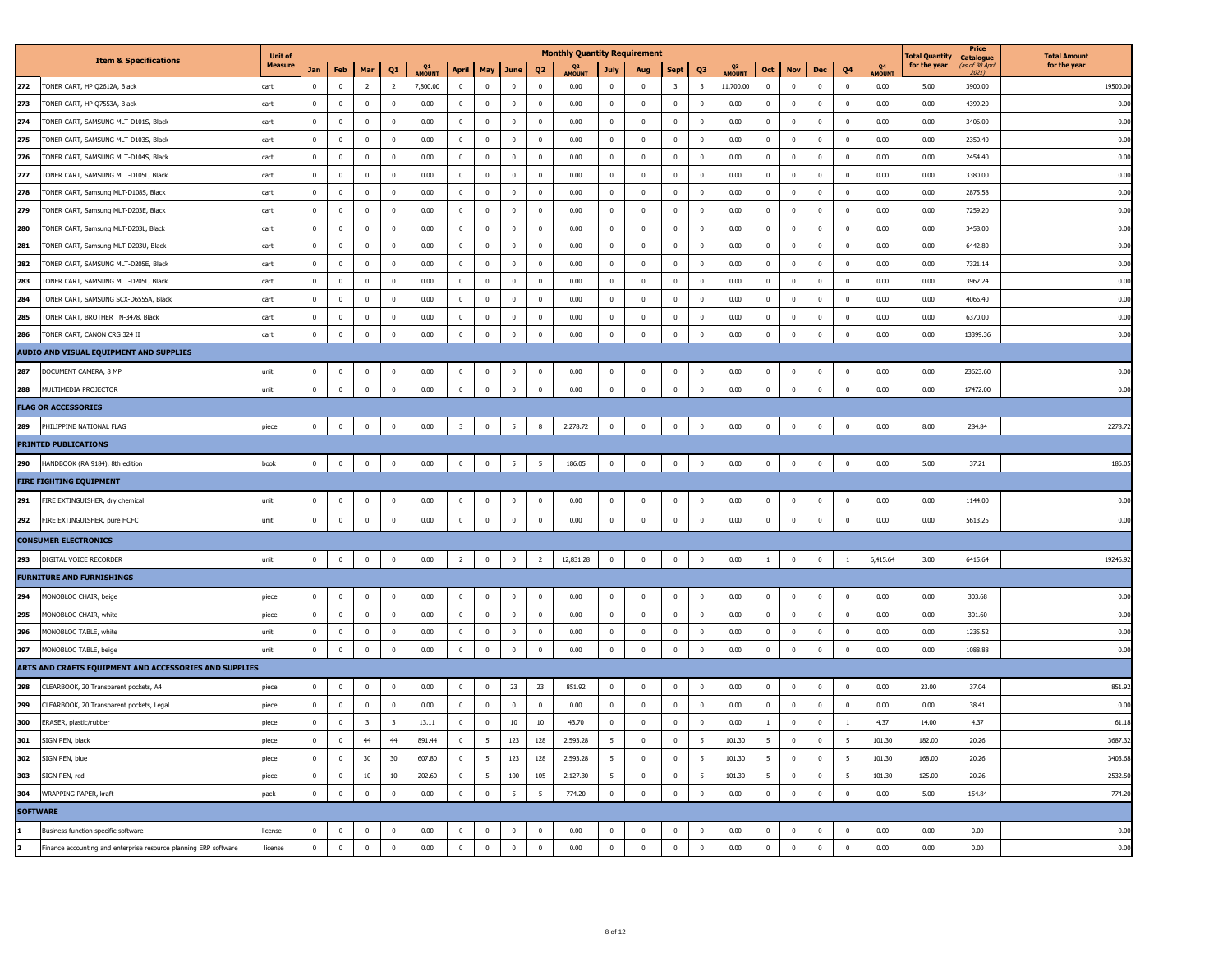| <b>Unit of</b><br>otal Quantit<br><b>Total Amount</b><br><b>Catalogue</b><br><b>Item &amp; Specifications</b><br>for the year<br>as of 30 April<br>for the year<br><b>Measure</b><br>Q3<br>MOUNT<br>Q4<br>AMOUNT<br>Q1<br>AMOUNT<br>Q <sub>2</sub><br>AMOUNT<br>Q1<br>May<br>Q3<br>Q4<br>Jan<br>Feb<br>Mar<br>April<br>June<br>Q <sub>2</sub><br><b>July</b><br><b>Sept</b><br>Oct<br><b>Nov</b><br>Dec<br>Aug<br>2021)<br>$\mathbf 0$<br>$\bf{0}$<br>0.00<br>$\mathbf 0$<br>$\mathbf 0$<br>$\Omega$<br>0.00<br>$\mathbf 0$<br>$\,$ 0 $\,$<br>$\mathbb O$<br>0.00<br>$\bf{0}$<br>$\mathbf 0$<br>$\bf{0}$<br>$\overline{\mathbf{0}}$<br>0.00<br>0.00<br>0.00<br>Computer game or entertainment software<br>license<br>$\mathbf 0$<br>$\Omega$<br>$\Omega$<br>$\mathbf{0}$<br>Content authoring and editing software<br>license<br>$\mathbf{0}$<br>$\mathbf{0}$<br>$\overline{0}$<br>$\bf{0}$<br>0.00<br>$\overline{0}$<br>$\overline{0}$<br>$\mathbf 0$<br>$\overline{0}$<br>0.00<br>$\mathbf 0$<br>$\bf{0}$<br>$\overline{0}$<br>$\overline{0}$<br>0.00<br>$\overline{0}$<br>$\mathbf{0}$<br>$\mathbf 0$<br>$\overline{\mathbf{0}}$<br>0.00<br>0.00<br>0.00<br>$\mathbf 0$<br>$\mathbb O$<br>$\mathbf 0$<br>$\mathbf 0$<br>$\mathbf 0$<br>$\mathbf 0$<br>0.00<br>$\mathbb O$<br>$\,0\,$<br>$\mathbf 0$<br>0.00<br>$\mathbf{0}$<br>$\mathbf 0$<br>$\,0\,$<br>$\mathbf 0$<br>0.00<br>$\mathbf 0$<br>$\mathbf 0$<br>$\mathbf 0$<br>0.00<br>0.00<br>0.00<br>Content management software<br>license<br>$\mathbf 0$<br>$\mathbf 0$<br>Data management and query software<br>license<br>$\mathbf{0}$<br>$\mathbf 0$<br>$\mathbf 0$<br>$\mathbf 0$<br>0.00<br>$\mathbb O$<br>$\,0\,$<br>$\mathbf 0$<br>0.00<br>$\mathbb O$<br>$\mathbf 0$<br>$\mathbf 0$<br>0.00<br>$\mathbf{0}$<br>$\mathbf 0$<br>$\mathbf 0$<br>$\overline{\mathbf{0}}$<br>0.00<br>0.00<br>0.00<br>$\mathbf 0$<br>$\mathbf 0$<br>0.00<br>$\mathbf{0}$<br>$\mathbb O$<br>0.00<br>$\mathbf{0}$<br>$\mathbf{0}$<br>$\mathbf{0}$<br>0.00<br>$\mathbf 0$<br>$\mathbf 0$<br>0.00<br>0.00<br>0.00<br>$\overline{0}$<br>$\overline{0}$<br>$\overline{0}$<br>$\overline{\mathbf{0}}$<br>$\mathbf{0}$<br>$\overline{0}$<br>$\overline{\mathbf{0}}$<br>Development software<br>license<br>Educational or reference software<br>$\mathbf 0$<br>$\mathbf 0$<br>$\mathbf 0$<br>$\mathbf 0$<br>0.00<br>$\mathbf 0$<br>$\mathbf 0$<br>$\mathbf 0$<br>$\mathbb O$<br>0.00<br>$\mathbf 0$<br>$\mathbf 0$<br>$\mathbf{0}$<br>$\mathbf 0$<br>0.00<br>$\mathbf 0$<br>$\mathbf 0$<br>$\mathbf 0$<br>$\mathbb O$<br>0.00<br>$0.00\,$<br>0.00<br>license<br>$\overline{0}$<br>$\Omega$<br>0.00<br>$\Omega$<br>$\Omega$<br>$\Omega$<br>$\Omega$<br>0.00<br>$\overline{0}$<br>$\Omega$<br>$\overline{0}$<br>0.00<br>$\mathbf{0}$<br>$\Omega$<br>$\Omega$<br>0.00<br>$\Omega$<br>$\overline{0}$<br>$\Omega$<br>0.00<br>0.00<br>Industry specific software<br>license<br>$\Omega$<br>10<br>Network applications software<br>$\mathbf 0$<br>$\mathbf 0$<br>$\mathbf{0}$<br>$\bf{0}$<br>0.00<br>$\mathbf{0}$<br>$\bf{0}$<br>$\,0\,$<br>$\mathbf{0}$<br>0.00<br>$\mathbf{0}$<br>$\bf{0}$<br>$\bf{0}$<br>$\mathbf 0$<br>0.00<br>$\mathbf 0$<br>$\bf{0}$<br>$\bf{0}$<br>$\overline{\mathbf{0}}$<br>0.00<br>0.00<br>0.00<br>license<br>11<br>$\Omega$<br>Network management software<br>license<br>$\Omega$<br>$\mathbf 0$<br>$\Omega$<br>$\overline{\mathbf{0}}$<br>0.00<br>$\overline{0}$<br>$\Omega$<br>$\mathbf 0$<br>0.00<br>$\overline{\mathbf{0}}$<br>$\mathbf 0$<br>$\Omega$<br>$\Omega$<br>0.00<br>$\Omega$<br>$\Omega$<br>$\mathbf{0}$<br>$\Omega$<br>0.00<br>0.00<br>0.00<br>12<br>$\mathbf 0$<br>$\mathbf 0$<br>$\mathbf 0$<br>$\mathbf 0$<br>$\mathbf 0$<br>$\mathbf 0$<br>$\mathbf 0$<br>0.00<br>Vetworking software<br>$\mathbf 0$<br>$\mathbf 0$<br>0.00<br>$\mathbf 0$<br>$\mathbf 0$<br>0.00<br>$\mathbf 0$<br>$\,0\,$<br>0.00<br>$\mathbf{0}$<br>$\mathbf 0$<br>$\overline{\mathbf{0}}$<br>0.00<br>0.00<br>license<br>13<br>$\mathbf 0$<br>Operating environment software<br>license<br>$\mathbf 0$<br>$\mathbf 0$<br>$\mathbf 0$<br>$\mathbf 0$<br>0.00<br>$\mathbb O$<br>$\,0\,$<br>$\mathbf 0$<br>0.00<br>$\mathbf{0}$<br>$\mathbf 0$<br>$\bf{0}$<br>$\overline{0}$<br>0.00<br>$\overline{0}$<br>$\mathbf 0$<br>$\mathbf 0$<br>$\,$ 0<br>0.00<br>0.00<br>0.00<br>14<br>$\mathbf 0$<br>$\mathbf 0$<br>$\mathbf 0$<br>0.00<br>$\mathbb O$<br>$\mathbf 0$<br>$\mathbf 0$<br>0.00<br>$\mathbb O$<br>$\mathbf 0$<br>0.00<br>$\mathbf 0$<br>0.00<br>0.00<br>0.00<br>$\mathbf 0$<br>$\overline{0}$<br>$\mathbf{0}$<br>$\overline{0}$<br>$\mathbf{0}$<br>$\mathbf{0}$<br>$\overline{\mathbf{0}}$<br>Security and protection software<br>icense |
|--------------------------------------------------------------------------------------------------------------------------------------------------------------------------------------------------------------------------------------------------------------------------------------------------------------------------------------------------------------------------------------------------------------------------------------------------------------------------------------------------------------------------------------------------------------------------------------------------------------------------------------------------------------------------------------------------------------------------------------------------------------------------------------------------------------------------------------------------------------------------------------------------------------------------------------------------------------------------------------------------------------------------------------------------------------------------------------------------------------------------------------------------------------------------------------------------------------------------------------------------------------------------------------------------------------------------------------------------------------------------------------------------------------------------------------------------------------------------------------------------------------------------------------------------------------------------------------------------------------------------------------------------------------------------------------------------------------------------------------------------------------------------------------------------------------------------------------------------------------------------------------------------------------------------------------------------------------------------------------------------------------------------------------------------------------------------------------------------------------------------------------------------------------------------------------------------------------------------------------------------------------------------------------------------------------------------------------------------------------------------------------------------------------------------------------------------------------------------------------------------------------------------------------------------------------------------------------------------------------------------------------------------------------------------------------------------------------------------------------------------------------------------------------------------------------------------------------------------------------------------------------------------------------------------------------------------------------------------------------------------------------------------------------------------------------------------------------------------------------------------------------------------------------------------------------------------------------------------------------------------------------------------------------------------------------------------------------------------------------------------------------------------------------------------------------------------------------------------------------------------------------------------------------------------------------------------------------------------------------------------------------------------------------------------------------------------------------------------------------------------------------------------------------------------------------------------------------------------------------------------------------------------------------------------------------------------------------------------------------------------------------------------------------------------------------------------------------------------------------------------------------------------------------------------------------------------------------------------------------------------------------------------------------------------------------------------------------------------------------------------------------------------------------------------------------------------------------------------------------------------------------------------------------------------------------------------------------------------------------------------------------------------------------------------------------|
|                                                                                                                                                                                                                                                                                                                                                                                                                                                                                                                                                                                                                                                                                                                                                                                                                                                                                                                                                                                                                                                                                                                                                                                                                                                                                                                                                                                                                                                                                                                                                                                                                                                                                                                                                                                                                                                                                                                                                                                                                                                                                                                                                                                                                                                                                                                                                                                                                                                                                                                                                                                                                                                                                                                                                                                                                                                                                                                                                                                                                                                                                                                                                                                                                                                                                                                                                                                                                                                                                                                                                                                                                                                                                                                                                                                                                                                                                                                                                                                                                                                                                                                                                                                                                                                                                                                                                                                                                                                                                                                                                                                                                                                                                      |
|                                                                                                                                                                                                                                                                                                                                                                                                                                                                                                                                                                                                                                                                                                                                                                                                                                                                                                                                                                                                                                                                                                                                                                                                                                                                                                                                                                                                                                                                                                                                                                                                                                                                                                                                                                                                                                                                                                                                                                                                                                                                                                                                                                                                                                                                                                                                                                                                                                                                                                                                                                                                                                                                                                                                                                                                                                                                                                                                                                                                                                                                                                                                                                                                                                                                                                                                                                                                                                                                                                                                                                                                                                                                                                                                                                                                                                                                                                                                                                                                                                                                                                                                                                                                                                                                                                                                                                                                                                                                                                                                                                                                                                                                                      |
|                                                                                                                                                                                                                                                                                                                                                                                                                                                                                                                                                                                                                                                                                                                                                                                                                                                                                                                                                                                                                                                                                                                                                                                                                                                                                                                                                                                                                                                                                                                                                                                                                                                                                                                                                                                                                                                                                                                                                                                                                                                                                                                                                                                                                                                                                                                                                                                                                                                                                                                                                                                                                                                                                                                                                                                                                                                                                                                                                                                                                                                                                                                                                                                                                                                                                                                                                                                                                                                                                                                                                                                                                                                                                                                                                                                                                                                                                                                                                                                                                                                                                                                                                                                                                                                                                                                                                                                                                                                                                                                                                                                                                                                                                      |
|                                                                                                                                                                                                                                                                                                                                                                                                                                                                                                                                                                                                                                                                                                                                                                                                                                                                                                                                                                                                                                                                                                                                                                                                                                                                                                                                                                                                                                                                                                                                                                                                                                                                                                                                                                                                                                                                                                                                                                                                                                                                                                                                                                                                                                                                                                                                                                                                                                                                                                                                                                                                                                                                                                                                                                                                                                                                                                                                                                                                                                                                                                                                                                                                                                                                                                                                                                                                                                                                                                                                                                                                                                                                                                                                                                                                                                                                                                                                                                                                                                                                                                                                                                                                                                                                                                                                                                                                                                                                                                                                                                                                                                                                                      |
|                                                                                                                                                                                                                                                                                                                                                                                                                                                                                                                                                                                                                                                                                                                                                                                                                                                                                                                                                                                                                                                                                                                                                                                                                                                                                                                                                                                                                                                                                                                                                                                                                                                                                                                                                                                                                                                                                                                                                                                                                                                                                                                                                                                                                                                                                                                                                                                                                                                                                                                                                                                                                                                                                                                                                                                                                                                                                                                                                                                                                                                                                                                                                                                                                                                                                                                                                                                                                                                                                                                                                                                                                                                                                                                                                                                                                                                                                                                                                                                                                                                                                                                                                                                                                                                                                                                                                                                                                                                                                                                                                                                                                                                                                      |
|                                                                                                                                                                                                                                                                                                                                                                                                                                                                                                                                                                                                                                                                                                                                                                                                                                                                                                                                                                                                                                                                                                                                                                                                                                                                                                                                                                                                                                                                                                                                                                                                                                                                                                                                                                                                                                                                                                                                                                                                                                                                                                                                                                                                                                                                                                                                                                                                                                                                                                                                                                                                                                                                                                                                                                                                                                                                                                                                                                                                                                                                                                                                                                                                                                                                                                                                                                                                                                                                                                                                                                                                                                                                                                                                                                                                                                                                                                                                                                                                                                                                                                                                                                                                                                                                                                                                                                                                                                                                                                                                                                                                                                                                                      |
|                                                                                                                                                                                                                                                                                                                                                                                                                                                                                                                                                                                                                                                                                                                                                                                                                                                                                                                                                                                                                                                                                                                                                                                                                                                                                                                                                                                                                                                                                                                                                                                                                                                                                                                                                                                                                                                                                                                                                                                                                                                                                                                                                                                                                                                                                                                                                                                                                                                                                                                                                                                                                                                                                                                                                                                                                                                                                                                                                                                                                                                                                                                                                                                                                                                                                                                                                                                                                                                                                                                                                                                                                                                                                                                                                                                                                                                                                                                                                                                                                                                                                                                                                                                                                                                                                                                                                                                                                                                                                                                                                                                                                                                                                      |
|                                                                                                                                                                                                                                                                                                                                                                                                                                                                                                                                                                                                                                                                                                                                                                                                                                                                                                                                                                                                                                                                                                                                                                                                                                                                                                                                                                                                                                                                                                                                                                                                                                                                                                                                                                                                                                                                                                                                                                                                                                                                                                                                                                                                                                                                                                                                                                                                                                                                                                                                                                                                                                                                                                                                                                                                                                                                                                                                                                                                                                                                                                                                                                                                                                                                                                                                                                                                                                                                                                                                                                                                                                                                                                                                                                                                                                                                                                                                                                                                                                                                                                                                                                                                                                                                                                                                                                                                                                                                                                                                                                                                                                                                                      |
|                                                                                                                                                                                                                                                                                                                                                                                                                                                                                                                                                                                                                                                                                                                                                                                                                                                                                                                                                                                                                                                                                                                                                                                                                                                                                                                                                                                                                                                                                                                                                                                                                                                                                                                                                                                                                                                                                                                                                                                                                                                                                                                                                                                                                                                                                                                                                                                                                                                                                                                                                                                                                                                                                                                                                                                                                                                                                                                                                                                                                                                                                                                                                                                                                                                                                                                                                                                                                                                                                                                                                                                                                                                                                                                                                                                                                                                                                                                                                                                                                                                                                                                                                                                                                                                                                                                                                                                                                                                                                                                                                                                                                                                                                      |
|                                                                                                                                                                                                                                                                                                                                                                                                                                                                                                                                                                                                                                                                                                                                                                                                                                                                                                                                                                                                                                                                                                                                                                                                                                                                                                                                                                                                                                                                                                                                                                                                                                                                                                                                                                                                                                                                                                                                                                                                                                                                                                                                                                                                                                                                                                                                                                                                                                                                                                                                                                                                                                                                                                                                                                                                                                                                                                                                                                                                                                                                                                                                                                                                                                                                                                                                                                                                                                                                                                                                                                                                                                                                                                                                                                                                                                                                                                                                                                                                                                                                                                                                                                                                                                                                                                                                                                                                                                                                                                                                                                                                                                                                                      |
|                                                                                                                                                                                                                                                                                                                                                                                                                                                                                                                                                                                                                                                                                                                                                                                                                                                                                                                                                                                                                                                                                                                                                                                                                                                                                                                                                                                                                                                                                                                                                                                                                                                                                                                                                                                                                                                                                                                                                                                                                                                                                                                                                                                                                                                                                                                                                                                                                                                                                                                                                                                                                                                                                                                                                                                                                                                                                                                                                                                                                                                                                                                                                                                                                                                                                                                                                                                                                                                                                                                                                                                                                                                                                                                                                                                                                                                                                                                                                                                                                                                                                                                                                                                                                                                                                                                                                                                                                                                                                                                                                                                                                                                                                      |
|                                                                                                                                                                                                                                                                                                                                                                                                                                                                                                                                                                                                                                                                                                                                                                                                                                                                                                                                                                                                                                                                                                                                                                                                                                                                                                                                                                                                                                                                                                                                                                                                                                                                                                                                                                                                                                                                                                                                                                                                                                                                                                                                                                                                                                                                                                                                                                                                                                                                                                                                                                                                                                                                                                                                                                                                                                                                                                                                                                                                                                                                                                                                                                                                                                                                                                                                                                                                                                                                                                                                                                                                                                                                                                                                                                                                                                                                                                                                                                                                                                                                                                                                                                                                                                                                                                                                                                                                                                                                                                                                                                                                                                                                                      |
|                                                                                                                                                                                                                                                                                                                                                                                                                                                                                                                                                                                                                                                                                                                                                                                                                                                                                                                                                                                                                                                                                                                                                                                                                                                                                                                                                                                                                                                                                                                                                                                                                                                                                                                                                                                                                                                                                                                                                                                                                                                                                                                                                                                                                                                                                                                                                                                                                                                                                                                                                                                                                                                                                                                                                                                                                                                                                                                                                                                                                                                                                                                                                                                                                                                                                                                                                                                                                                                                                                                                                                                                                                                                                                                                                                                                                                                                                                                                                                                                                                                                                                                                                                                                                                                                                                                                                                                                                                                                                                                                                                                                                                                                                      |
| 15<br>$\,0\,$<br>$\bf{0}$<br>Utility and device driver software<br>icense<br>$\bf{0}$<br>$\mathbf{0}$<br>$\overline{0}$<br>$\overline{0}$<br>0.00<br>$\bf{0}$<br>$\overline{0}$<br>$\mathbf 0$<br>0.00<br>$\bf{0}$<br>$\bf{0}$<br>$\overline{0}$<br>0.00<br>$\overline{0}$<br>$\bf{0}$<br>$\bf{0}$<br>$\overline{\mathbf{0}}$<br>0.00<br>0.00<br>0.00                                                                                                                                                                                                                                                                                                                                                                                                                                                                                                                                                                                                                                                                                                                                                                                                                                                                                                                                                                                                                                                                                                                                                                                                                                                                                                                                                                                                                                                                                                                                                                                                                                                                                                                                                                                                                                                                                                                                                                                                                                                                                                                                                                                                                                                                                                                                                                                                                                                                                                                                                                                                                                                                                                                                                                                                                                                                                                                                                                                                                                                                                                                                                                                                                                                                                                                                                                                                                                                                                                                                                                                                                                                                                                                                                                                                                                                                                                                                                                                                                                                                                                                                                                                                                                                                                                                                |
| 16<br>$\mathbf 0$<br>$\mathbf 0$<br>$\mathbf 0$<br>$\mathbf 0$<br>$\mathbf 0$<br>0.00<br>$\mathbf 0$<br>$\mathbf 0$<br>$\,$ 0<br>0.00<br>$\mathbf 0$<br>$\mathbf 0$<br>$\mathbf 0$<br>0.00<br>$\mathbb O$<br>$\mathbf 0$<br>0.00<br>$\mathbf{0}$<br>$\Omega$<br>$\Omega$<br>0.00<br>0.00<br>Information exchange software<br>license                                                                                                                                                                                                                                                                                                                                                                                                                                                                                                                                                                                                                                                                                                                                                                                                                                                                                                                                                                                                                                                                                                                                                                                                                                                                                                                                                                                                                                                                                                                                                                                                                                                                                                                                                                                                                                                                                                                                                                                                                                                                                                                                                                                                                                                                                                                                                                                                                                                                                                                                                                                                                                                                                                                                                                                                                                                                                                                                                                                                                                                                                                                                                                                                                                                                                                                                                                                                                                                                                                                                                                                                                                                                                                                                                                                                                                                                                                                                                                                                                                                                                                                                                                                                                                                                                                                                                 |
| PART II. OTHER ITEMS NOT AVALABLE AT PS-DBM BUT ARE REGULARLY PURCHASED FROM OTHER SOURCES (Note: Please indicate price of items)                                                                                                                                                                                                                                                                                                                                                                                                                                                                                                                                                                                                                                                                                                                                                                                                                                                                                                                                                                                                                                                                                                                                                                                                                                                                                                                                                                                                                                                                                                                                                                                                                                                                                                                                                                                                                                                                                                                                                                                                                                                                                                                                                                                                                                                                                                                                                                                                                                                                                                                                                                                                                                                                                                                                                                                                                                                                                                                                                                                                                                                                                                                                                                                                                                                                                                                                                                                                                                                                                                                                                                                                                                                                                                                                                                                                                                                                                                                                                                                                                                                                                                                                                                                                                                                                                                                                                                                                                                                                                                                                                    |
| 0.00<br>$\overline{0}$<br>0.00<br>0.00<br>0.00<br>0.00<br>Air Conditioning Unit, Window Inverter Type<br>$\overline{\mathbf{0}}$<br>$\overline{0}$<br>$\Omega$<br>0.00                                                                                                                                                                                                                                                                                                                                                                                                                                                                                                                                                                                                                                                                                                                                                                                                                                                                                                                                                                                                                                                                                                                                                                                                                                                                                                                                                                                                                                                                                                                                                                                                                                                                                                                                                                                                                                                                                                                                                                                                                                                                                                                                                                                                                                                                                                                                                                                                                                                                                                                                                                                                                                                                                                                                                                                                                                                                                                                                                                                                                                                                                                                                                                                                                                                                                                                                                                                                                                                                                                                                                                                                                                                                                                                                                                                                                                                                                                                                                                                                                                                                                                                                                                                                                                                                                                                                                                                                                                                                                                               |
| $\mathbf 0$<br>0.00<br>$\mathbf 0$<br>0.00<br>$\mathbf 0$<br>0.00<br>$\,$ 0<br>0.00<br>0.00<br>Air Conditioning Unit, Split Type<br>0.00                                                                                                                                                                                                                                                                                                                                                                                                                                                                                                                                                                                                                                                                                                                                                                                                                                                                                                                                                                                                                                                                                                                                                                                                                                                                                                                                                                                                                                                                                                                                                                                                                                                                                                                                                                                                                                                                                                                                                                                                                                                                                                                                                                                                                                                                                                                                                                                                                                                                                                                                                                                                                                                                                                                                                                                                                                                                                                                                                                                                                                                                                                                                                                                                                                                                                                                                                                                                                                                                                                                                                                                                                                                                                                                                                                                                                                                                                                                                                                                                                                                                                                                                                                                                                                                                                                                                                                                                                                                                                                                                             |
| White Board<br>$\overline{0}$<br>0.00<br>$\overline{0}$<br>0.00<br>$^{\circ}$<br>0.00<br>$\overline{\mathbf{0}}$<br>0.00<br>0.00<br>0.00                                                                                                                                                                                                                                                                                                                                                                                                                                                                                                                                                                                                                                                                                                                                                                                                                                                                                                                                                                                                                                                                                                                                                                                                                                                                                                                                                                                                                                                                                                                                                                                                                                                                                                                                                                                                                                                                                                                                                                                                                                                                                                                                                                                                                                                                                                                                                                                                                                                                                                                                                                                                                                                                                                                                                                                                                                                                                                                                                                                                                                                                                                                                                                                                                                                                                                                                                                                                                                                                                                                                                                                                                                                                                                                                                                                                                                                                                                                                                                                                                                                                                                                                                                                                                                                                                                                                                                                                                                                                                                                                             |
| White Board, Digital<br>$\bf{0}$<br>0.00<br>$\mathbf 0$<br>0.00<br>$\mathbf 0$<br>0.00<br>$\overline{\mathbf{0}}$<br>0.00<br>0.00<br>0.00                                                                                                                                                                                                                                                                                                                                                                                                                                                                                                                                                                                                                                                                                                                                                                                                                                                                                                                                                                                                                                                                                                                                                                                                                                                                                                                                                                                                                                                                                                                                                                                                                                                                                                                                                                                                                                                                                                                                                                                                                                                                                                                                                                                                                                                                                                                                                                                                                                                                                                                                                                                                                                                                                                                                                                                                                                                                                                                                                                                                                                                                                                                                                                                                                                                                                                                                                                                                                                                                                                                                                                                                                                                                                                                                                                                                                                                                                                                                                                                                                                                                                                                                                                                                                                                                                                                                                                                                                                                                                                                                            |
| $\mathbf 0$<br>$\mathbf 0$<br>14998.0<br><b>SMART Television</b><br>0.00<br>0.00<br>$\overline{0}$<br>0.00<br>$\overline{1}$<br>$\overline{1}$<br>14,998.00<br>1.00<br>14998.00                                                                                                                                                                                                                                                                                                                                                                                                                                                                                                                                                                                                                                                                                                                                                                                                                                                                                                                                                                                                                                                                                                                                                                                                                                                                                                                                                                                                                                                                                                                                                                                                                                                                                                                                                                                                                                                                                                                                                                                                                                                                                                                                                                                                                                                                                                                                                                                                                                                                                                                                                                                                                                                                                                                                                                                                                                                                                                                                                                                                                                                                                                                                                                                                                                                                                                                                                                                                                                                                                                                                                                                                                                                                                                                                                                                                                                                                                                                                                                                                                                                                                                                                                                                                                                                                                                                                                                                                                                                                                                      |
| $\mathbb O$<br>0.00<br>$\overline{0}$<br>0.00<br>0.00<br>$\mathbf{0}$<br>$\overline{\mathbf{0}}$<br>0.00<br>0.00<br>0.00<br>Microphone                                                                                                                                                                                                                                                                                                                                                                                                                                                                                                                                                                                                                                                                                                                                                                                                                                                                                                                                                                                                                                                                                                                                                                                                                                                                                                                                                                                                                                                                                                                                                                                                                                                                                                                                                                                                                                                                                                                                                                                                                                                                                                                                                                                                                                                                                                                                                                                                                                                                                                                                                                                                                                                                                                                                                                                                                                                                                                                                                                                                                                                                                                                                                                                                                                                                                                                                                                                                                                                                                                                                                                                                                                                                                                                                                                                                                                                                                                                                                                                                                                                                                                                                                                                                                                                                                                                                                                                                                                                                                                                                               |
| $\mathbf 0$<br>Speakers<br>$\mathbf 0$<br>0.00<br>0.00<br>$\mathbf 0$<br>0.00<br>$\,$ 0<br>0.00<br>0.00<br>0.00                                                                                                                                                                                                                                                                                                                                                                                                                                                                                                                                                                                                                                                                                                                                                                                                                                                                                                                                                                                                                                                                                                                                                                                                                                                                                                                                                                                                                                                                                                                                                                                                                                                                                                                                                                                                                                                                                                                                                                                                                                                                                                                                                                                                                                                                                                                                                                                                                                                                                                                                                                                                                                                                                                                                                                                                                                                                                                                                                                                                                                                                                                                                                                                                                                                                                                                                                                                                                                                                                                                                                                                                                                                                                                                                                                                                                                                                                                                                                                                                                                                                                                                                                                                                                                                                                                                                                                                                                                                                                                                                                                      |
| $\Omega$<br>8<br>$\Omega$<br>0.00<br>0.00<br>0.00<br>0.00<br>0.00<br>0.00<br>Amplifier<br>$^{\circ}$<br>$\Omega$                                                                                                                                                                                                                                                                                                                                                                                                                                                                                                                                                                                                                                                                                                                                                                                                                                                                                                                                                                                                                                                                                                                                                                                                                                                                                                                                                                                                                                                                                                                                                                                                                                                                                                                                                                                                                                                                                                                                                                                                                                                                                                                                                                                                                                                                                                                                                                                                                                                                                                                                                                                                                                                                                                                                                                                                                                                                                                                                                                                                                                                                                                                                                                                                                                                                                                                                                                                                                                                                                                                                                                                                                                                                                                                                                                                                                                                                                                                                                                                                                                                                                                                                                                                                                                                                                                                                                                                                                                                                                                                                                                     |
| $\mathbf 0$<br>Equalizer<br>$\bf{0}$<br>0.00<br>0.00<br>$\mathbf 0$<br>0.00<br>$\overline{\mathbf{0}}$<br>0.00<br>0.00<br>0.00                                                                                                                                                                                                                                                                                                                                                                                                                                                                                                                                                                                                                                                                                                                                                                                                                                                                                                                                                                                                                                                                                                                                                                                                                                                                                                                                                                                                                                                                                                                                                                                                                                                                                                                                                                                                                                                                                                                                                                                                                                                                                                                                                                                                                                                                                                                                                                                                                                                                                                                                                                                                                                                                                                                                                                                                                                                                                                                                                                                                                                                                                                                                                                                                                                                                                                                                                                                                                                                                                                                                                                                                                                                                                                                                                                                                                                                                                                                                                                                                                                                                                                                                                                                                                                                                                                                                                                                                                                                                                                                                                       |
| 10<br>$\mathbf 0$<br>$\mathbf 0$<br>$\,$ 0<br>0.00<br>HD Camera<br>0.00<br>0.00<br>$\,0\,$<br>0.00<br>0.00<br>0.00                                                                                                                                                                                                                                                                                                                                                                                                                                                                                                                                                                                                                                                                                                                                                                                                                                                                                                                                                                                                                                                                                                                                                                                                                                                                                                                                                                                                                                                                                                                                                                                                                                                                                                                                                                                                                                                                                                                                                                                                                                                                                                                                                                                                                                                                                                                                                                                                                                                                                                                                                                                                                                                                                                                                                                                                                                                                                                                                                                                                                                                                                                                                                                                                                                                                                                                                                                                                                                                                                                                                                                                                                                                                                                                                                                                                                                                                                                                                                                                                                                                                                                                                                                                                                                                                                                                                                                                                                                                                                                                                                                   |
| 11<br><b>DSLR Camera</b><br>$\mathbf 0$<br>0.00<br>$\,0\,$<br>0.00<br>$\,0\,$<br>0.00<br>$\,$ 0<br>0.00<br>0.00<br>0.00                                                                                                                                                                                                                                                                                                                                                                                                                                                                                                                                                                                                                                                                                                                                                                                                                                                                                                                                                                                                                                                                                                                                                                                                                                                                                                                                                                                                                                                                                                                                                                                                                                                                                                                                                                                                                                                                                                                                                                                                                                                                                                                                                                                                                                                                                                                                                                                                                                                                                                                                                                                                                                                                                                                                                                                                                                                                                                                                                                                                                                                                                                                                                                                                                                                                                                                                                                                                                                                                                                                                                                                                                                                                                                                                                                                                                                                                                                                                                                                                                                                                                                                                                                                                                                                                                                                                                                                                                                                                                                                                                              |
| 12<br>0.00<br>$\mathbf 0$<br>0.00<br>$\mathbf 0$<br>0.00<br>$\,$ 0<br>0.00<br>0.00<br>0.00<br>HD Video Camera<br>$\overline{0}$                                                                                                                                                                                                                                                                                                                                                                                                                                                                                                                                                                                                                                                                                                                                                                                                                                                                                                                                                                                                                                                                                                                                                                                                                                                                                                                                                                                                                                                                                                                                                                                                                                                                                                                                                                                                                                                                                                                                                                                                                                                                                                                                                                                                                                                                                                                                                                                                                                                                                                                                                                                                                                                                                                                                                                                                                                                                                                                                                                                                                                                                                                                                                                                                                                                                                                                                                                                                                                                                                                                                                                                                                                                                                                                                                                                                                                                                                                                                                                                                                                                                                                                                                                                                                                                                                                                                                                                                                                                                                                                                                      |
| 13<br>$\bf{0}$<br>Video Conference Equipment<br>$\overline{0}$<br>0.00<br>0.00<br>$\overline{0}$<br>0.00<br>$\overline{\mathbf{0}}$<br>0.00<br>0.00<br>0.00                                                                                                                                                                                                                                                                                                                                                                                                                                                                                                                                                                                                                                                                                                                                                                                                                                                                                                                                                                                                                                                                                                                                                                                                                                                                                                                                                                                                                                                                                                                                                                                                                                                                                                                                                                                                                                                                                                                                                                                                                                                                                                                                                                                                                                                                                                                                                                                                                                                                                                                                                                                                                                                                                                                                                                                                                                                                                                                                                                                                                                                                                                                                                                                                                                                                                                                                                                                                                                                                                                                                                                                                                                                                                                                                                                                                                                                                                                                                                                                                                                                                                                                                                                                                                                                                                                                                                                                                                                                                                                                          |
| 14<br>$\mathbf{0}$<br>I FD bulb<br>$\overline{0}$<br>0.00<br>0.00<br>0.00<br>$\Omega$<br>0.00<br>0.00<br>0.00<br>$\Omega$                                                                                                                                                                                                                                                                                                                                                                                                                                                                                                                                                                                                                                                                                                                                                                                                                                                                                                                                                                                                                                                                                                                                                                                                                                                                                                                                                                                                                                                                                                                                                                                                                                                                                                                                                                                                                                                                                                                                                                                                                                                                                                                                                                                                                                                                                                                                                                                                                                                                                                                                                                                                                                                                                                                                                                                                                                                                                                                                                                                                                                                                                                                                                                                                                                                                                                                                                                                                                                                                                                                                                                                                                                                                                                                                                                                                                                                                                                                                                                                                                                                                                                                                                                                                                                                                                                                                                                                                                                                                                                                                                            |
| $\mathbf 0$<br>15<br>PRINTER, Inkjet, Monochrome<br>$\mathbf 0$<br>0.00<br>0.00<br>$\,0\,$<br>0.00<br>$\,$ 0<br>0.00<br>0.00<br>0.00                                                                                                                                                                                                                                                                                                                                                                                                                                                                                                                                                                                                                                                                                                                                                                                                                                                                                                                                                                                                                                                                                                                                                                                                                                                                                                                                                                                                                                                                                                                                                                                                                                                                                                                                                                                                                                                                                                                                                                                                                                                                                                                                                                                                                                                                                                                                                                                                                                                                                                                                                                                                                                                                                                                                                                                                                                                                                                                                                                                                                                                                                                                                                                                                                                                                                                                                                                                                                                                                                                                                                                                                                                                                                                                                                                                                                                                                                                                                                                                                                                                                                                                                                                                                                                                                                                                                                                                                                                                                                                                                                 |
| 16<br>$\mathbb O$<br>0.00<br>$\overline{\mathbf{0}}$<br>0.00<br>PRINTER, Inkjet, Color<br>$\overline{0}$<br>0.00<br>0.00<br>$\mathbf{0}$<br>0.00<br>0.00                                                                                                                                                                                                                                                                                                                                                                                                                                                                                                                                                                                                                                                                                                                                                                                                                                                                                                                                                                                                                                                                                                                                                                                                                                                                                                                                                                                                                                                                                                                                                                                                                                                                                                                                                                                                                                                                                                                                                                                                                                                                                                                                                                                                                                                                                                                                                                                                                                                                                                                                                                                                                                                                                                                                                                                                                                                                                                                                                                                                                                                                                                                                                                                                                                                                                                                                                                                                                                                                                                                                                                                                                                                                                                                                                                                                                                                                                                                                                                                                                                                                                                                                                                                                                                                                                                                                                                                                                                                                                                                             |
| 17<br>$\mathbf 0$<br>$\mathbf 0$<br>$\mathbf{0}$<br>0.00<br>$\,$ 0<br>0.00<br>Portable Printer<br>0.00<br>0.00<br>0.00<br>0.00                                                                                                                                                                                                                                                                                                                                                                                                                                                                                                                                                                                                                                                                                                                                                                                                                                                                                                                                                                                                                                                                                                                                                                                                                                                                                                                                                                                                                                                                                                                                                                                                                                                                                                                                                                                                                                                                                                                                                                                                                                                                                                                                                                                                                                                                                                                                                                                                                                                                                                                                                                                                                                                                                                                                                                                                                                                                                                                                                                                                                                                                                                                                                                                                                                                                                                                                                                                                                                                                                                                                                                                                                                                                                                                                                                                                                                                                                                                                                                                                                                                                                                                                                                                                                                                                                                                                                                                                                                                                                                                                                       |
| 18<br>Android Tablet<br>0.00<br>$\overline{0}$<br>0.00<br>0.00<br>0.00<br>0.00<br>0.00<br>$\overline{0}$<br>$\overline{0}$<br>$\Omega$                                                                                                                                                                                                                                                                                                                                                                                                                                                                                                                                                                                                                                                                                                                                                                                                                                                                                                                                                                                                                                                                                                                                                                                                                                                                                                                                                                                                                                                                                                                                                                                                                                                                                                                                                                                                                                                                                                                                                                                                                                                                                                                                                                                                                                                                                                                                                                                                                                                                                                                                                                                                                                                                                                                                                                                                                                                                                                                                                                                                                                                                                                                                                                                                                                                                                                                                                                                                                                                                                                                                                                                                                                                                                                                                                                                                                                                                                                                                                                                                                                                                                                                                                                                                                                                                                                                                                                                                                                                                                                                                               |
| 19<br>$\mathbf 0$<br>Hub/Switches<br>$\bf{0}$<br>0.00<br>0.00<br>$\mathbf 0$<br>0.00<br>$\overline{\mathbf{0}}$<br>0.00<br>0.00<br>0.00                                                                                                                                                                                                                                                                                                                                                                                                                                                                                                                                                                                                                                                                                                                                                                                                                                                                                                                                                                                                                                                                                                                                                                                                                                                                                                                                                                                                                                                                                                                                                                                                                                                                                                                                                                                                                                                                                                                                                                                                                                                                                                                                                                                                                                                                                                                                                                                                                                                                                                                                                                                                                                                                                                                                                                                                                                                                                                                                                                                                                                                                                                                                                                                                                                                                                                                                                                                                                                                                                                                                                                                                                                                                                                                                                                                                                                                                                                                                                                                                                                                                                                                                                                                                                                                                                                                                                                                                                                                                                                                                              |
| 20<br>$\Omega$<br><b>Network Routers</b><br>$\overline{0}$<br>0.00<br>0.00<br>$\mathbf{0}$<br>0.00<br>$\Omega$<br>0.00<br>0.00<br>0.00                                                                                                                                                                                                                                                                                                                                                                                                                                                                                                                                                                                                                                                                                                                                                                                                                                                                                                                                                                                                                                                                                                                                                                                                                                                                                                                                                                                                                                                                                                                                                                                                                                                                                                                                                                                                                                                                                                                                                                                                                                                                                                                                                                                                                                                                                                                                                                                                                                                                                                                                                                                                                                                                                                                                                                                                                                                                                                                                                                                                                                                                                                                                                                                                                                                                                                                                                                                                                                                                                                                                                                                                                                                                                                                                                                                                                                                                                                                                                                                                                                                                                                                                                                                                                                                                                                                                                                                                                                                                                                                                               |
| 21<br>$\mathbf 0$<br>$\overline{0}$<br>0.00<br>0.00<br>$\mathbf{0}$<br>0.00<br>$\Omega$<br>0.00<br>0.00<br>0.00<br>Wireless Access Point                                                                                                                                                                                                                                                                                                                                                                                                                                                                                                                                                                                                                                                                                                                                                                                                                                                                                                                                                                                                                                                                                                                                                                                                                                                                                                                                                                                                                                                                                                                                                                                                                                                                                                                                                                                                                                                                                                                                                                                                                                                                                                                                                                                                                                                                                                                                                                                                                                                                                                                                                                                                                                                                                                                                                                                                                                                                                                                                                                                                                                                                                                                                                                                                                                                                                                                                                                                                                                                                                                                                                                                                                                                                                                                                                                                                                                                                                                                                                                                                                                                                                                                                                                                                                                                                                                                                                                                                                                                                                                                                             |
| 22<br>$\mathbf 0$<br>Scanner, Flatbed<br>$\overline{0}$<br>0.00<br>0.00<br>$\mathbf{0}$<br>0.00<br>$\overline{\mathbf{0}}$<br>0.00<br>0.00<br>0.00                                                                                                                                                                                                                                                                                                                                                                                                                                                                                                                                                                                                                                                                                                                                                                                                                                                                                                                                                                                                                                                                                                                                                                                                                                                                                                                                                                                                                                                                                                                                                                                                                                                                                                                                                                                                                                                                                                                                                                                                                                                                                                                                                                                                                                                                                                                                                                                                                                                                                                                                                                                                                                                                                                                                                                                                                                                                                                                                                                                                                                                                                                                                                                                                                                                                                                                                                                                                                                                                                                                                                                                                                                                                                                                                                                                                                                                                                                                                                                                                                                                                                                                                                                                                                                                                                                                                                                                                                                                                                                                                   |
| 23<br>Wireless Pointing Device / Laser Pointer<br>$\mathbf 0$<br>0.00<br>$\overline{0}$<br>0.00<br>$\,0\,$<br>0.00<br>$\,$ 0<br>0.00<br>0.00<br>0.00                                                                                                                                                                                                                                                                                                                                                                                                                                                                                                                                                                                                                                                                                                                                                                                                                                                                                                                                                                                                                                                                                                                                                                                                                                                                                                                                                                                                                                                                                                                                                                                                                                                                                                                                                                                                                                                                                                                                                                                                                                                                                                                                                                                                                                                                                                                                                                                                                                                                                                                                                                                                                                                                                                                                                                                                                                                                                                                                                                                                                                                                                                                                                                                                                                                                                                                                                                                                                                                                                                                                                                                                                                                                                                                                                                                                                                                                                                                                                                                                                                                                                                                                                                                                                                                                                                                                                                                                                                                                                                                                 |
| 24<br>Multi Function PRINTER<br>$\overline{2}$<br>$\overline{2}$<br>30,000.00<br>$\,0\,$<br>0.00<br>$\mathbf{0}$<br>0.00<br>$\,$ 0<br>0.00<br>2.00<br>15000.00<br>30000.0                                                                                                                                                                                                                                                                                                                                                                                                                                                                                                                                                                                                                                                                                                                                                                                                                                                                                                                                                                                                                                                                                                                                                                                                                                                                                                                                                                                                                                                                                                                                                                                                                                                                                                                                                                                                                                                                                                                                                                                                                                                                                                                                                                                                                                                                                                                                                                                                                                                                                                                                                                                                                                                                                                                                                                                                                                                                                                                                                                                                                                                                                                                                                                                                                                                                                                                                                                                                                                                                                                                                                                                                                                                                                                                                                                                                                                                                                                                                                                                                                                                                                                                                                                                                                                                                                                                                                                                                                                                                                                            |
| 25<br>UNINTERRUPTIBLE POWER SUPPLY (UPS)<br>$\mathbf 0$<br>0.00<br>0.00<br>$\mathbf 0$<br>0.00<br>0.00<br>$\mathbf 0$<br>$\overline{0}$<br>0.00<br>0.00                                                                                                                                                                                                                                                                                                                                                                                                                                                                                                                                                                                                                                                                                                                                                                                                                                                                                                                                                                                                                                                                                                                                                                                                                                                                                                                                                                                                                                                                                                                                                                                                                                                                                                                                                                                                                                                                                                                                                                                                                                                                                                                                                                                                                                                                                                                                                                                                                                                                                                                                                                                                                                                                                                                                                                                                                                                                                                                                                                                                                                                                                                                                                                                                                                                                                                                                                                                                                                                                                                                                                                                                                                                                                                                                                                                                                                                                                                                                                                                                                                                                                                                                                                                                                                                                                                                                                                                                                                                                                                                              |
| 26<br>Mobile Phone<br>$\mathbf 0$<br>0.00<br>$\,0\,$<br>0.00<br>$\,$ 0<br>0.00<br>$\,$ 0<br>0.00<br>0.00<br>0.00                                                                                                                                                                                                                                                                                                                                                                                                                                                                                                                                                                                                                                                                                                                                                                                                                                                                                                                                                                                                                                                                                                                                                                                                                                                                                                                                                                                                                                                                                                                                                                                                                                                                                                                                                                                                                                                                                                                                                                                                                                                                                                                                                                                                                                                                                                                                                                                                                                                                                                                                                                                                                                                                                                                                                                                                                                                                                                                                                                                                                                                                                                                                                                                                                                                                                                                                                                                                                                                                                                                                                                                                                                                                                                                                                                                                                                                                                                                                                                                                                                                                                                                                                                                                                                                                                                                                                                                                                                                                                                                                                                     |
| 27<br>$\mathbf 0$<br>0.00<br>$\mathbf 0$<br>0.00<br>$\mathbf 0$<br>0.00<br>$\mathbf 0$<br>0.00<br>0.00<br>0.00<br>Scanner, Colored, Double sided, feeder type                                                                                                                                                                                                                                                                                                                                                                                                                                                                                                                                                                                                                                                                                                                                                                                                                                                                                                                                                                                                                                                                                                                                                                                                                                                                                                                                                                                                                                                                                                                                                                                                                                                                                                                                                                                                                                                                                                                                                                                                                                                                                                                                                                                                                                                                                                                                                                                                                                                                                                                                                                                                                                                                                                                                                                                                                                                                                                                                                                                                                                                                                                                                                                                                                                                                                                                                                                                                                                                                                                                                                                                                                                                                                                                                                                                                                                                                                                                                                                                                                                                                                                                                                                                                                                                                                                                                                                                                                                                                                                                        |
| 28<br>$\mathbf 0$<br>$\mathbf 0$<br>$\mathbf 0$<br>0.00<br>$\,$ 0<br>0.00<br>GO BAG, for disaster relief, rescue operations<br>0.00<br>0.00<br>0.00<br>0.00                                                                                                                                                                                                                                                                                                                                                                                                                                                                                                                                                                                                                                                                                                                                                                                                                                                                                                                                                                                                                                                                                                                                                                                                                                                                                                                                                                                                                                                                                                                                                                                                                                                                                                                                                                                                                                                                                                                                                                                                                                                                                                                                                                                                                                                                                                                                                                                                                                                                                                                                                                                                                                                                                                                                                                                                                                                                                                                                                                                                                                                                                                                                                                                                                                                                                                                                                                                                                                                                                                                                                                                                                                                                                                                                                                                                                                                                                                                                                                                                                                                                                                                                                                                                                                                                                                                                                                                                                                                                                                                          |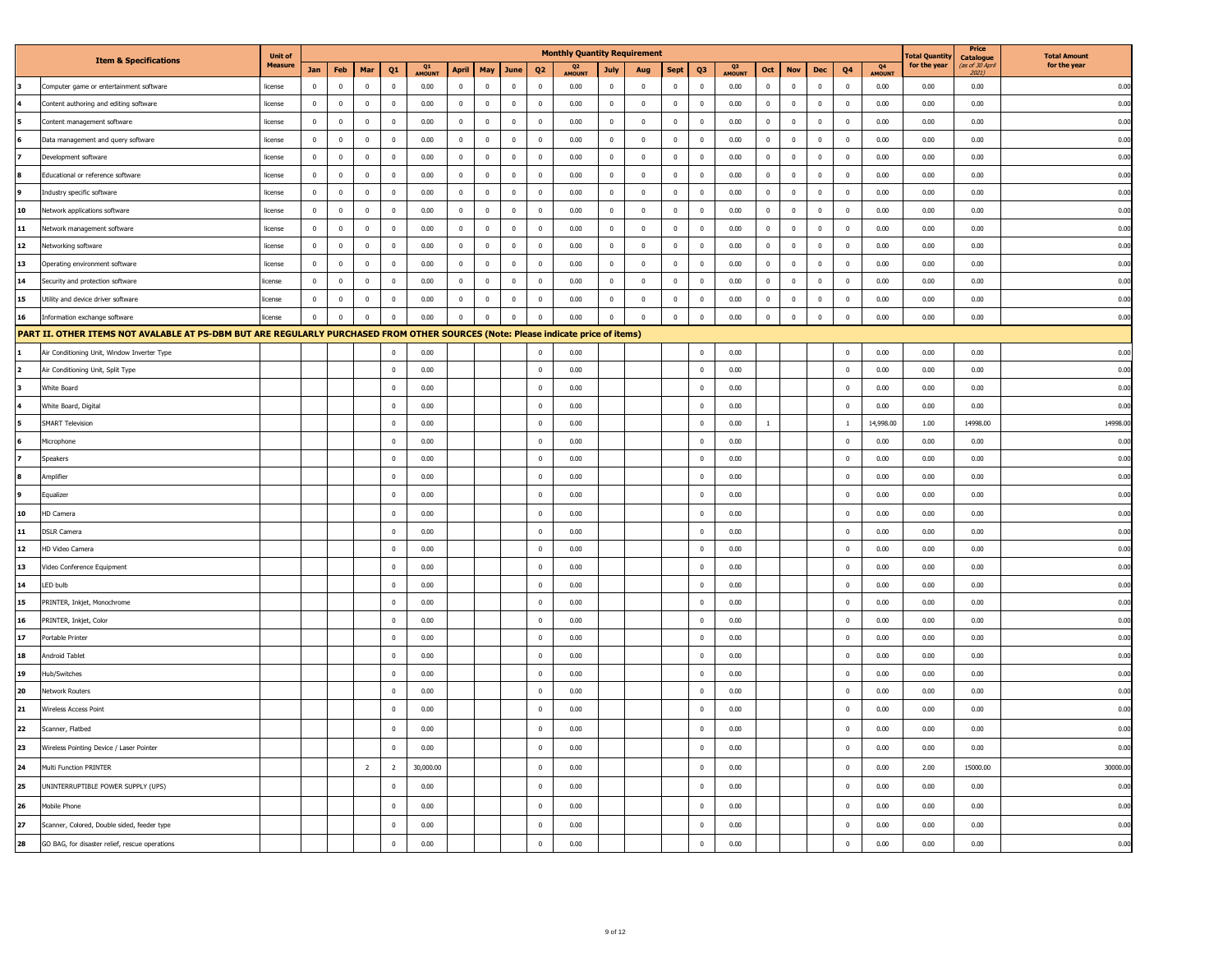|    |                                                                                                                       | <b>Unit of</b> |                |                         |                 |                         |              |              |                         |                |                | <b>Monthly Quantity Requirement</b> |                         |              |             |                         |              |     |                |        |                |              | otal Quantity | Price                                        | <b>Total Amount</b> |
|----|-----------------------------------------------------------------------------------------------------------------------|----------------|----------------|-------------------------|-----------------|-------------------------|--------------|--------------|-------------------------|----------------|----------------|-------------------------------------|-------------------------|--------------|-------------|-------------------------|--------------|-----|----------------|--------|----------------|--------------|---------------|----------------------------------------------|---------------------|
|    | <b>Item &amp; Specifications</b>                                                                                      | <b>Measure</b> | Jan            | Feb                     | Mar             | Q <sub>1</sub>          | Q1<br>AMOUNT | <b>April</b> | May                     | June           | Q <sub>2</sub> | Q <sub>2</sub><br>AMOUNT            | July                    | Aug          | <b>Sept</b> | Q3                      | Q3<br>AMOUNT | Oct | <b>Nov</b>     | Dec    | Q <sub>4</sub> | Q4<br>AMOUNT | for the year  | <b>Catalogue</b><br>(as of 30 April<br>2021) | for the year        |
| 29 | Solar Panel                                                                                                           |                |                |                         |                 | $\Omega$                | 0.00         |              |                         |                | $\mathbf 0$    | 0.00                                |                         |              |             | $\Omega$                | 0.00         |     |                |        | $\Omega$       | 0.00         | 0.00          | 0.00                                         | 0.00                |
| 30 | Life Vest / Life Jacket<br>(for emergency purposes / emergency preparedness / for disaster relief<br>escue operations |                |                |                         |                 | $\mathbf 0$             | 0.00         |              |                         |                | $\,0\,$        | 0.00                                |                         |              |             | $\mathbf 0$             | 0.00         |     |                |        | $\mathbf 0$    | 0.00         | 0.00          | 0.00                                         | 0.00                |
| 31 | Charge Controller and DC Inverter for Solar Panel                                                                     |                |                |                         |                 | $\mathbf 0$             | 0.00         |              |                         |                | $\,0\,$        | 0.00                                |                         |              |             | $\,$ 0                  | 0.00         |     |                |        | $\,$ 0         | 0.00         | 0.00          | 0.00                                         | 0.00                |
| 32 | Bullet proof vest                                                                                                     |                |                |                         |                 | $\overline{0}$          | 0.00         |              |                         |                | $\mathbf{0}$   | 0.00                                |                         |              |             | $\overline{0}$          | 0.00         |     |                |        | $\overline{0}$ | 0.00         | 0.00          | 0.00                                         | 0.00                |
| 33 | Wheels, ______ (type of vehicle)                                                                                      |                |                |                         |                 | $\overline{0}$          | 0.00         |              |                         |                | $\mathbf 0$    | 0.00                                |                         |              |             | $\overline{0}$          | 0.00         |     |                |        | $\mathbf 0$    | 0.00         | 0.00          | 0.00                                         | 0.00                |
| 34 | Fuel Filters                                                                                                          |                |                |                         |                 | $\mathbf 0$             | 0.00         |              |                         |                | $\,0\,$        | 0.00                                |                         |              |             | $\,$ 0                  | 0.00         |     |                |        | $\mathbf 0$    | 0.00         | 0.00          | 0.00                                         | 0.00                |
| 35 | Drinking Water/ Fountain                                                                                              |                |                |                         |                 | $\overline{0}$          | 0.00         |              |                         |                | $\,0\,$        | 0.00                                |                         |              |             | $\mathbf 0$             | 0.00         |     |                |        | $\,$ 0         | 0.00         | 0.00          | 0.00                                         | 0.00                |
| 36 | Auto Battery                                                                                                          |                |                |                         |                 | $\mathbf 0$             | 0.00         |              |                         |                | $\mathbf 0$    | 0.00                                |                         |              |             | $\mathbf 0$             | 0.00         |     |                |        | $\mathbf 0$    | 0.00         | 0.00          | 0.00                                         | 0.00                |
| 37 | Ballpen, colored black                                                                                                | piece          |                | $\mathbf 0$             | 1027            | 1027                    | 12,324.00    |              |                         | 427            | 427            | 5,124.00                            |                         |              | $27\,$      | 27                      | 324.00       | 200 |                | 27     | 227            | 2,724.00     | 1,708.00      | 12.00                                        | 20496.00            |
| 38 | SURGICAL MASK, 3-ply                                                                                                  | pack           | $\overline{7}$ |                         | 513             | 520                     | 78,000.00    |              | $\overline{\mathbf{3}}$ | 400            | 403            | 60,450.00                           | 35                      |              | 30          | 65                      | 9,750.00     |     | $\overline{2}$ | $20\,$ | 22             | 3,300.00     | 1,010.00      | 150.00                                       | 151500.00           |
| 39 | Desk Fan                                                                                                              | piece          |                |                         | $\,1\,$         | $\overline{1}$          | 2,500.00     |              |                         |                | $\mathbf 0$    | 0.00                                |                         |              |             | $\mathbf 0$             | 0.00         |     |                |        | $\mathbf 0$    | 0.00         | 1.00          | 2500.00                                      | 2500.00             |
| 40 | KN95 Face Mask                                                                                                        | piece          |                |                         | 37              | 37                      | 3,848.00     |              |                         |                | $\,0\,$        | 0.00                                |                         |              | $10\,$      | $10\,$                  | 1,040.00     |     |                |        | $\,$ 0         | 0.00         | 47.00         | 104.00                                       | 4888.00             |
| 41 | Ink Cart, Epson 003, Balck                                                                                            | cart           |                |                         | $\overline{2}$  | $\overline{2}$          | 1,000.00     |              |                         |                | $\mathbb O$    | 0.00                                | $\overline{2}$          |              |             | $\overline{2}$          | 1,000.00     |     |                |        | $\mathbf 0$    | 0.00         | 4.00          | 500.00                                       | 2000.0              |
| 42 | Ink Cart, Epson 003, Cyan                                                                                             | cart           |                |                         | $\overline{2}$  | $\overline{2}$          | 1,000.00     |              |                         |                | $\mathbf 0$    | 0.00                                | $\overline{2}$          |              |             | $\overline{2}$          | 1,000.00     |     |                |        | $\,0\,$        | 0.00         | 4.00          | 500.00                                       | 2000.0              |
| 43 | Ink Cart, Epson 003, Magenta                                                                                          | cart           |                |                         | $\overline{2}$  | $\overline{2}$          | 1,000.00     |              |                         |                | $\mathbf 0$    | 0.00                                | $\overline{2}$          |              |             | $\overline{2}$          | 1,000.00     |     |                |        | $\mathbf 0$    | 0.00         | 4.00          | 500.00                                       | 2000.0              |
| 44 | Ink Cart, Epson 003, Yellow                                                                                           | cart           |                |                         | $\overline{2}$  | $\overline{2}$          | 1,000.00     |              |                         |                | $\,0\,$        | 0.00                                | $\overline{2}$          |              |             | $\overline{2}$          | 1,000.00     |     |                |        | $\,$ 0         | 0.00         | 4.00          | 500.00                                       | 2000.0              |
| 45 | Ink Cart, Epson 103, Black                                                                                            | cart           |                |                         | $\overline{2}$  | $\overline{2}$          | 1,000.00     |              |                         |                | $\overline{0}$ | 0.00                                | $\overline{2}$          |              |             | $\overline{2}$          | 1,000.00     |     |                |        | $\overline{0}$ | 0.00         | 4.00          | 500.00                                       | 2000.0              |
| 46 | Ink Cart, Epson 103, Cyan                                                                                             | cart           |                |                         | $\overline{2}$  | $\overline{2}$          | 1,000.00     |              |                         |                | $\mathbb O$    | 0.00                                | $\overline{2}$          |              |             | $\overline{2}$          | 1,000.00     |     |                |        | $\mathbf 0$    | 0.00         | 4.00          | 500.00                                       | 2000.0              |
| 47 | Ink Cart, Epson 103, Magenta                                                                                          | cart           |                |                         | $\overline{2}$  | $\overline{2}$          | 1,000.00     |              |                         |                | $\mathbb O$    | 0.00                                | $\overline{2}$          |              |             | $\overline{2}$          | 1,000.00     |     |                |        | $\,$ 0         | 0.00         | 4.00          | 500.00                                       | 2000.0              |
| 48 | Ink Cart, Epson 103, Yellow                                                                                           | cart           |                |                         | $\overline{2}$  | $\overline{2}$          | 1,000.00     |              |                         |                | $\mathbf{0}$   | 0.00                                | $\overline{2}$          |              |             | $\overline{2}$          | 1,000.00     |     |                |        | $\Omega$       | 0.00         | 4.00          | 500.00                                       | 2000.0              |
| 49 | Office glass partition                                                                                                | piece          |                |                         |                 | $\mathbf 0$             | 0.00         | 1            |                         |                | $\mathbf{1}$   | 35,000.00                           |                         |              |             | $\,$ 0                  | 0.00         |     |                |        | $\,$ 0         | 0.00         | 1.00          | 35000.00                                     | 35000.0             |
| 50 | Face Shield, direct splash protection                                                                                 | piece          |                |                         | $17\,$          | 17                      | 425.00       | $11\,$       | $11\,$                  | $11\,$         | 33             | 825.00                              |                         | 11           | 21          | 32                      | 800.00       |     | $10\,$         |        | 10             | 250.00       | 92.00         | 25.00                                        | 2300.0              |
| 51 | Premium Latex Gloves                                                                                                  | pair           |                | $\mathbf{1}$            |                 | $\mathbf{1}$            | 120.00       |              | $\mathbf{1}$            |                | 1              | 120.00                              |                         | $\mathbf{1}$ |             | <sup>1</sup>            | 120.00       |     | $\overline{2}$ |        | $\overline{2}$ | 240.00       | 5.00          | 120.00                                       | 600.00              |
| 52 | Printer, 3 in 1, with top feeder                                                                                      | piece          |                |                         |                 | $\overline{0}$          | 0.00         |              |                         |                | $\mathbb O$    | 0.00                                | 1                       |              |             | <sup>1</sup>            | 13,498.00    |     |                |        | $\mathbf 0$    | 0.00         | 1.00          | 13498.00                                     | 13498.0             |
| 53 | Tablet with S Pen                                                                                                     | piece          | $1\,$          |                         |                 | $1\,$                   | 14,800.00    |              |                         |                | $\mathbb O$    | 0.00                                | $\overline{\mathbf{3}}$ |              |             | $\overline{\mathbf{3}}$ | 44,400.00    |     |                |        | $\overline{1}$ | 14,800.00    | 5.00          | 14800.00                                     | 74000.0             |
| 54 | Modular Office Work Station Materials                                                                                 | piece          |                | $\overline{\mathbf{3}}$ |                 | $\overline{\mathbf{3}}$ | 44,700.00    |              |                         |                | $\Omega$       | 0.00                                |                         |              |             | $\Omega$                | 0.00         |     |                |        | $\Omega$       | 0.00         | 3.00          | 14900.00                                     | 44700.0             |
|    | Epson Printer L5190                                                                                                   | unit           |                |                         |                 | $\mathbf 0$             | 0.00         |              |                         | $\overline{2}$ | $\overline{2}$ | 47,000.00                           |                         |              |             | $\,$ 0                  | 0.00         |     |                |        | $\,$ 0         | 0.00         | 2.00          | 23500.00                                     | 47000.0             |
|    | Power Bank 20000mph                                                                                                   | piece          |                |                         | 5 <sup>5</sup>  | $5\phantom{.0}$         | 20,000.00    |              |                         |                | $\mathbb O$    | 0.00                                |                         |              |             | $\Omega$                | 0.00         |     |                |        | $\mathbf 0$    | 0.00         | 5.00          | 4000.00                                      | 20000.0             |
|    | Expanding Envelope w/ tie (assorted color, smooth surface                                                             | piece          |                |                         | 100             | $100\,$                 | 4,000.00     |              |                         |                | $\mathbb O$    | 0.00                                |                         |              |             | $\mathbf{0}$            | 0.00         |     |                |        | $\mathbf 0$    | 0.00         | 100.00        | 40.00                                        | 4000.0              |
|    | Plastic box (big)                                                                                                     | piece          |                |                         |                 | $\overline{0}$          | 0.00         |              |                         | 5              | 5              | 3,000.00                            |                         |              |             | $\overline{0}$          | 0.00         |     |                |        | $\mathbf 0$    | 0.00         | 5.00          | 600.00                                       | 3000.00             |
|    | Computer table                                                                                                        | piece          |                |                         | $\overline{2}$  | $\overline{2}$          | 15,000.00    |              |                         |                | $\mathbb O$    | 0.00                                |                         |              |             | $\,$ 0                  | 0.00         |     |                |        | $\,$ 0         | 0.00         | 2.00          | 7500.00                                      | 15000.00            |
|    | File Folder (PVC Arc File-Portrait)                                                                                   | piece          |                |                         | 60              | 60                      | 18,000.00    |              |                         |                | $\mathbf{0}$   | 0.00                                |                         |              |             | $\Omega$                | 0.00         |     |                |        | $\mathbf{0}$   | 0.00         | 60.00         | 300.00                                       | 18000.00            |
|    | Calculator, Casio JS 20TS 12 digit, 2 way power                                                                       | piece          |                |                         | $\overline{4}$  | $\overline{4}$          | 12,500.00    |              |                         |                | $\mathbb O$    | 0.00                                |                         |              |             | $\,$ 0                  | 0.00         |     |                |        | $\,$ 0         | 0.00         | 4.00          | 3125.00                                      | 12500.0             |
|    | Puncher, 2 hole punch                                                                                                 | niece          |                |                         | $5\overline{5}$ | 5                       | 6.400.00     |              |                         |                | $\mathbf 0$    | 0.00                                |                         |              |             | $\Omega$                | 0.00         |     |                |        | $\mathbf 0$    | 0.00         | 5.00          | 1280.00                                      | 6400.0              |
|    | Protective Safety Goggles                                                                                             | piece          |                |                         | $10\,$          | $10\,$                  | 1,560.00     |              |                         | $\overline{2}$ | $\overline{2}$ | 312.00                              |                         |              |             | $\mathbf{0}$            | 0.00         |     |                |        | $\mathbf 0$    | 0.00         | 12.00         | 156.00                                       | 1872.0              |
|    |                                                                                                                       |                |                |                         |                 | $\mathbf{0}$            | 0.00         |              |                         |                | $\mathbf 0$    | 0.00                                |                         |              |             | $\overline{0}$          | 0.00         |     |                |        | $\mathbf 0$    | 0.00         | 0.00          |                                              |                     |
|    |                                                                                                                       |                |                |                         |                 | $\mathbf 0$             | 0.00         |              |                         |                | $\mathbb O$    | 0.00                                |                         |              |             | $\mathbb O$             | 0.00         |     |                |        | $\,$ 0         | 0.00         | 0.00          |                                              |                     |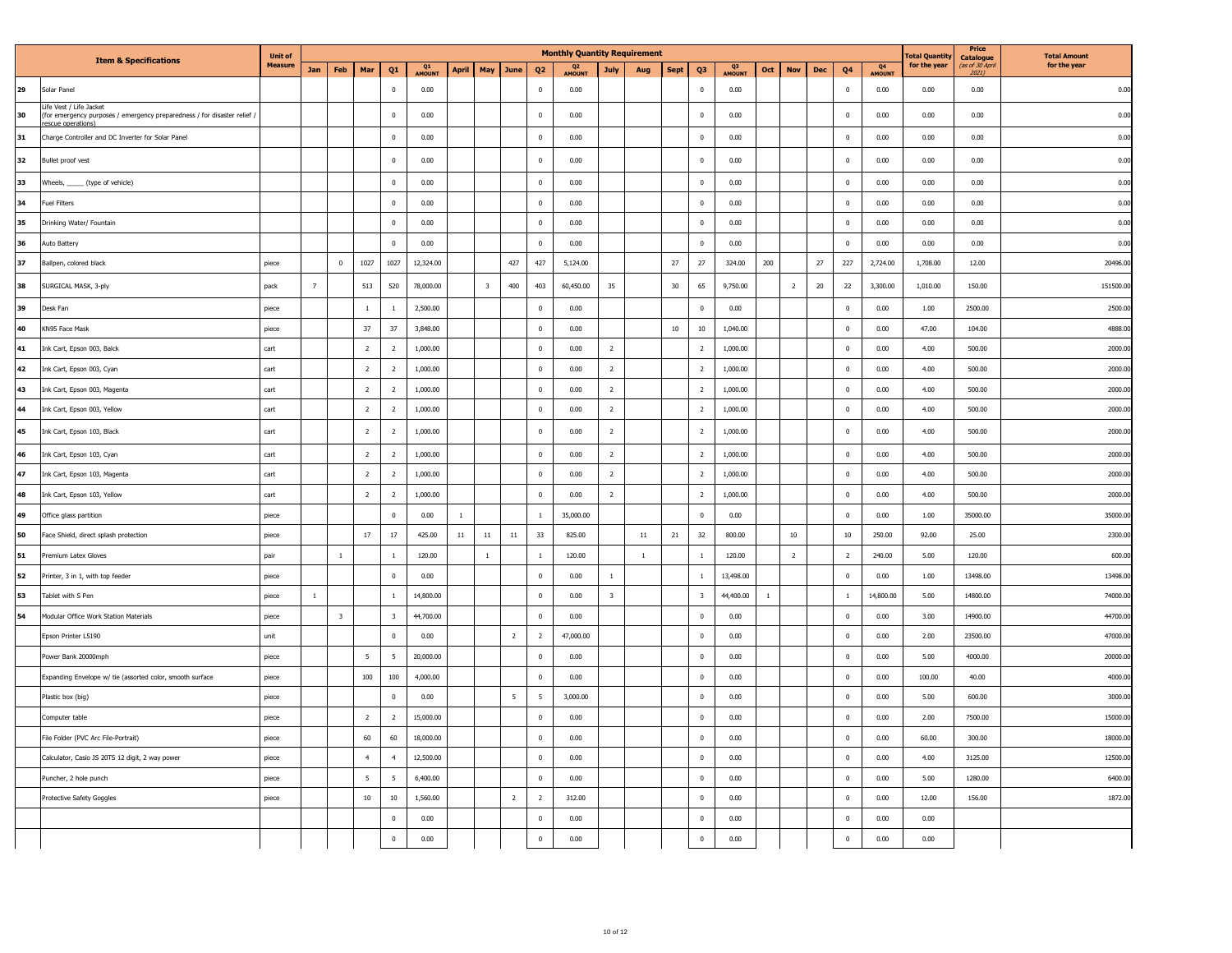| <b>Item &amp; Specifications</b> | <b>Unit of</b> |         |       |    |                     |              |          |                | <b>Monthly Quantity Requirement</b> |      |     |      |    |              |                      |  |               | <b>Total Quantity Catalogue</b> | Price | <b>Total Amount</b> |
|----------------------------------|----------------|---------|-------|----|---------------------|--------------|----------|----------------|-------------------------------------|------|-----|------|----|--------------|----------------------|--|---------------|---------------------------------|-------|---------------------|
|                                  | <b>Measure</b> | Jan Feb | Mar N | Q1 | Q1<br><b>AMOUNT</b> | <b>April</b> | May June | Q <sub>2</sub> | Q <sub>2</sub><br><b>AMOUNT</b>     | July | Aug | Sept | Q3 | Q3<br>AMOUNT | Oct   Nov   Dec   Q4 |  | <b>AMOUNT</b> | for the year (as of 30 April    | 2021  | for the year        |
|                                  |                |         |       |    | 0.00                |              |          |                | 0.00                                |      |     |      |    | 0.00         |                      |  | 0.00          | 0.00                            |       |                     |
|                                  |                |         |       |    | 0.00                |              |          |                | 0.00                                |      |     |      |    | 0.00         |                      |  | 0.00          | 0.00                            |       |                     |